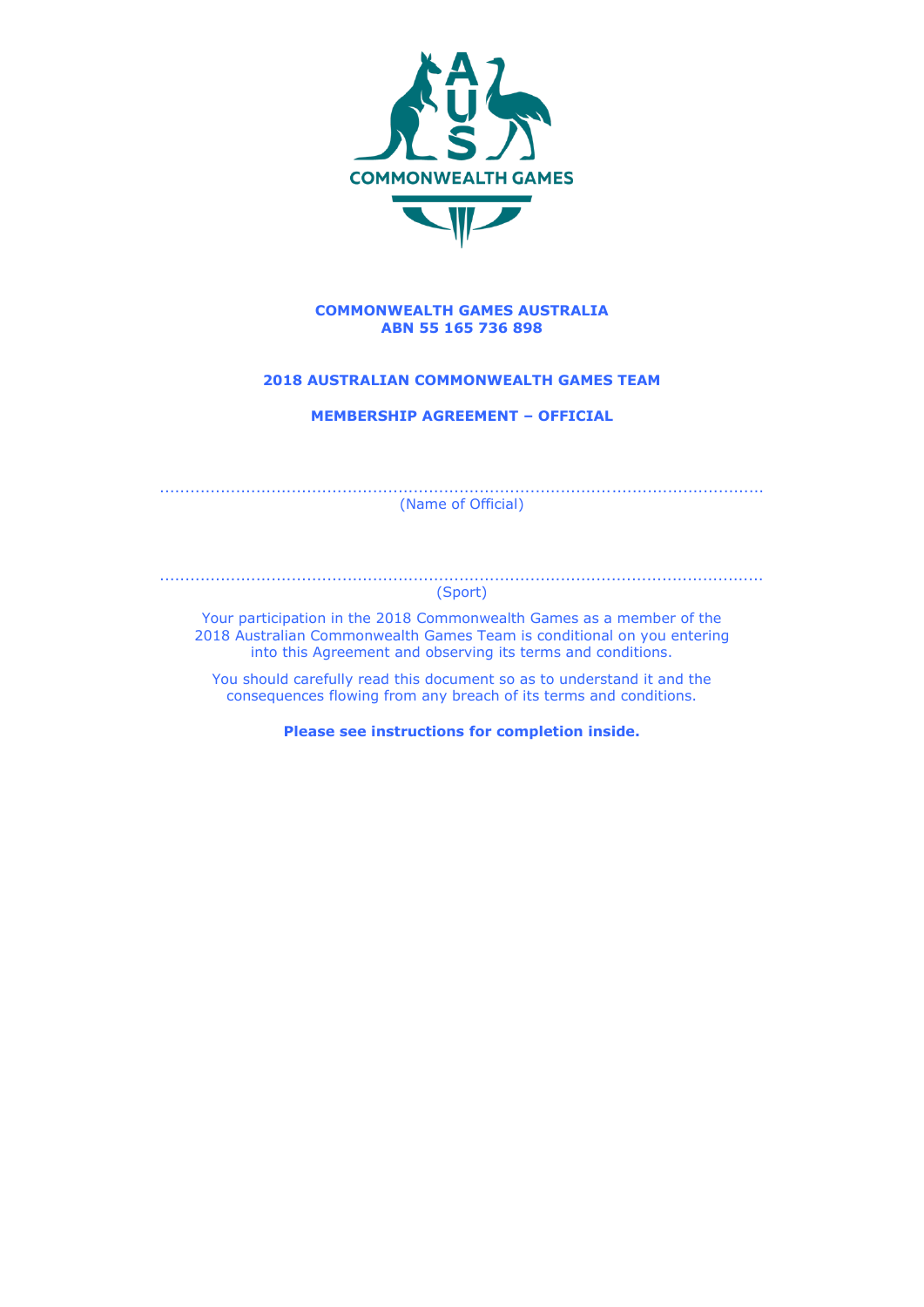## **INSTRUCTIONS FOR COMPLETION**

- 1. Complete Schedule 3, which requires details of the Official's current sponsorship arrangements (those entered into prior to the date of this Agreement), for the purpose of determining conflicts with CGA Sponsors under clause 14 of the Agreement.
- 2. Once the above details have been completed, please sign where indicated in Agreement.
- 3. If you have any questions, contact the National body of your sport, your Team Manager or CGA.
- 5. Return the signed Agreement to CGA either via mail or email to:

**CGA PO Box 586 South Melbourne, Victoria, 3205**

Email: [agreement@commonwealthgames.com.au](mailto:agreement@commonwealthgames.com.au)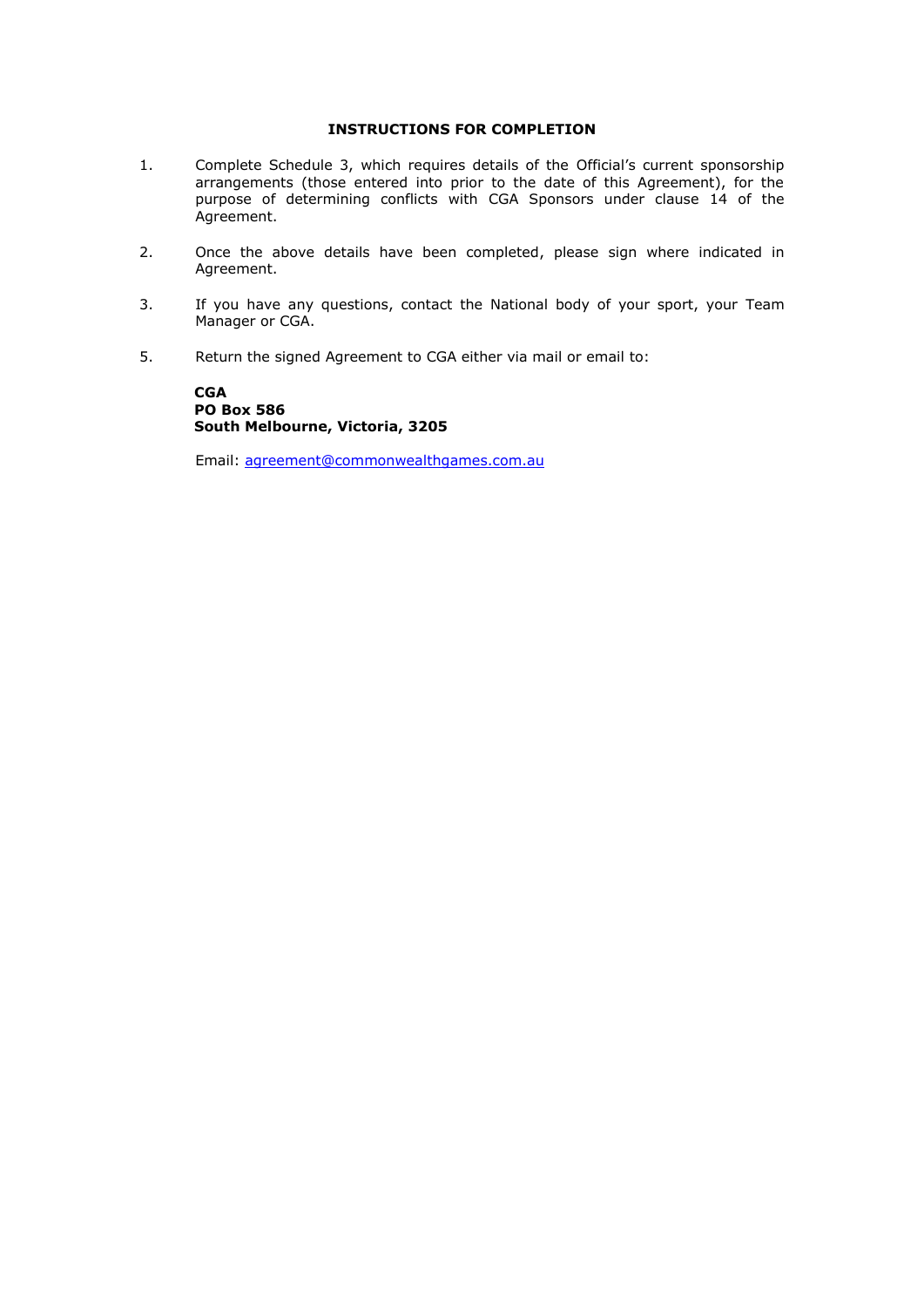## **1. DEFINITIONS**

1.1 In this Agreement the following words and phrases have the following meanings:

| <b>CGA</b>                                     | means the Australian Commonwealth Games Association trading<br>as Commonwealth Games Australia.                                                  |                                                                                                                                                                                                        |
|------------------------------------------------|--------------------------------------------------------------------------------------------------------------------------------------------------|--------------------------------------------------------------------------------------------------------------------------------------------------------------------------------------------------------|
| <b>CGA Sponsors</b>                            | means the sponsors, suppliers and licensees of CGA and/or the<br>Team.                                                                           |                                                                                                                                                                                                        |
| <b>Agreement</b>                               |                                                                                                                                                  | means this agreement including its schedules.                                                                                                                                                          |
| <b>Anti-Doping By-Law</b>                      | means CGA Anti-Doping By-Law, which for the time being is as set<br>out in Schedule 4.                                                           |                                                                                                                                                                                                        |
| <b>Assistants</b>                              | (a)                                                                                                                                              | Officials;                                                                                                                                                                                             |
|                                                | (b)                                                                                                                                              | persons who are not members of the Team but who are<br>members of the Support Group;                                                                                                                   |
|                                                | (c)                                                                                                                                              | persons approved by CGA or its authorised nominee or<br>nominees to provide additional support services to the<br>Team and/or the Support Group and whether before,<br>during and after the Games, and |
|                                                | (d)                                                                                                                                              | employees of CGA providing services as members of the<br>Team or the Support Group whether as part of or in<br>addition to their normal duties to CGA.                                                 |
| <b>Benefits</b>                                | means the benefits set out in Schedule 2.                                                                                                        |                                                                                                                                                                                                        |
| <b>CAS</b>                                     | means the Court of Arbitration for Sport.                                                                                                        |                                                                                                                                                                                                        |
| <b>CEO</b>                                     | means the Chief Executive Officer of CGA.                                                                                                        |                                                                                                                                                                                                        |
| <b>CGF</b>                                     | means the Commonwealth Games Federation.                                                                                                         |                                                                                                                                                                                                        |
| <b>Chef de Mission</b>                         | means CGA Chef de Mission appointed for the Games.                                                                                               |                                                                                                                                                                                                        |
| <b>Commercial Activities</b><br><b>By-Laws</b> |                                                                                                                                                  | means the CGA Commercial Activities By-Laws document.                                                                                                                                                  |
| <b>Commercial Purpose</b>                      | means advertising, promotion, marketing or endorsement of<br>goods, services, person or entity by any means or media,<br>including the Internet. |                                                                                                                                                                                                        |
| <b>Constitution</b>                            | means the Constitution of CGA.                                                                                                                   |                                                                                                                                                                                                        |
| <b>Dispute</b>                                 | means a dispute as defined under clause 24.2.                                                                                                    |                                                                                                                                                                                                        |
| <b>Ethical Behaviour</b><br><b>By-Law</b>      | means the Ethical Behaviour By-Law set out at Schedule 5.                                                                                        |                                                                                                                                                                                                        |
| Games                                          |                                                                                                                                                  | means the Gold Coast 2018 Commonwealth Games.                                                                                                                                                          |
| <b>Games Accommodation</b>                     | Village.                                                                                                                                         | means any place of any athlete or official's accommodation in<br>relation to the Games, including but not limited to the Games                                                                         |
| <b>Games Period</b>                            | means the period commencing at the earlier of:                                                                                                   |                                                                                                                                                                                                        |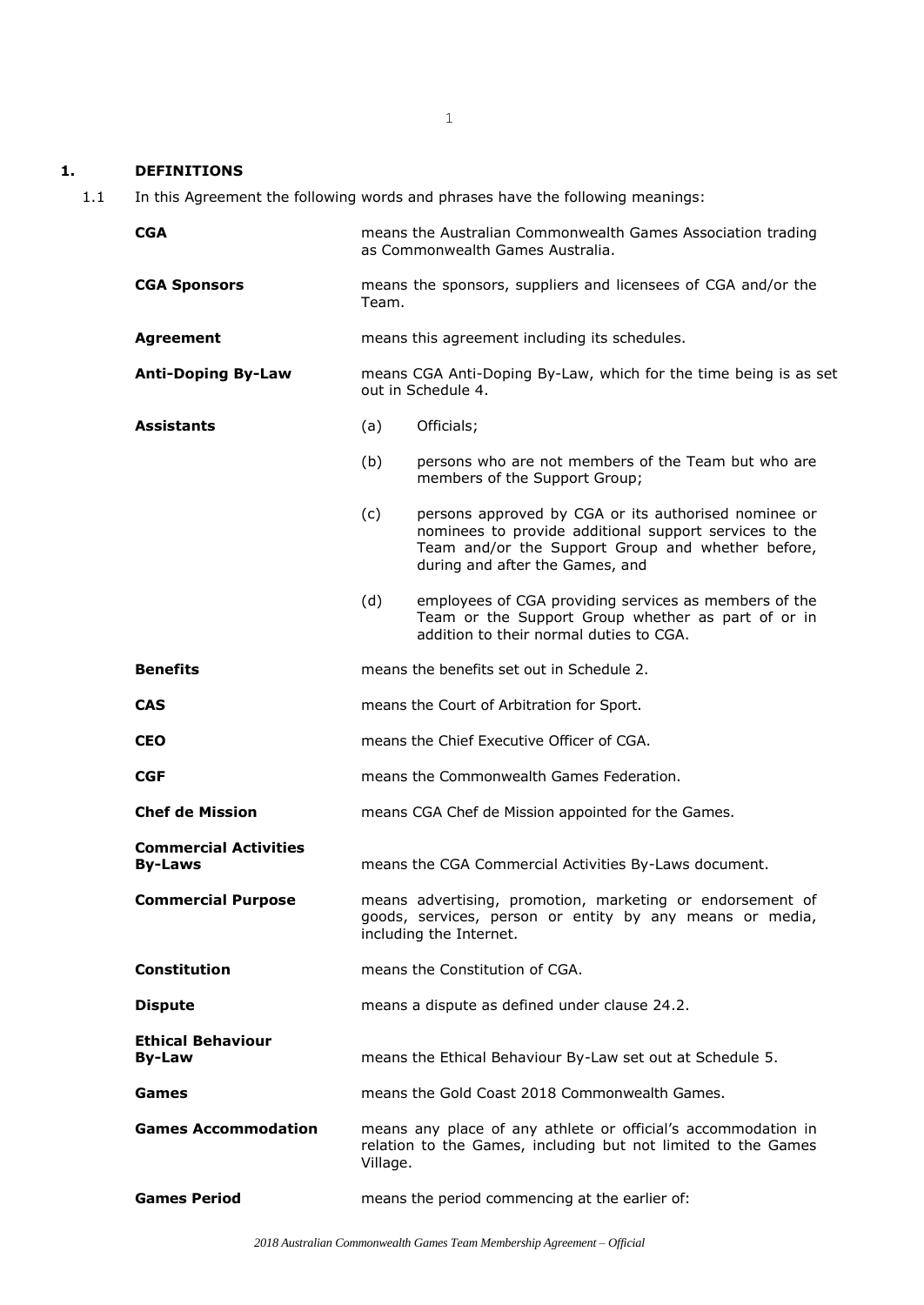|                                                       | (a)                                                                                                                                                                                                                                         | the date a Team Member receives his or her Games<br>accreditation; or                                                                                         |
|-------------------------------------------------------|---------------------------------------------------------------------------------------------------------------------------------------------------------------------------------------------------------------------------------------------|---------------------------------------------------------------------------------------------------------------------------------------------------------------|
|                                                       | (b)                                                                                                                                                                                                                                         | the opening of the official Games Accommodation,                                                                                                              |
|                                                       |                                                                                                                                                                                                                                             | and ends at midnight the day after the closing ceremony of the<br>Games or on such later date as the person is formally discharged<br>from the relevant Team. |
| <b>Games Village</b>                                  |                                                                                                                                                                                                                                             | means the place(s) of athlete accommodation at the Gold Coast<br>where the Games are to be held.                                                              |
| <b>Governing Rules</b>                                | means the constitution, by-laws and policies of the CGF and the<br>constitution, by-laws and policies of CGA as may be adopted or<br>amended from time to time.                                                                             |                                                                                                                                                               |
| <b>Grievance Committee</b>                            | means a committee appointed in accordance with clause 24.3.                                                                                                                                                                                 |                                                                                                                                                               |
| Image                                                 | means:                                                                                                                                                                                                                                      |                                                                                                                                                               |
|                                                       | (a)                                                                                                                                                                                                                                         | a photograph or other representation of the image of the<br>person, whether still or moving and whether two or three<br>dimensional;                          |
|                                                       | (b)                                                                                                                                                                                                                                         | a caricature of the person;                                                                                                                                   |
|                                                       | (c)                                                                                                                                                                                                                                         | an original or copy signature of the person;                                                                                                                  |
|                                                       | (d)                                                                                                                                                                                                                                         | the voice of the person;                                                                                                                                      |
|                                                       | (e)                                                                                                                                                                                                                                         | the name of the person;                                                                                                                                       |
|                                                       | (f)                                                                                                                                                                                                                                         | the trademark of the person;                                                                                                                                  |
|                                                       | (g)                                                                                                                                                                                                                                         | the sports performances of the person;                                                                                                                        |
|                                                       | (h)                                                                                                                                                                                                                                         | a quotation attributed to the person; or                                                                                                                      |
|                                                       | (i)                                                                                                                                                                                                                                         | any combination of two or more of the above.                                                                                                                  |
| <b>Individual Sponsor</b>                             | means all persons that are entitled to use an Athlete's or Official's<br>Image for a Commercial Purpose, the details of which the Athlete<br>has provided to CGA pursuant to clause 14.                                                     |                                                                                                                                                               |
| <b>Medical Director</b>                               | means the person appointed by CGA as the chief medical officer of<br>the Team.                                                                                                                                                              |                                                                                                                                                               |
| <b>Officials</b>                                      | means all persons who administer, manage, coach, assist or are<br>otherwise involved in sport or receive financial or other assistance<br>from CGA, other than as an Athlete.                                                               |                                                                                                                                                               |
| <b>Program Sport</b>                                  | means those Australian affiliates of the international federations<br>recognised by the CGF as a Recognised International Federation<br>and in respect of which the CGF has approved that the sport will<br>be on the program of the Games. |                                                                                                                                                               |
| <b>Recognised International</b><br><b>Federations</b> | means those international federations as are recognised from<br>time to time by the CGF.                                                                                                                                                    |                                                                                                                                                               |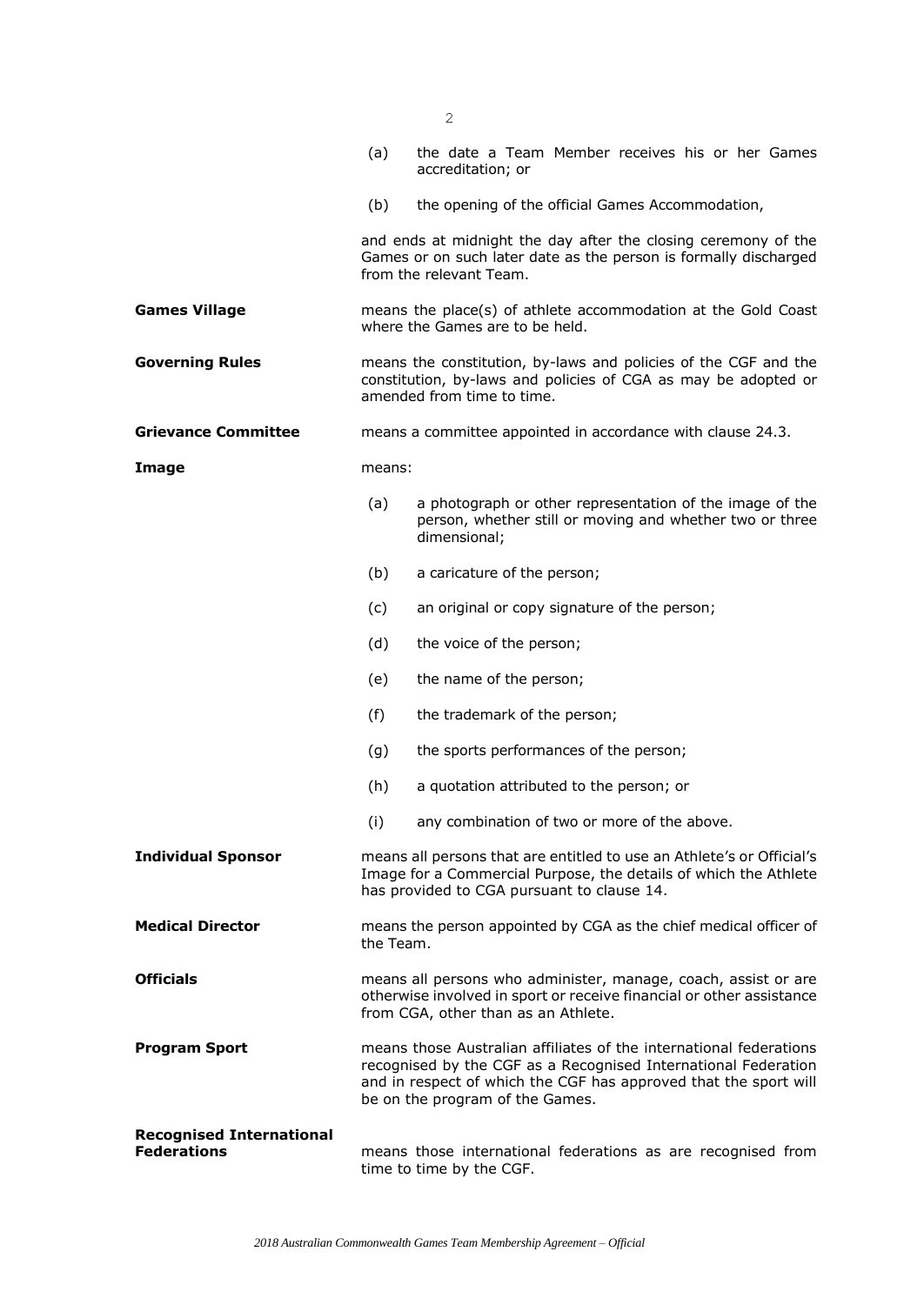| <b>Reward</b>                | includes all benefits, whether in cash or in kind, paid or given to<br>a Team Member on the basis of their performance at a Games,<br>including medals and gifts.                                                                                        |
|------------------------------|----------------------------------------------------------------------------------------------------------------------------------------------------------------------------------------------------------------------------------------------------------|
| <b>Reward Scheme</b>         | means any arrangement or system of incentives that would<br>provide a Reward to a Team Member.                                                                                                                                                           |
| <b>Social Media</b>          | means any tool that can be used for sharing information, including<br>but not limited to: blogs, photo sharing, video sharing (such as You<br>Tube), social networks (such as Twitter, Facebook or Instagram),<br>mobile phones, texting and webcasting. |
| <b>Social Media Policy</b>   | means CGA Guidelines for use of Social Media, Blogging and the<br>Internet for Australian Team Members during the 2018<br>Commonwealth Games, Gold Coast, as set out in Schedule 6.                                                                      |
| <b>Specialised Equipment</b> | means an item of equipment, other than Team Uniform,<br>acknowledged by CGA as being equipment, apparel and footwear<br>having a material effect on sporting performance of Athletes due<br>to its specialised characteristics.                          |
| <b>Support Group</b>         | means the group of persons appointed by CGA to provide support<br>services to the Team, CGA and CGA Sponsors during the Games.                                                                                                                           |
| Team                         | means the 2018 Australian Commonwealth Games Team.                                                                                                                                                                                                       |
| <b>Team General Manager</b>  | means the general manager of the Team appointed by CGA for<br>the Games.                                                                                                                                                                                 |
| Team Member                  | means a member of the Team.                                                                                                                                                                                                                              |
| <b>Team Uniform</b>          | means ceremonial, formal and casual apparel and footwear,<br>competition sportswear and equipment supplied or authorised by<br>CGA for Team Member's use at the Games.                                                                                   |

## 1.2 **INTERPRETATION**

- (1) Unless the context otherwise requires, reference to:
	- (a) the singular includes the plural and the plural includes the singular and words importing one gender include the others;
	- (b) persons include incorporated and unincorporated bodies, partnerships, joint ventures and associations and vice versa and their legal personal representatives, successors and assigns;
	- (c) a party includes the party's executors, administrators, successors and permitted assigns;
	- (d) a statute or other law includes regulations and other instruments under it and amendments, re-enactments or replacements or any of them; and
	- (e) "dollars", "AUD" or "\$" is the lawful currency of Australia.
- (2) Where a word or expression is given a particular meaning, other parts of speech and grammatical forms of that word or expression have a corresponding meaning.
- (3) "Including" and similar words are not words of limitation.
- (4) Headings are for convenience only and do not form part of this Agreement or affect its interpretation.

3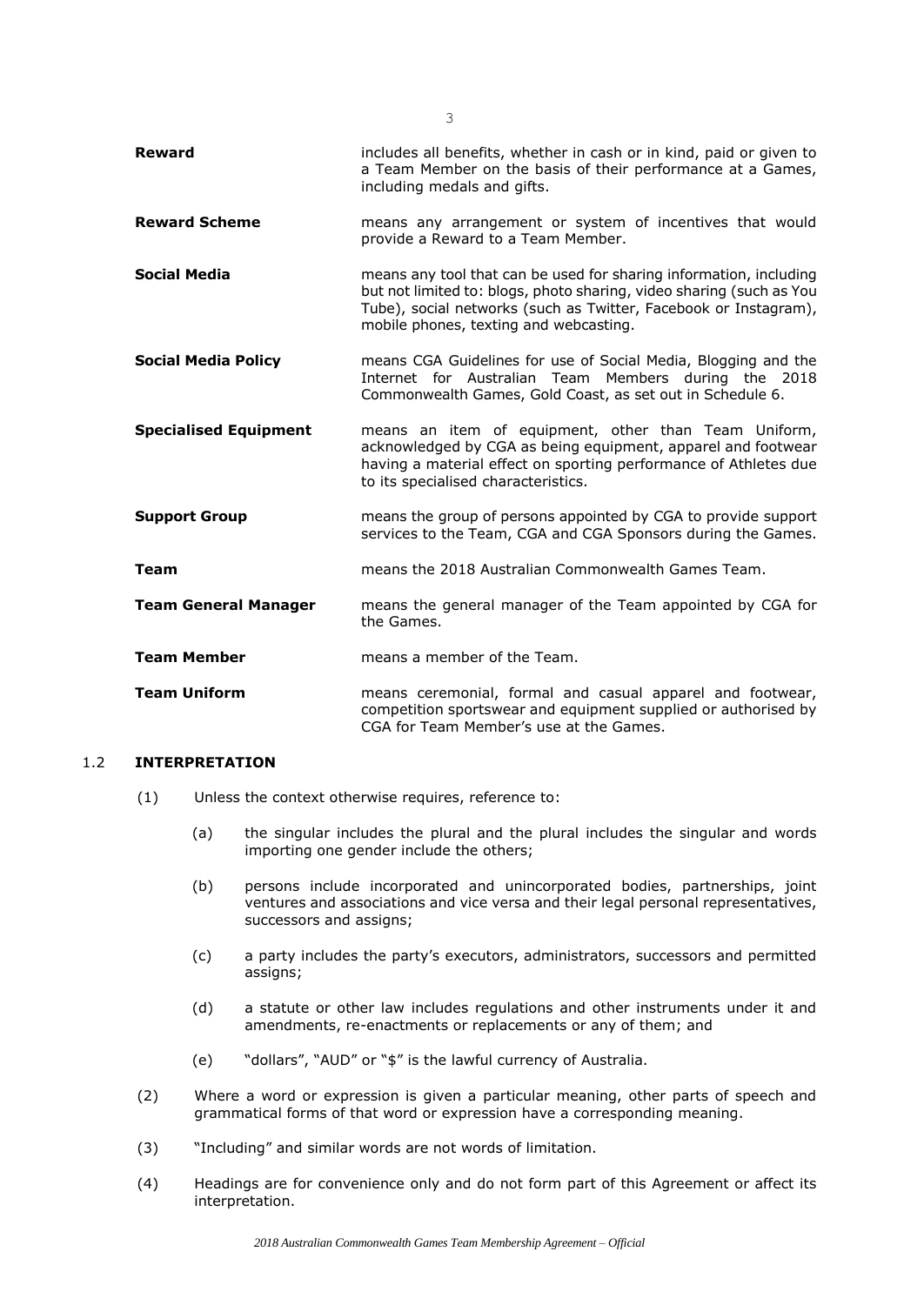### **2. INTRODUCTION**

- 2.1 This Agreement sets out the terms and conditions governing my appointment to the Team and continued membership of the Team.
- 2.2 I agree:
	- (1) that my membership of the Team and the Benefits associated with it are conditional upon me signing this Agreement and observing its terms and conditions; and
	- (2) to consent to all personal information collected in connection with this Agreement and that all personal information will be held by CGA in accordance with the CGA Privacy Policy. The CGA Privacy Policy can be accessed via the following link: http://commonwealthgames.com.au/wp-content/uploads/2017/01/CGA-Privacy-Policy-FINAL.jpg.pdf;and
	- (3) to be bound by and comply with this Agreement, including but not limited to:
		- (a) the relevant Governing Rules set out at **Schedule 1**;
		- (b) the Anti-Doping By-Law set out at **Schedule 4**;
		- (c) the Ethical Behaviour By-Law set out at **Schedule 5**; and
		- (d) the Social Media Policy set out at **Schedule 6**.

### **3. CONDITIONS OF MEMBERSHIP**

I acknowledge that my appointment to, and continued membership of the Team is at the discretion of CGA and conditional upon me:

- (1) Signing this Agreement and complying with its terms. In order to be confirmed as a Team member I acknowledge and understand that a copy of this Agreement, signed by me, must be received by the CGA as set out in the Instructions for Completion at the front of this document prior to my nomination for selection being submitted to CGA by my national sporting organisation.
- (2) Not at any time having been charged with, convicted of, or having a finding of guilt recorded against me in relation to any serious offence involving alcohol or drugs, violence, or any sex offence, or any offence which is punishable by imprisonment.
- (3) Not having engaged at any time in conduct which is publicly known and in the absolute discretion of the CEO of CGA (or during the period of the 2018 Commonwealth Games, in the absolute discretion of the Chef de Mission of 2018 Australian Commonwealth Games Team) has brought or would be likely to bring me, my sport, CGA or the Team into disrepute or censure.
- (4) Not having engaged at any time in conduct which is not publicly known and in the absolute discretion of the CEO of CGA (or during the period of the 2018 Commonwealth Games, in the absolute discretion of the Chef de Mission of the 2018 Australian Commonwealth Games Team) would be likely to bring me, my sport, CGA or the Team into disrepute or censure were the conduct to be publicly known.
- (5) Reporting to the CEO of CGA (or during the period of the 2018 Commonwealth Games to the Chef de Mission of the 2018 Australian Commonwealth Games Team) any conduct in which I have been involved, either before entering into this Agreement or during the period of the Agreement, that is reasonably likely if publicly known to bring me, my sport, CGA or the Team into disrepute or censure. Such conduct may include, but is not limited to the conduct set out in clauses 3(2), 3(3) and 3(4) immediately above.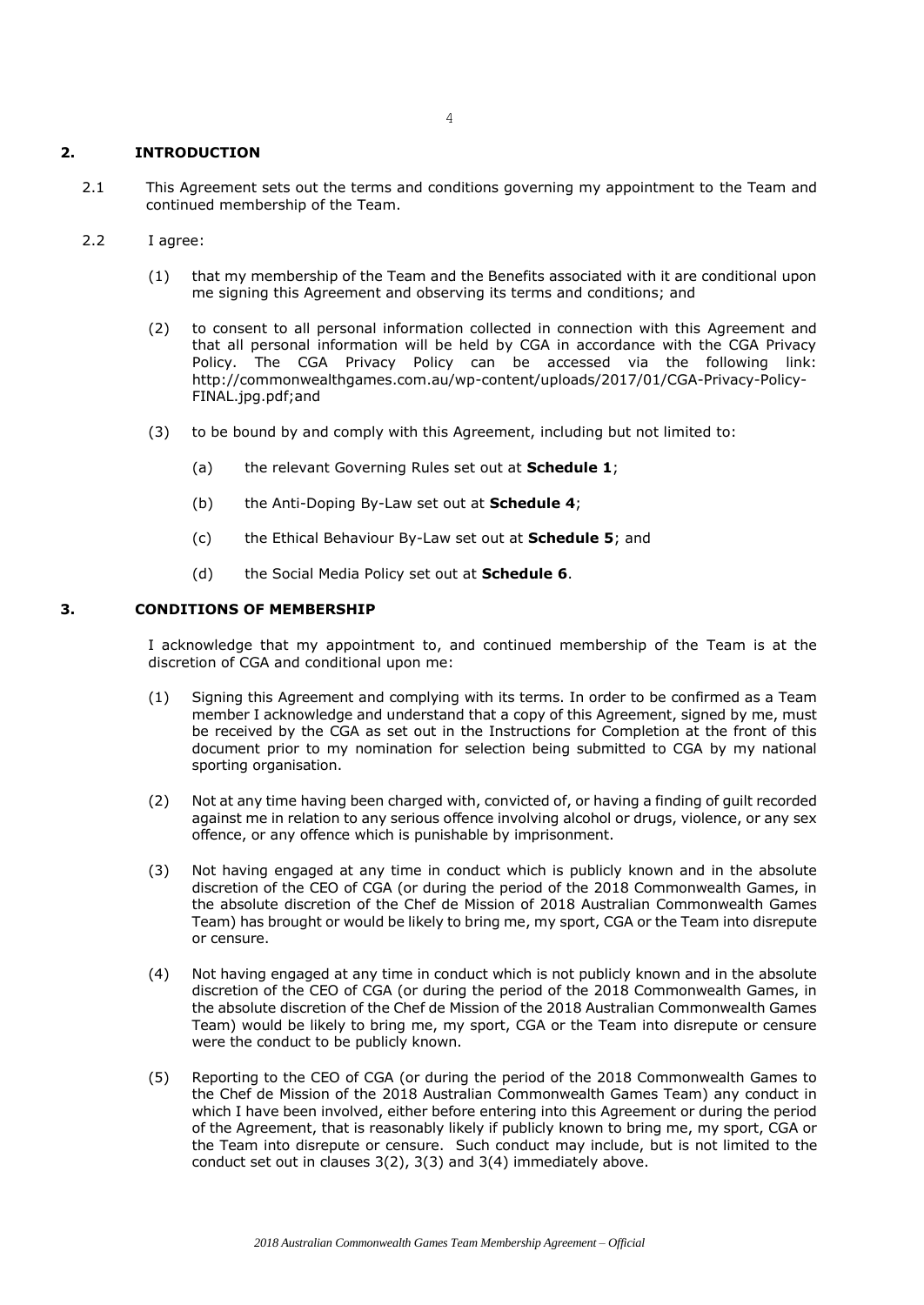- (6) Not having at any time breached the any anti-doping policy or rule that has been applicable to me in my capacity as a participant in sport either as an athlete, official or in any other capacity. If so, I will disclose in writing to CGA at the time of entering into this Agreement, any previous sanction, suspension or punishment which I have served or am currently serving in connection with any breach(es) of any anti-doping policy or rule that has been applicable to me and/or my involvement in any pending or ongoing investigation/s into any alleged breach(es) of any anti-doping policy or rule that has been applicable to me.
- (7) Not participating or assisting in any gambling or betting activities associated with the staging of, or any performance at the Games, specifically I will not bet or gamble on any event in which I am competing or on which I have obtained information that is not publicly available.
- (8) Advising CGA of the details of my Sponsors according to the terms of clause 14.3 of this Agreement.

If I have not met the above conditions, I agree that the CEO of CGA or the Chef de Mission in their respective sole and absolute discretion may terminate my appointment to, and continued membership of, the Team and that I may be subject to the disciplinary procedures provided in clause 22 of this Agreement.

## **4. PERIOD OF AGREEMENT**

- 4.1 Subject to clause 3(1) this Agreement commences on:
	- (a) my appointment to the Team; and
	- (b) this Agreement concludes after the closing of the 2018 Games Village or on such later date as I am formally discharged from my Team:
		- my participation in official CGA parades, functions and celebrations occurring before 7 May 2018;
		- clauses 3(5), 10.3, 11.2(3), 12.2, 14.1, 14.4, 15.2, 15.3, 16.2, 16.3, 16.5, 19, 20, 21, 23, 24, 25, 26 and 27 of this Agreement which will continue indefinitely.

#### **5. GOVERNING RULES AND INTELLECTUAL PROPERTY**

#### <span id="page-6-0"></span>5.1 **Governing Rules**

- (1) I agree to be bound by and comply with the Governing Rules applicable from time to time. A breach of the Governing Rules during the term of this Agreement is a breach of this Agreement.
- (2) If there is any inconsistency in the Constitutions and By-laws of CGF and CGA, I agree that the constitution and By-laws of CGF prevail to the extent of the inconsistency.
- (3) I agree that it is my responsibility to read and understand all of the documents constituting the Governing Rules from time to time and where applicable obtain relevant advice (including legal advice) if I do not or may not fully understand the meaning and effect of any of them as they apply to me.
- (4) I acknowledge that extracts are attached to this Agreement as Schedule 1 that form part of the Governing Rules. I have read and fully understand those extracts.
- (5) My agreement in sub-clause 5.[1\(1\)](#page-6-0) is not in any way limited by the fact that not all of the Governing Rules are set out in Schedule 1.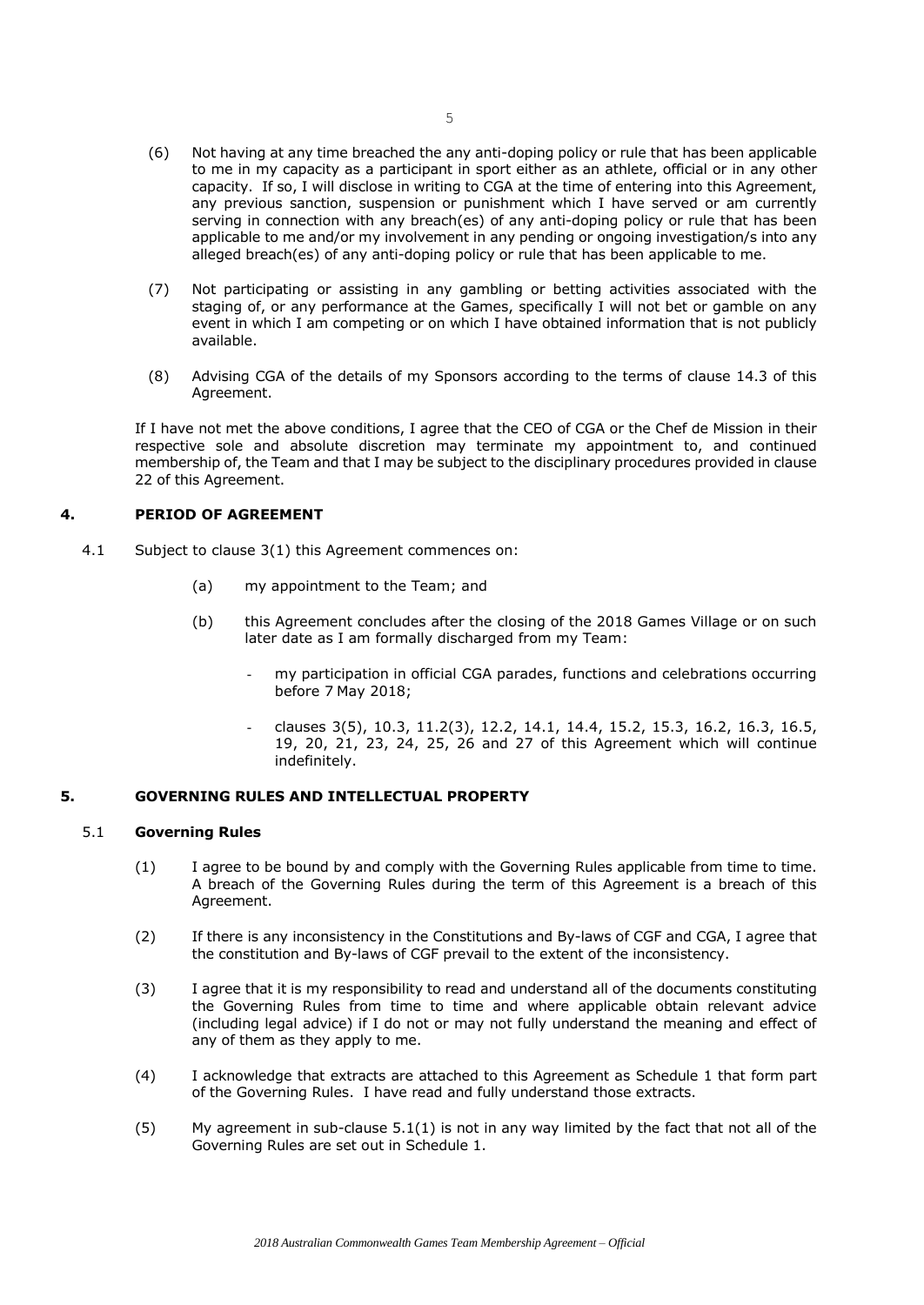(6) CGA will endeavour to advise me of any amendments to the Governing Rules during the term of this Agreement but its failure to do so does not in any way relieve me of my obligation to comply with the Governing Rules or any part of them as apply at any time.

## 5.2 **Anti-Doping & Ethical Behaviour By-Laws**

- (1) I acknowledge that the Anti-Doping By-Law and Ethical Behaviour By-Law form part of the Governing Rules and the current form of each is set out respectively in Schedule 4 and Schedule 5 of this Agreement.
- (2) I confirm that I have read and fully understand the Anti-Doping By-Law and Ethical Behaviour By-Law.
- (3) Without limiting my agreement contained in clause [5.1\(1\)](#page-6-0) I agree that I am bound by and must comply with the Anti-Doping By-Law and Ethical Behaviour By-Law applicable from time to time.
- (4) A breach of the Anti-Doping By-Law or the Ethical Behaviour By-Law is a breach of this Agreement.

## 5.3 **Intellectual property**

- (1) I acknowledge that the Gold Coast 2018 Commonwealth Games are the exclusive property of CGF and that CGF owns all related rights to their organisation, exploitation, broadcasting and reproduction by any means whatsoever.
- (2) I will abide by all of the Governing Rules and I will not breach the intellectual property rights of CGF.

## **6. REQUIREMENTS OF THE GAMES ORGANISING COMMITTEE**

I acknowledge that the Games Organising Committee may make and have rules, regulations and requirements concerning participation in the Games.

## **7. ORDER OF PRECEDENCE**

I understand and agree that this Agreement has precedence over any other agreement entered into by me relating to the Games.

#### **8. BENEFITS**

- 8.1 In return for me being a Team Member and complying with the obligations set out in this Agreement I understand I am entitled to receive free of charge the Benefits set out in Schedule 2.
- 8.2 Subject to me complying with my obligations under this Agreement and remaining a Team Member CGA agrees to provide the Benefits to me free of charge.

## **9. APPOINTMENT**

## 9.1 **Conditions of Team appointment**

I acknowledge and agree that my appointment to and any consequent membership of the Team is conditional upon:

- (1) me satisfying the eligibility criteria and conditions in the Governing Rules; and
- (2) me satisfying, and complying with, the nomination and selection criteria of my Program Sport and being selected and nominated for appointment to the Team by my Program Sport.

#### 9.2 **Appointment to compete in Games**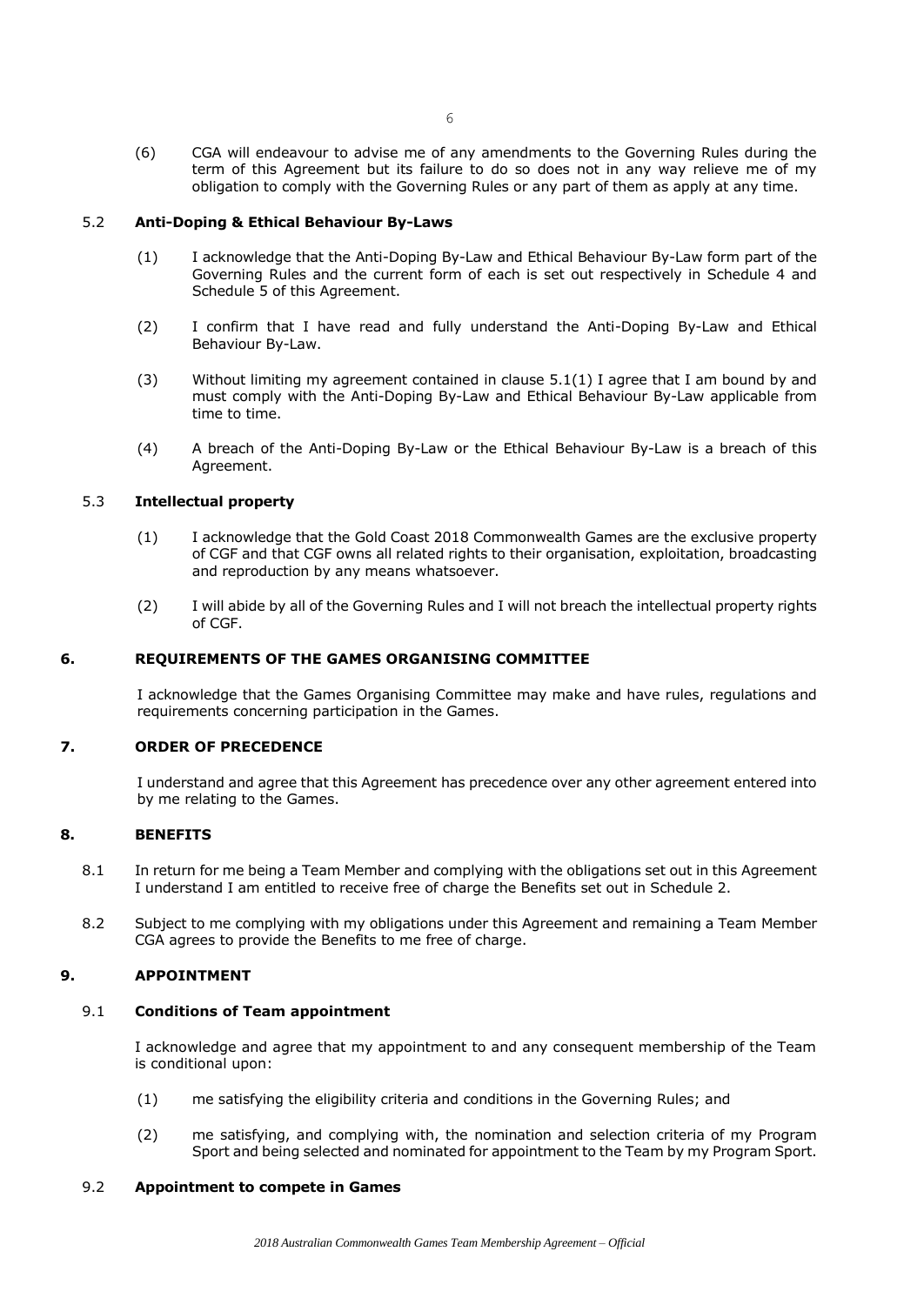I acknowledge and agree that:

- (1) my appointment to the Team does not automatically mean that I will compete at the Games;
- (2) CGA may impose further conditions to those contained in this Agreement at any time throughout my continued membership of the Team; and
- (3) failure to comply with this Agreement may result in my expulsion from the Team and the withdrawal of Benefits under this Agreement including the right to compete in the Games.

### **10. OBLIGATIONS**

- 10.1 As a member of the Team, for the period of this Agreement I agree that I will:
	- (1) be subject to the direction and management of CGA;
	- (2) comply with the rules and by-laws of my Program Sport and the Recognised International Federation to which my Program Sport is affiliated;
	- (3) respect the spirit of fair play and non-violence and behave accordingly;
	- (4) not engage in conduct that may be considered discriminatory, harassing, vilifying, abusive or otherwise inappropriate in the absolute discretion of the CEO of CGA or the Chef de Mission;
	- (5) not engage in any conduct that in the absolute discretion of the CEO of CGA or, if during the Games Period, the Chef de Mission would bring or be likely to bring me, my sport, CGA or the Team into disrepute or censure;
	- (6) not make, comment, issue comment, authorise, offer or endorse any public criticism or statement having or likely to have a prejudicial effect on the interests of CGA, the Team, the Games or any member of the CGF, CGA or the Team;
	- (7) be supportive of other Team Members;
	- (8) treat others involved in the Games and the Team with respect, courtesy and proper regard for their rights;
	- (9) endeavour to promote the success and reputation of the Games, the Team, CGA, the CGF and my sport;
	- (10) conduct myself so as to obtain and maintain the best possible mental and physical fitness and health to perform to the best of my ability at the Games;
	- (11) travel and depart from the Games Accommodation on the dates and in the manner determined or approved by CGA or as directed by the Chef de Mission; and
	- (12) act honestly and fully disclose any information concerning any matter that may affect my ability to comply with the terms of this Agreement to the CEO of CGA, or if during the Games Period to the Chef de Mission. This is a continuing obligation. Without limiting the obligations in any way, such obligation to disclose includes the obligations in this clause 10.1 and the information required in subclauses 3(2), 3(3), 3(4) and 3(5).
	- 10.2 Further to and without limiting the requirements of clause 10.1 during the Games Period, I must observe and comply with the directions, guidelines and instructions of the Chef de Mission, the Team General Managers and Team Officials appointed by the Chef de Mission to have authority to give such directions, guidelines and instructions.
	- 10.3 I acknowledge that I have had the opportunity to review the documentation referred to in this Agreement and that it is my responsibility to do so.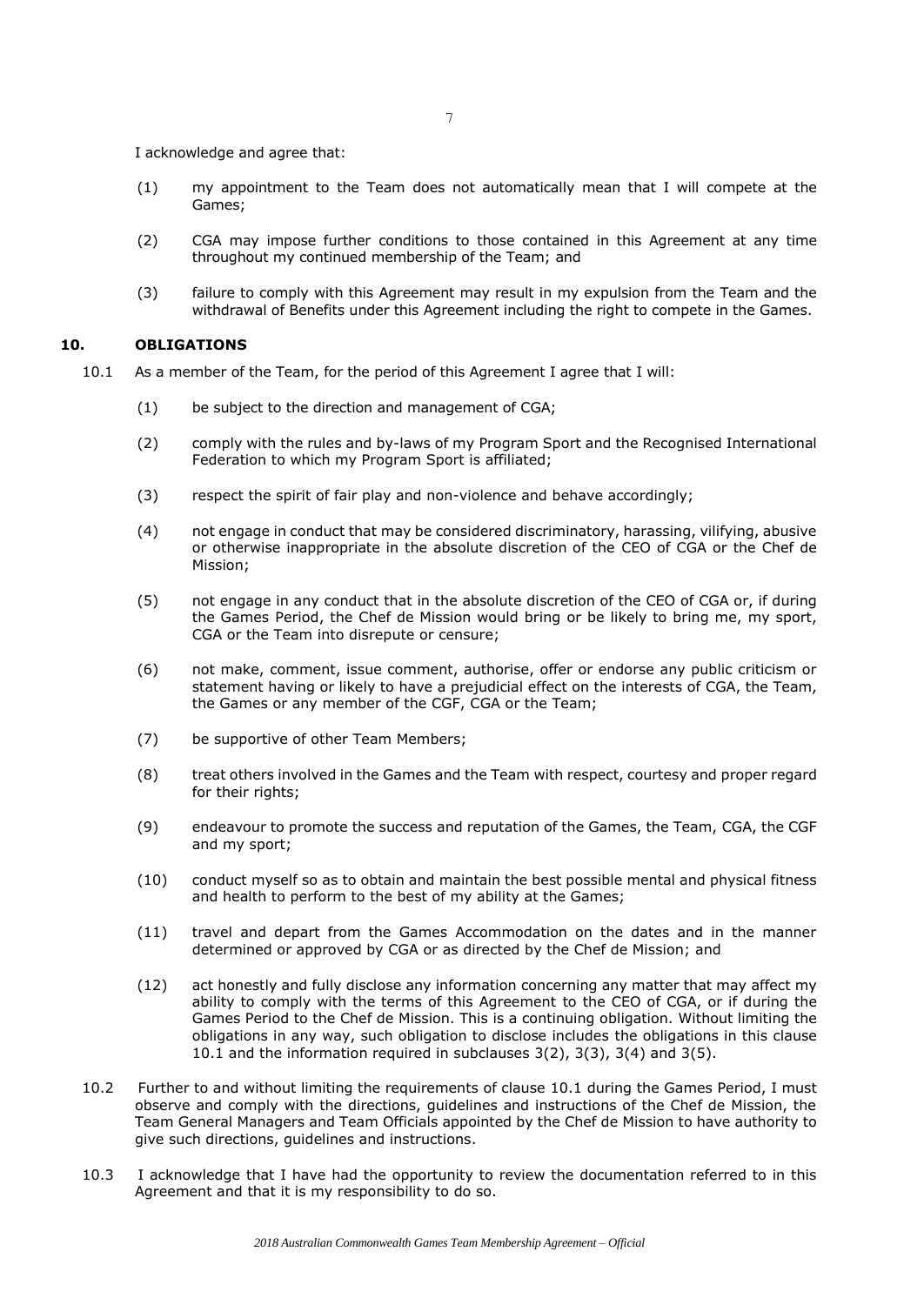## **11. MEDICAL**

### 11.1 **Medical Profile**

- (1) I agree to do all things reasonably necessary to provide medical information as required by CGA or the Medical Director for my appointment and participation in the Games, immediately prior to or upon execution by me of this Agreement.
- (2) I confirm that any medical information I provide is true and correct in every particular, and I agree to notify the Chef de Mission or the Medical Director of any change of details immediately.
- (3) CGA agrees that the medical information I provide is confidential, except to the extent that this information is public knowledge or required for legal, medical, administrative or competition purposes in accordance with this Agreement. In any such case I consent to its disclosure as CGA reasonably deems appropriate and in particular I authorise the disclosure of any medical information I provide to the Medical Director.

### 11.2 **Disclosure of Information**

I authorise:

- (1) any medical practitioner, sports scientist or therapist whom I have consulted during the 12 months prior to the commencement of this Agreement or during the period of this Agreement to provide details to the Medical Director of any illness, disease and injury which I have suffered, any pre-existing medical condition I may have and all drugs and medications prescribed for me. I understand this information will be provided at the request of the Medical Director and is required to determine my medical fitness to perform to the best of my ability at the Games and to carry out my duties under this Agreement and to the Team to the best of my ability or to assess the risk of preventing other Team members or competitors in the Games from performing to the best of their ability;
- (2) the Medical Director to make full disclosure to CGA and any authorised Team Official of any information obtained under clause 11.1, clause 11.2 clause 11.3 or pursuant to the Governing Rules including any diagnosis, treatment, drugs and medications that have been made or prescribed for me;
- (3) CGA to retain any medical information provided or otherwise obtained in respect of me and the results of any tests or examinations carried out on me for use in research and publication in medical and scientific papers or for compilation of statistics for historical analysis, provided that such publication or analysis maintains my anonymity; and
- (4) CGA to receive drug test information or therapeutic use exemptions from ASADA and ASDMAC.

## 11.3 **Medical testing**

- (1) I agree to undergo such medical testing as may be reasonably required by the Medical Director, including, but not limited to, giving blood and tissue samples for analysis. I agree that such analysis may include testing for human immunodeficiency virus (HIV). I also acknowledge that additional testing may be required in accordance with the Governing Rules or the rules of my Program Sport.
- (2) The fact and the results of such medical testing will be confidential in the hands of the Team medical staff, except to the extent that the same is public knowledge or required for legal, medical, administrative or competition purposes in accordance with this Agreement.
- (3) If such medical testing is carried out by the Games Organising Committee medical team, CGA will use reasonable endeavours to ensure confidentiality in accordance with clause 11.3 however, I acknowledge that CGA is not in a position to ensure the confidentiality of the fact and results of the medical testing.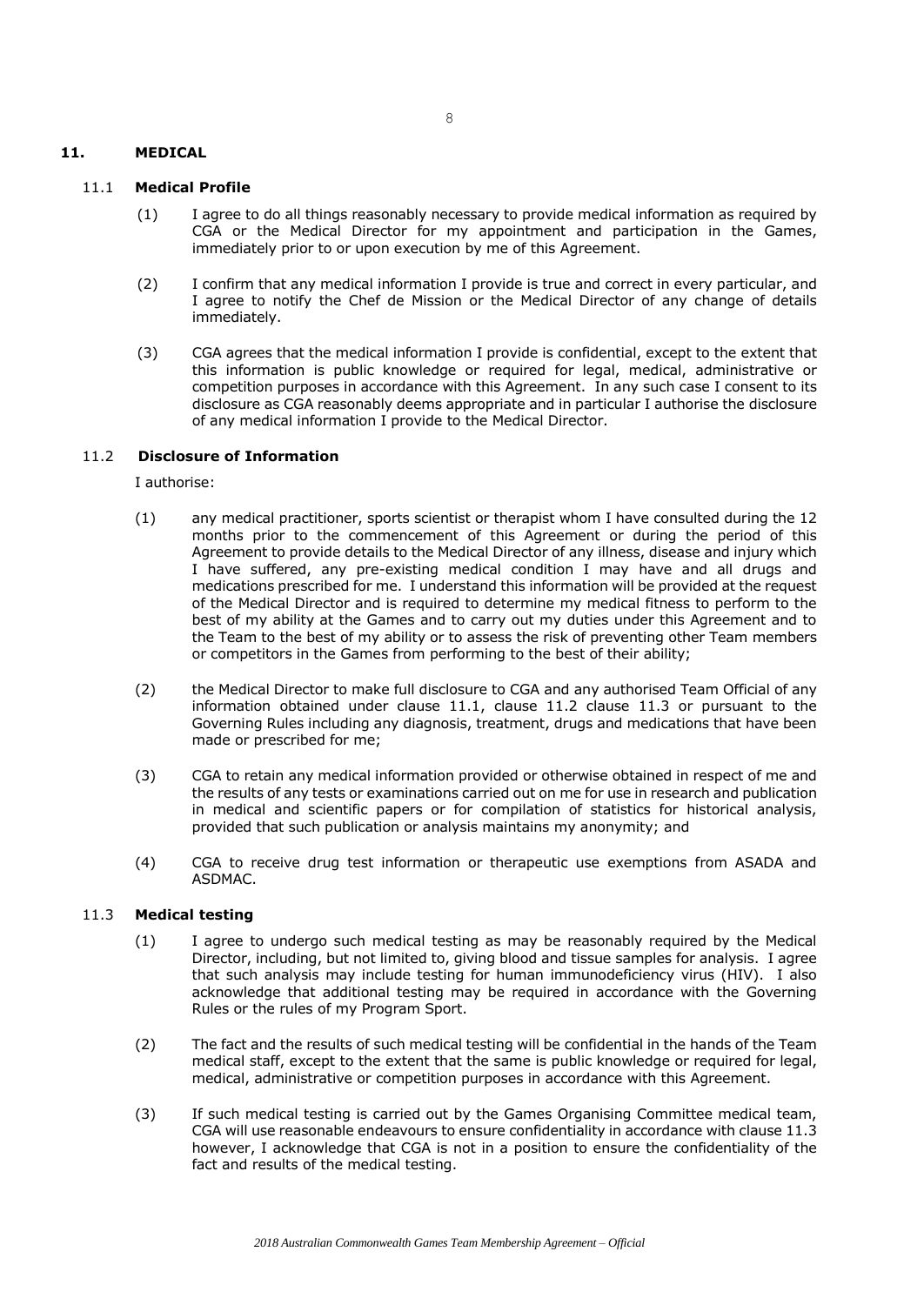#### 9

## 11.4 **Medical consent**

I agree that if I suffer any injury, damage or loss, I will submit to medical treatment, and wherever possible, in accordance with the recommendation of the Medical Director.

### 11.5 **Team Member Participation**

I acknowledge that the Chef de Mission or an authorised Team Official, acting on advice from the Medical Director, may direct me not to participate in any of my duties or activities if, in the Medical Director's opinion, my participation would constitute an unacceptable risk of:

- (1) causing me harm, injury or death;
- (2) aggravating an existing injury or illness I may have; or
- (3) infecting or injuring other Team members or officials, or other participants in the Games.

### 11.6 **Directions**

I agree to comply with all reasonable directions given by the Medical Director concerning medical matters.

## **12. MEDIA**

### 12.1 **General**

I agree that:

- (1) Except as provided in this clause 12.1, I will not comment on CGA, the Team, any Team Member, the CGF, the Games Organising Committee, any arrangements for the Games, or the Games without the express permission of the Chef de Mission or any duly authorised Team official;
- (2) I will fulfil requests from accredited media organisations for interviews during the Games Period where reasonably requested by the Chef De Mission or authorised CGA media staff;
- (3) I will comply with all arrangements as set out in the GC2018 News Access Rules;
- (4) For interviews with a visual element, Team Members must wear items of the Team Uniform as set out by the Chef De Mission;
- (5) When making public comment or engaging in interviews, I will do so with respect and not disclose any confidential information regarding the CGA or any Team Member;
- (6) Network 7 is the host broadcaster, and where reasonably requested by CGA, I will make myself available in the lead-up to the Games Period for the purposes of Network 7 collating broadcast material for the Games;
- (7) I am entitled to make public comment or communicate with the media in relation to my personal performance in training or Games competition. I acknowledge that assistance is available from the Team Officials in this regard;
- (8) Notwithstanding that CGA encourages co-operation with the media, I may decline to comment to the media on any matter; and
- (9) During the Games Period I will not without the prior written approval of the Chef de Mission or CEO of CGA, perform or make any agreements, arrangements or understanding:
	- (a) for exclusive media interviews;
	- (b) to act as a journalist or in any other media capacity;
	- (c) to author any public or media comment; or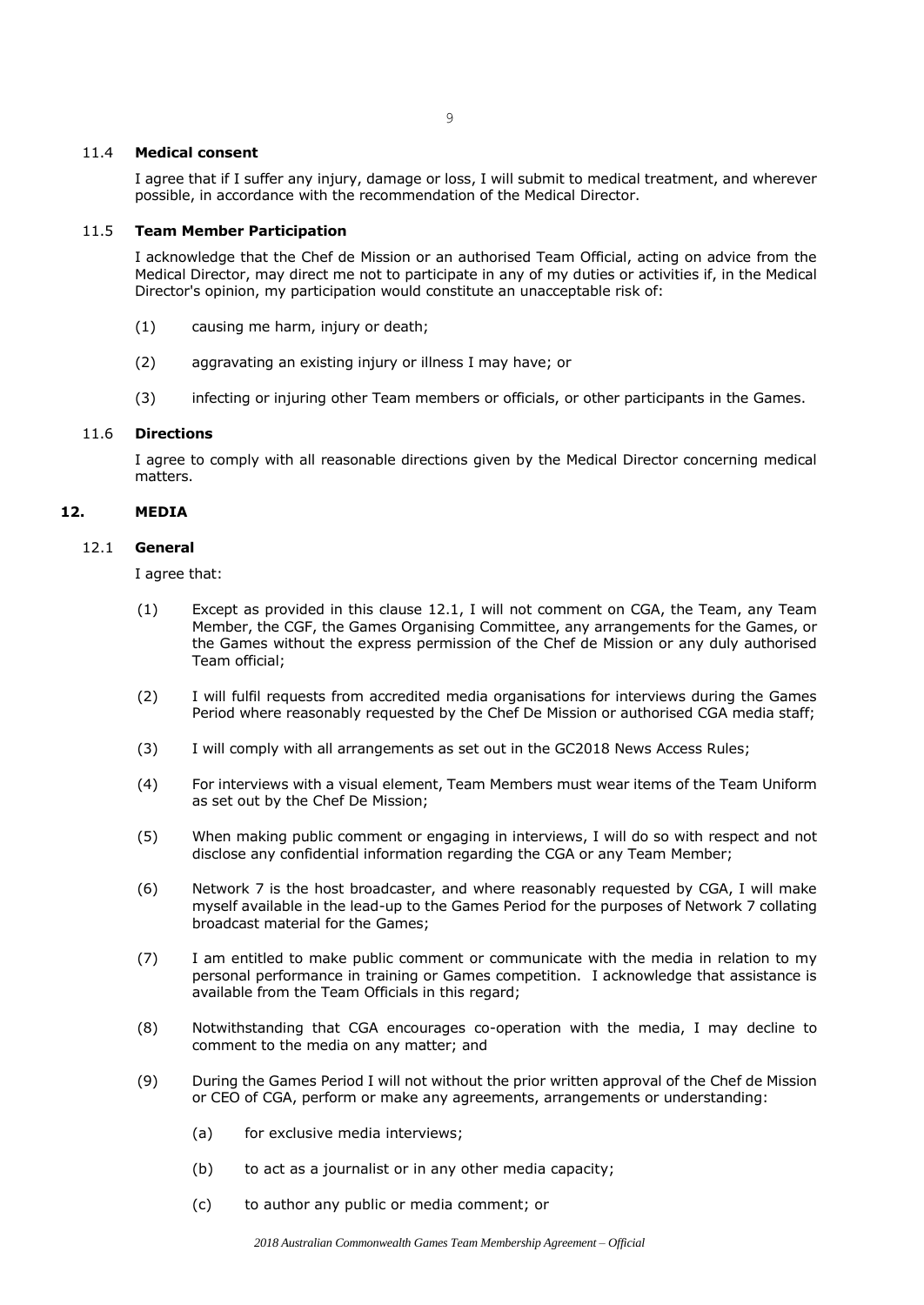(d) for any interview for reward.

### 12.2 **Social Media**

I acknowledge and agree that:

- (1) the CGA promotes a common-sense and proportionate approach to Social Media and Team Members who choose to share any aspect of their experiences at the Games with the public through social media do so in a way which respects both themselves and others, and does not infringe on the rights of CGA, The Team, CGF, Games Organising Committee, or the sponsors and partners of all those entities, including the organisers of the Games, and the media;
- (2) if I choose to use Social Media to share information with members of the public during Games Period, I must abide by the Social Media Policy;
- (3) I am also bound by the terms of the "CGF Policy for use of Social Media at the Commonwealth Games", which is part of the Governing Rules and I acknowledge that the CGA treats all written social media such as postings, blogs, status updates and Tweets as public 'comment';
- (4) a breach by me of the Social Media Policy will be a breach of this Agreement and, at the absolute discretion of the CEO of CGA, or the Chef de Mission, I will be subject to the penalties set out in clause 23, including dismissal from the Team; and
- (5) mis-use of Social Media may amount to a breach of the CGA Ethical Behavior By-Law, or a breach of my general obligation not to engage in conduct that would be likely to bring me, my sport, CGA or the Team into disrepute or censure.

#### **13. NO DEMONSTRATION**

I agree I will not throughout the Games Period make any statements or demonstrations (whether verbally, in writing or by any act or omission) regarding political, religious or racial matters and acknowledge these are contrary to the objects and purposes of CGA, CGF and the spirit of the Games.

### **14. MY INDIVIDUAL SPONSORS**

- 14.1 Unless specifically approved in writing by CGA, I must not allow or consent to my Image or person being used for any Reward Scheme, in addition to any obligations under the CGA Commercial Activities by Law as outlines in the Governing Rules set out in Schedule 1.
- 14.2 Unless specifically approved in writing by CGA, I will not allow or consent to my Image or person being used during the Games Period for any commercial purposes.
- 14.3 I have completed Schedule 3 of this Agreement listing my Individual Sponsors and agree to notify and keep CGA notified in writing of the names of Individual Sponsors and the relevant terms and conditions of my agreements with Individual Sponsors.
- 14.4 I must not enter into any arrangement or agreement for, or otherwise allow, my Image to be used for the purpose of any memorabilia relating to the Games, the Team, CGA or the CGF unless I have obtained the prior written approval of CGA.

#### **15. CGA SPONSORS**

- 15.1 Except to the extent that CGA Sponsors compete with my Individual Sponsors I agree at all times during the Games Period to:
	- (1) assist and co-operate with CGA and CGA Sponsors to enable CGA Sponsors to maximise the promotional benefits from their sponsorship of or supply to CGA and/or the Team;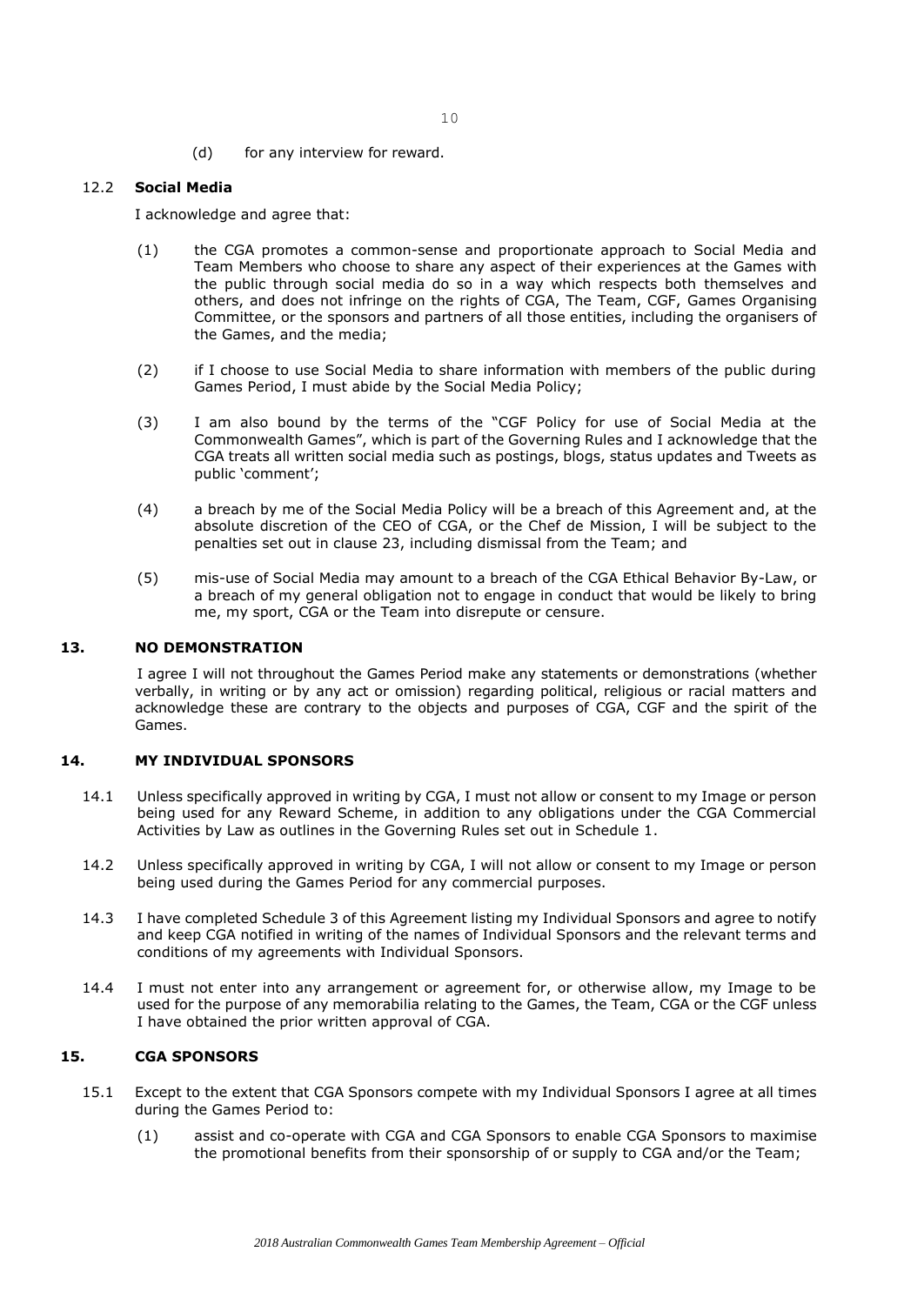- (2) comply with all reasonable directions of CGA or its authorised nominees in assisting CGA and CGA Sponsors, including ensuring that any logos of CGA Sponsors receive the widest possible exposure; and
- (3) provide all reasonable assistance to CGA in its fundraising activities.
- 15.2 I agree that CGA may exploit my Image before, during and after the Games in any media or forum, including the Internet:
	- (1) to promote Australia's participation in the Games, including historical records; and
	- (2) in CGA's and/or CGA Sponsor's advertising, promotion or marketing activities,

provided that such use of my Image is limited to my being part of the Team.

15.3 I agree to not cover up and attempt to conceal any logos of CGA Sponsors or otherwise act to diminish the benefits to CGA Sponsors of association with the Team and/or CGA.

### **16. TEAM UNIFORM**

- 16.1 CGA has the sole and exclusive authority to prescribe and determine the Team Uniform to be worn and used by Team Members during the Games Period. I will wear and use such Team Uniform throughout the Games Period in the manner determined by CGA.
- 16.2 CGA is and remains the owner of all Team Uniform it supplies to me and may at any time demand that I return it or any part of it to CGA. If I receive any such demand I will immediately comply.
- 16.3 I shall not sell, give away or part with any or all of the Team Uniform provided by CGA without the prior written permission of CGA. This permission may be refused or given on such terms and conditions as CGA may in its absolute discretion determine.
- 16.4 I shall keep confidential the design and other details of the Team Uniform unless or until such details are disclosed by CGA to the public
- 16.5 I will not use, wear or permit to be used or worn for any Commercial Purpose the Team Uniform including reproductions and obvious imitations, without the prior written permission of CGA.

## **17. GAMBLING**

- 17.1 I will not:
	- (1) appear in, participate in or permit my Image to be used for or in connection with the endorsement, promotion or marketing of any betting or gaming agency which accepts any bet or gambling activity on Games events or performances.
	- (2) participate or assist (either directly or indirectly) in any gambling or betting activities associated with the staging of any performance or event at the Games.
- 17.2 In the event that any betting or gambling agency uses without my consent my Image in a manner contemplated under this clause 17, then CGA has the sole right to determine whether any action should be taken to terminate such misuse or unauthorised use or settle any action, proceeding or claim brought by CGA to terminate or cease such misuse or unauthorised use.

## **18. GAMES ACCOMMODATION**

- 18.1 I will reside in the designated accommodation in the Games Accommodation during any period specified by the Chef de Mission during the Games Period, or at such other location as directed or approved by the Chef de Mission.
- 18.2 If I wish to reside in alternative accommodation to that specified pursuant to clause 18.1 I must seek approval in writing from the Chef de Mission and bear the costs associated with that alternate accommodation.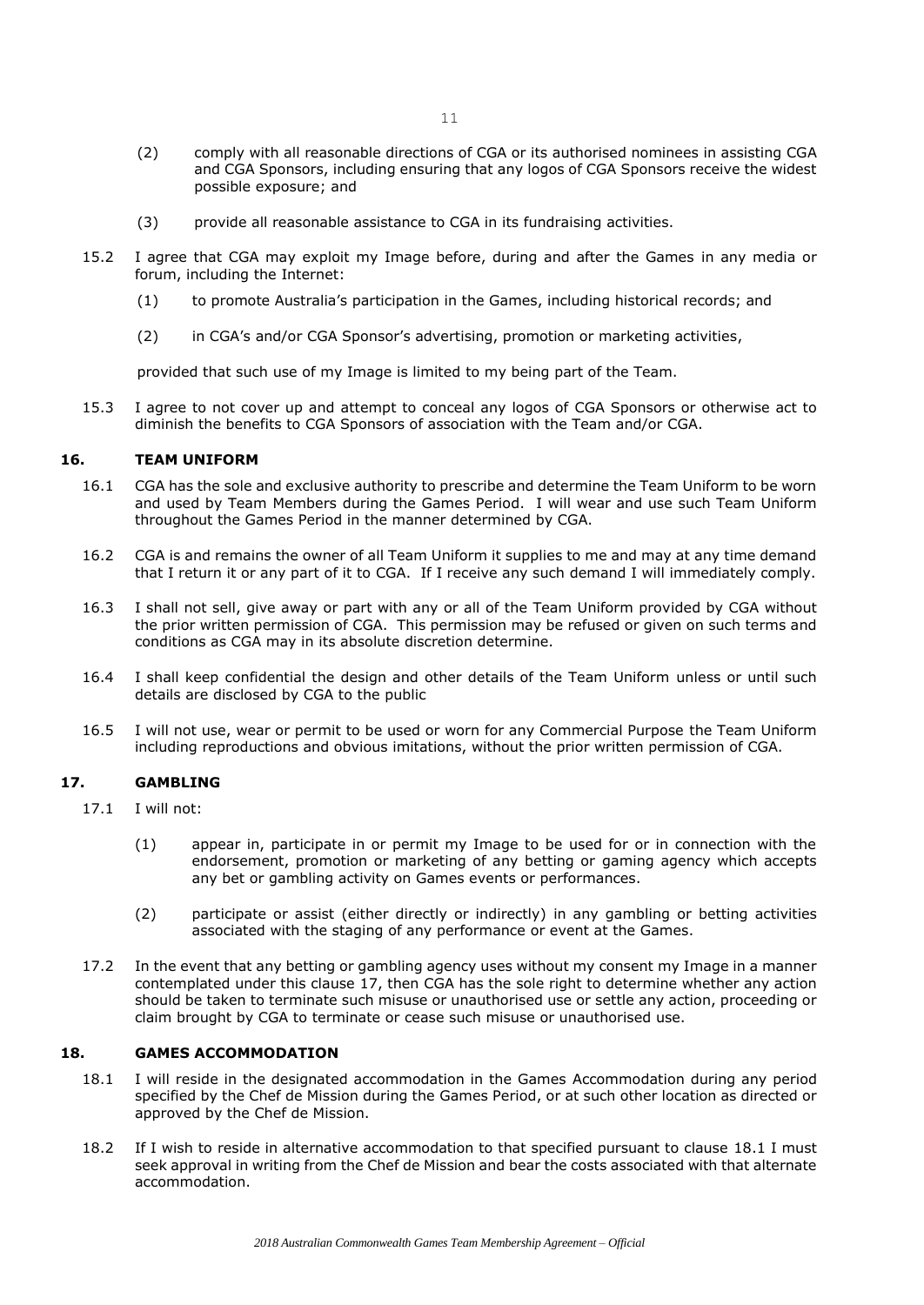- 18.3 The Chef de Mission will only consider approving alternate accommodation requests where I can demonstrate that:
	- (1) no costs will be incurred or suffered by CGA in relation to accommodation, food and ground transport;
	- (2) I have signed a Deed of Release and Indemnity in favour of CGA indemnifying CGA and such other persons as CGA may require and acknowledging that:
		- (a) I have been advised by CGA not to stay outside the Games Accommodation due to the increased security and safety risks;
		- (b) CGA will not in any way be held responsible or liable for my safety, transport, accommodation or any other arrangements whatsoever which relate to my being accommodated outside the Games Accommodation; and
		- (c) I am willing to accept full responsibility for my safety and wellbeing; and
	- (3) exceptional circumstances (as solely determined by the Chef de Mission) exist.

## **19. INSURANCE**

- 19.1 CGA will effect limited insurance for the benefit of myself and members of the Team. The benefits are subject to the terms and conditions of the relevant insurance policies, which are available on request and are summarised in Schedule 2.
- 19.2 Notwithstanding that CGA will effect limited insurance for the benefit of myself and members of the Team, I acknowledge and understand that it is my responsibility to satisfy myself as to my insurance needs in relation to my membership of the Team and further, that CGA strongly recommends that I take out insurance to cover me for medical and like expenses arising out of any injury or illness I may suffer whilst a member of the Team and agree that I am solely responsible for all such expenses and any loss of income consequent upon any injury or illness.
- 19.3 I agree that CGA is not responsible for medical and like expenses in Australia and overseas or for any loss of income arising out of any injury or illness I may suffer whilst a member of the Team and that the release and indemnity contained in clause 20 includes me, amongst other things, from claiming any such medical and like expenses and loss of income from CGA.

## **20. RELEASE AND INDEMNITY**

- 20.1 I acknowledge that my travel to and from Gold Coast and my consequent stay in Gold Coast in connection with the Games is of my own choice and free will and for my participation in sport and my pursuit of, and engagement in, enjoyment, relaxation and leisure. I further acknowledge and agree that training for, and competing in, my sport at the Games involves risks to my health, safety and life and that I voluntarily assume those risks.
- 20.2 I further acknowledge that CGA has affected insurance for the benefit of all members of the Team and that this has been summarised in Schedule 2. I agree that I am aware that there are limitations applying to this insurance cover and, for example, it excludes claims for loss in relation to acts of terrorism, including nuclear, chemical or biological terrorism.
- 20.3 I accordingly agree that should CGA be liable to me for any reason in connection with the acts or omissions to act for which it is responsible in connection with the administration, management and/or operation of the Team and/or my participation in the Games, then CGA's liability is and will be limited to the quantum of damages properly payable to me (if any) under the above mentioned CGA insurance and I hereby:
	- (1) irrevocably release and discharge CGA and its agents and officers from and against all liability for death or personal injury whatsoever (including any liability by virtue of section 37(2) of the Wrongs Act 1958 (Vic) or State or Territory equivalent provision) in excess of that quantum of loss and damages properly payable to me under the insurances effected by CGA for the benefit of all members of the Team; and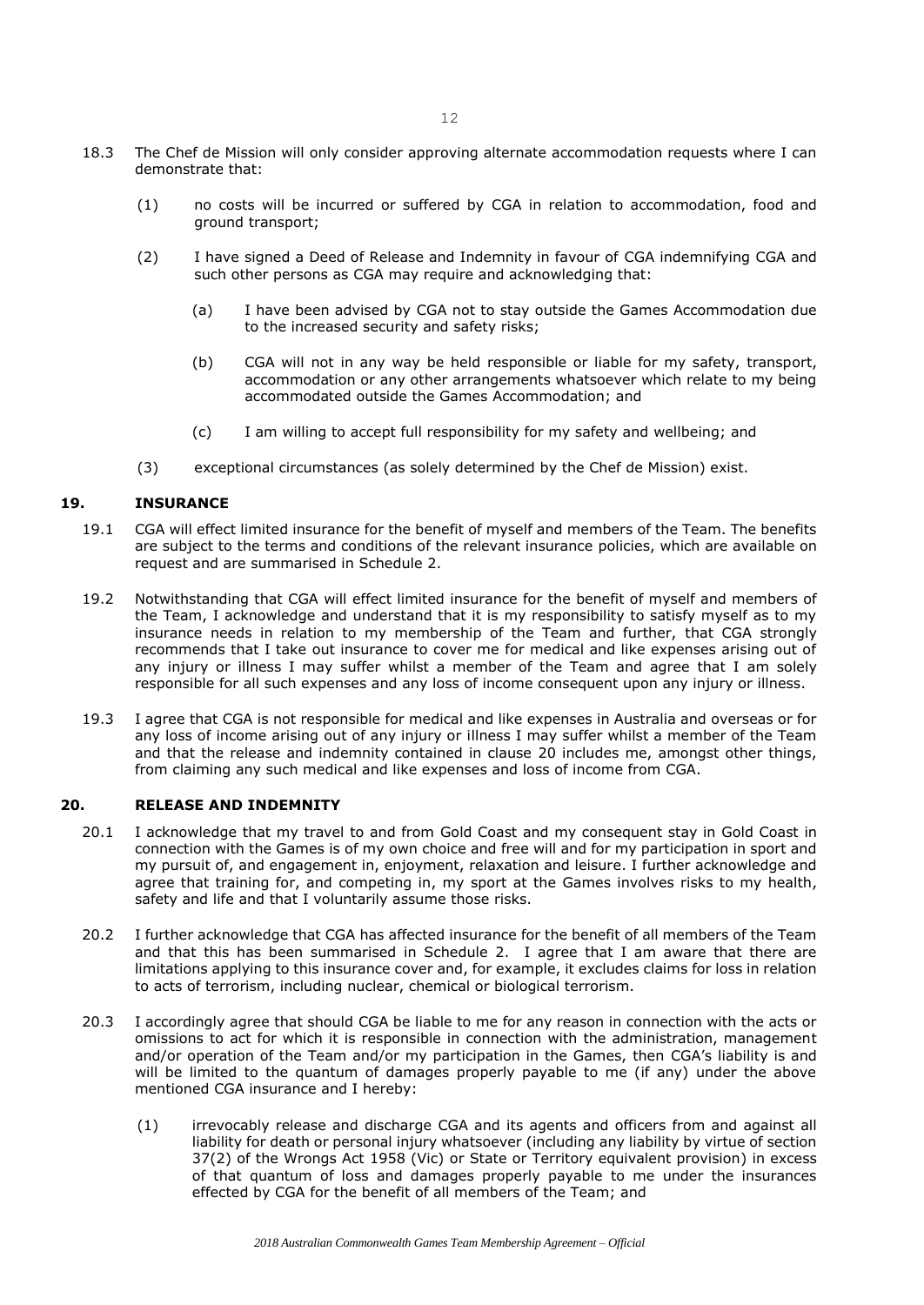- (2) agree that, should I or my personal legal representatives commence legal proceedings against any third party in respect of any loss and damage for death or personal injury of any kind I may suffer as a result of the acts or omissions to act of any person for whom CGA is responsible in connection with the administration, management and/or operation of that Team and/or my participation in the Games and, as a result of which, CGA is joined as a party to that proceeding or otherwise there is sought contribution or indemnity from CGA in connection with its acts or omissions to act in connection with the administration, management and/or operation of the Team and/or my participation in the Games, I promise to indemnify and keep indemnified CGA from and against all actions, suits, causes of action, proceedings, claims, demands, damages, costs and expenses whatsoever arising in connection with the said legal proceeding or claim for contribution or indemnity.
- 20.4 This limitation on liability, release and indemnity applies notwithstanding that any loss and damage I may suffer may be the result of any breach of an express or implied warranty that any goods or services to be provided by or on behalf of CGA will be rendered and provided with reasonable care and skill, fit for a purpose and of merchantable quality.

## **21. RESTRAINT OF TRADE**

I acknowledge and agree that this Agreement restricts my absolute freedom to exploit my Image, person and performance at the Games and I acknowledge and agree that such restrictions are necessary and reasonable in the public interest and for the purposes of protecting the sources of income from marketing and fundraising, from which I receive benefit and which are necessary to fund:

- (1) the staging of the Games;
- (2) the operations of CGF and CGA in facilitating the Games and the Team; and
- (3) the development and participation of competitors in future Commonwealth Games.

## **22. BREACH OF AGREEMENT**

- 22.1 During the Games Period I acknowledge and agree that the Chef de Mission, in consultation with the Team General Manager or CGA CEO has the power to determine whether there has been a breach of this Agreement and in his or her absolute and unfettered discretion do any one or more of the following:
	- (1) terminate my membership of the Team;
	- (2) terminate this Agreement;
	- (3) require me to leave the Games and/or the Games Village or Games Accommodation;
	- (4) exclude me from competition;
	- (5) cancel any of my Benefits;
	- (6) cancel or impound my Games identity card or accreditation; and/or
	- (7) suspend me from participation in CGF or CGA events or CGA sanctioned events in future.
- 22.2 In addition to and without limiting the Chef de Mission's powers in clause 22.1, financial penalties may be imposed against me by CGA in respect of CGA financial or other support provided to me where there has been a breach by me of this Agreement. The decision by CGA to impose such a penalty will be made by the CEO of CGA in his or her absolute and unfettered discretion and may be based solely on the determination made pursuant to clause 22.1.
- 22.3 The provisions of clauses 22.1 and 22.2 do not limit and are without prejudice to any other remedies and relief that may be available to CGA under this Agreement or otherwise at law and in Equity.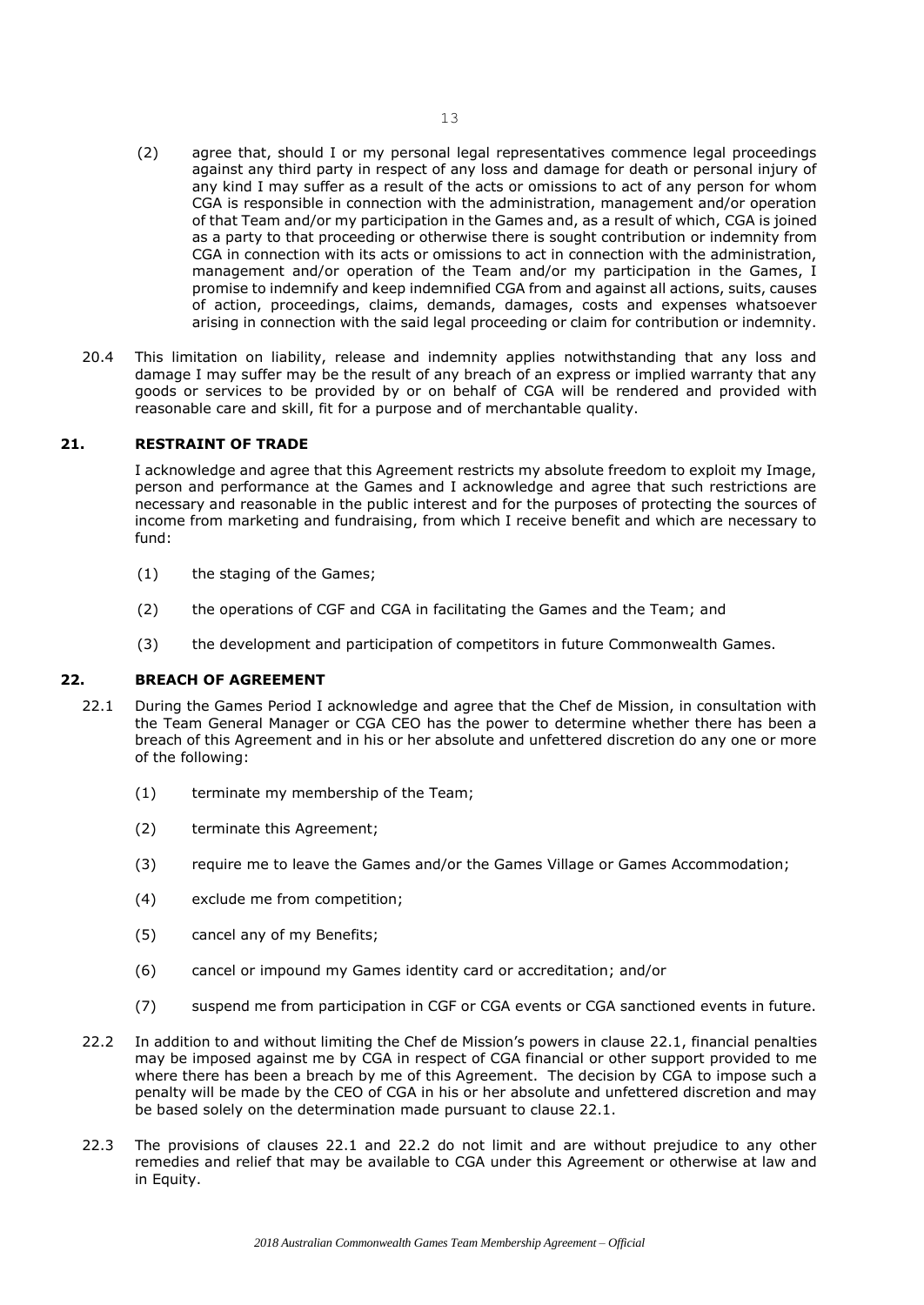- 22.4 The Chef de Mission may delegate his or her powers and responsibilities under this clause 22 to the Team General Managers and in that case a determination and sanction given by any person having such delegated power shall be as binding as if given by the Chef de Mission personally.
- 22.5 If I am accused of breaching this Agreement I will have an opportunity to meet with the Chef de Mission, Team General Managers or CGA CEO (as the case may be) to discuss the matter and answer the accusation before a decision and sanction is made against me.
- 22.6 The Chef de Mission, Team General Managers or CGA CEO (as the case may be) may avail him or herself of and rely on such information as he or she deems fit in reaching a determination and sanction as contemplated under clause 22.1, including any information that may be obtained from any Team Members, Assistants, complainant and any other person.
- 22.7 Any person complaining to the Team or CGA about my conduct will receive a response and a determination in respect of the complaint, unless the complaint made is determined by CGA as frivolous or vexatious.
- 22.8 I acknowledge and agree that any decision and exercise of power pursuant to this clause 22 is final, conclusive and binding.

### **23. AGENT AND ATTORNEY**

- 23.1 I agree to appoint the CEO of CGA or his or her nominee, as my agent and attorney to commence in my name all actions, suits, causes of action, proceedings, claims and demands which are reasonably necessary (without obligation on CGA to do so) against any person or entity, using my likeness, image, name, person or performance at the Games which may cause me to be in breach of the restrictions and obligations contained in clauses 14 and 17, irrespective of my prior consent or agreement to such use.
- 23.2 If I have not agreed or consented to such use by a person or entity under clause 23.1, CGA will be responsible for and will indemnify me and keep me indemnified from and against all costs, expenses and any judgment or damages awarded against me arising out of any such proceedings, suits or actions.

## **24. DISPUTE RESOLUTION**

- 24.1 Except as provided in clause 22, in the event of any dispute relating to this Agreement or any matter arising in relation to it and whether arising during or after the term of the Agreement will be determined solely in accordance with the provisions of this clause 24.
- 24.2 In the event of a dispute under or arising out of this Agreement the aggrieved party must deliver a written notice to the other party and the President of CGA within 14 days of the Dispute setting out:
	- (1) the nature of the Dispute including all relevant facts and any relevant law;
	- (2) the relief the aggrieved party seeks; and
	- (3) the arguments of the aggrieved party in support of that relief.
- 24.3 Within 14 days of receipt of such notice the President of CGA will appoint a grievance committee consisting of three persons chosen by him or her to hear and determine the Dispute.
- 24.4 The Grievance Committee must meet to hear and determine the Dispute at such place and time as is agreed between its members but as soon as practicable after their appointment. The Grievance Committee will determine the rules and procedure that will apply to the hearing of the Dispute and they may elect to conduct it on written submissions or other means they deem appropriate.
- 24.5 A party to the Dispute may appoint any person to act on their behalf in the proceedings before the Grievance Committee.
- 24.6 The Grievance Committee will deliver its decision in writing.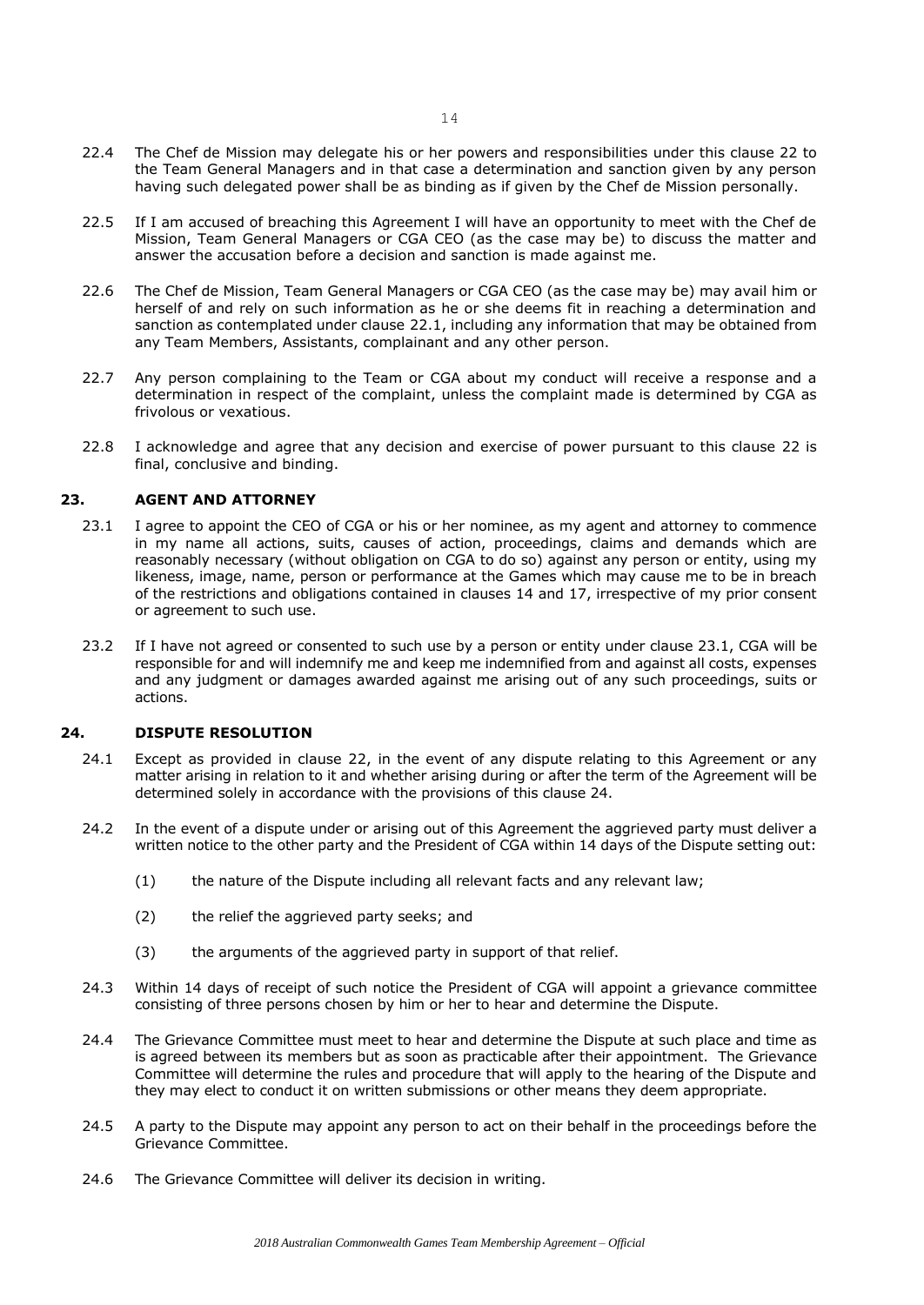- 24.7 If a party to the Dispute wishes to appeal the decision of the Grievance Committee that party must give notice in writing to the President of CGA of that desire. No right of appeal exists except as provided under the following provisions of this clause 24.
- 24.8 Any appeal will be heard by CAS in accordance with the Code of Sports-related Arbitration and the appealing party must pay the costs of CAS before the hearing date is set. If the party fails or refuses to pay such costs the appeal will lapse and be deemed abandoned.
- 24.9 CAS will rule on its jurisdiction and has exclusive power to order provisional and conservatory measures. The decisions of CAS will be final.
- 24.10 In the interests of speedy and expert resolution of any Disputes I hereby surrender any right I may have to commence proceedings in a court in relation to any such Dispute or to file any appeal, review or recourse to any state court or other judicial authority from any arbitral award, decision or ruling issued in accordance with the applicable procedures under this clause24. In particular, and without restricting the generality of the foregoing and for further and better assurance notwithstanding that such provisions have no applicability, I agree that neither party will have the right of appeal under section 38 of the Commercial Arbitration Act, 1984 (Vic) or equivalent in any of the Australian states or to apply for the determination of a question of law under section  $39(1)(a)$  of such Act (as amended).

## **25. AGREEMENT NOT TO SUE ASSISTANTS**

- 25.1 I acknowledge and agree that:
	- (1) CGA's activities resulting in my and the Team's participation in the Games are dependent on the efforts of the Assistants, who generally provide voluntary and unpaid services which are necessary for the preparation and participation of Team Members in the Games;
	- (2) the provision of these services is essential to the functioning of the Team and its and my participation in the Games;
	- (3) the Assistants provide their time and services to further Australian sport and to assist Australian athletes who participate in the Games in the expectation that they will not incur any personal liability as a result thereof; and
	- (4) if I or any other member of the Team were to commence legal proceedings against:
		- (a) any Assistant or Assistants in connection with his, her or their acts or omissions to act in connection with the administration, management and/or operation of the Team and/or Australia's participation in the Games; or
		- (b) a third party who in turn joins any Assistant or Assistants as a party to that proceeding or otherwise seeks contribution or indemnity from any Assistant or Assistants in connection with his, her or their acts or omissions to act in connection with the administration, management and/or operation of the Team and/or Australia's participation in the Games and in respect of my claim or claims against the third party,

then not only would potential Assistants be discouraged from volunteering to support and assist future Australian Commonwealth Games Teams, but CGA resources would have to be applied towards those legal proceedings rather than to promoting and assisting sport, causing irreparable harm and damage to CGA and the Commonwealth Games Movement.

25.2 Recognising my acknowledgement and agreement in clause 20.2 that CGA will effect insurance for the benefit of myself and the remainder of the Team as detailed in Schedule 2, I promise that I will not commence any legal proceeding against any Assistant in respect of his or her acts or omissions to act in connection with the administration, management and/or operation of the Team and/or Australia's participation in the Games. I expressly agree that my promise in this clause 25.2 extends to cover all and any loss, damage or injury of any kind I may suffer whether arising directly or indirectly from any act, neglect or fault (whether negligent or otherwise) on the part of the Assistants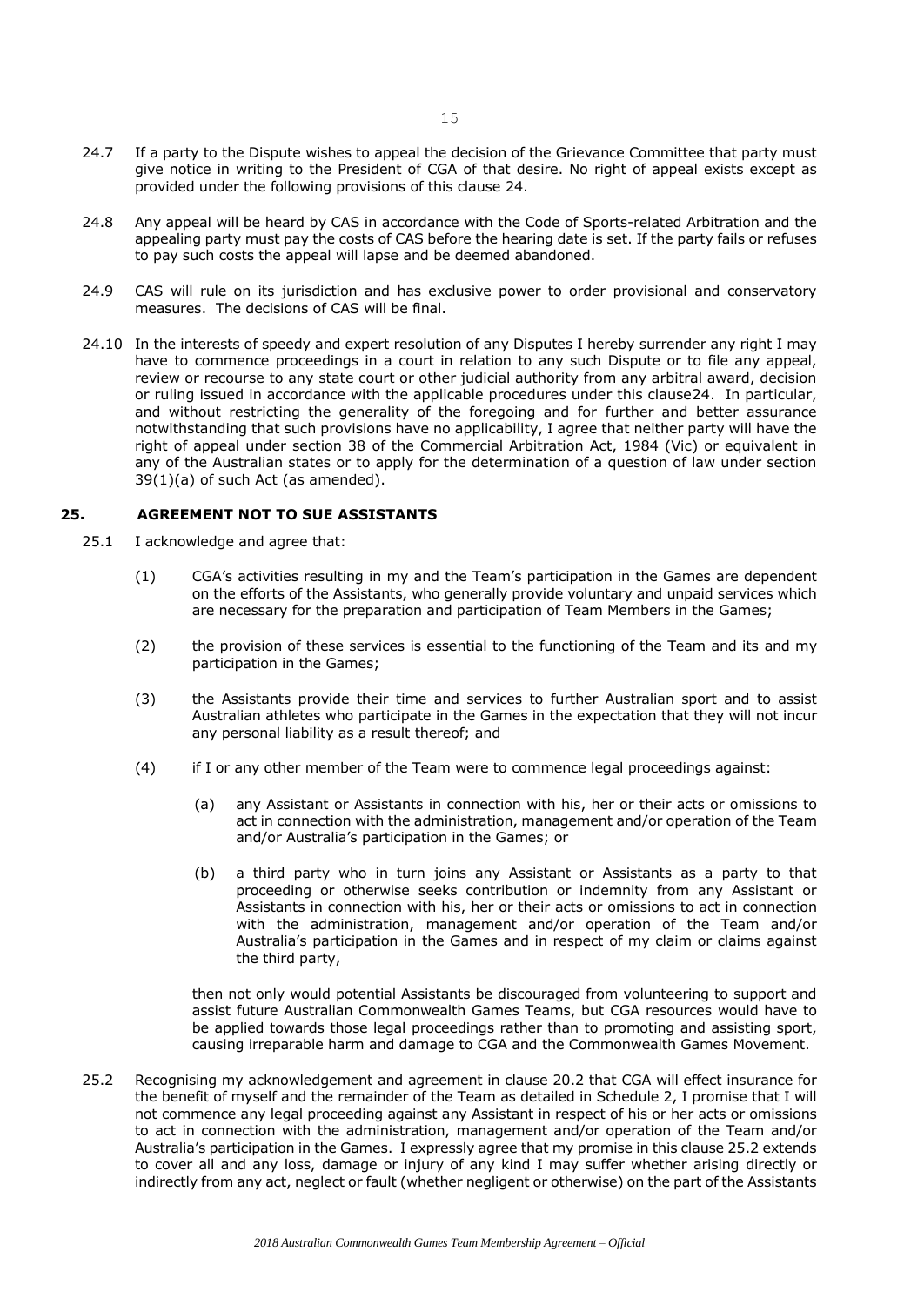or any of them in connection with the administration, management and/or operation of the Team and/or Australia's participation in the Games.

- 25.3 Should I breach, or threaten to breach, my promise contained in 25.2, I acknowledge and agree that irreparable harm and damage will be caused to CGA and the Commonwealth Games movement in Australia and in these circumstances I irrevocably agree:
	- (1) that CGA may bring injunctive proceedings against me to restrain me from breaching my promise;
	- (2) to the granting of a permanent injunction restraining me from commencing or continuing any proceeding I have commenced against the Assistant or Assistants concerned;
	- (3) to an order being made against me by the Court in the injunctive proceedings for costs on a solicitor-own client basis; and
	- (4) that this Agreement and this clause 25 may be produced by CGA as conclusive proof of my promise and my consent detailed above.
- 25.4 To the maximum extent legally possible and without in any way derogating from the rights of CGA conferred by the remainder of this clause 25, I acknowledge that CGA holds the benefit of the promises in this clause 25 upon trust for:
	- (1) CGA; and
	- (2) each and every Assistant.

#### **26. MISCELLANEOUS**

#### 26.1 **Relationship Between the Parties**

Nothing in this Agreement shall be construed to mean the parties have an employee/employer relationship, or any relationship other than as independent contracting parties. Except as expressly provided in this Agreement, it is agreed and acknowledged that no party has the authority or power for or on behalf of the other party to enter into any contract, to incur debts, to accept money, to assume any obligations or to make any warranties or representations whatsoever.

## 26.2 **Confidentiality**

The parties agree that this Agreement, and the terms contained in this Agreement will remain confidential between the parties.

### 26.3 **Application**

This Agreement applies to and binds my heirs, executors, assigns and personal representatives.

#### 26.4 **Proper Law**

This Agreement is governed by the laws applicable in the state of Victoria.

#### 26.5 **Severance**

If any provision of this Agreement or its application is or becomes invalid or unenforceable then the remainder of this Agreement and the application thereof will not be affected and will continue to be valid and enforceable to the fullest extent permitted by law or equity.

## 26.6 **Entire Understanding**

The parties agree that this Agreement, the Governing Rules and all other documents, policies and rules incorporated into this Agreement by reference constitute the whole agreement between the parties.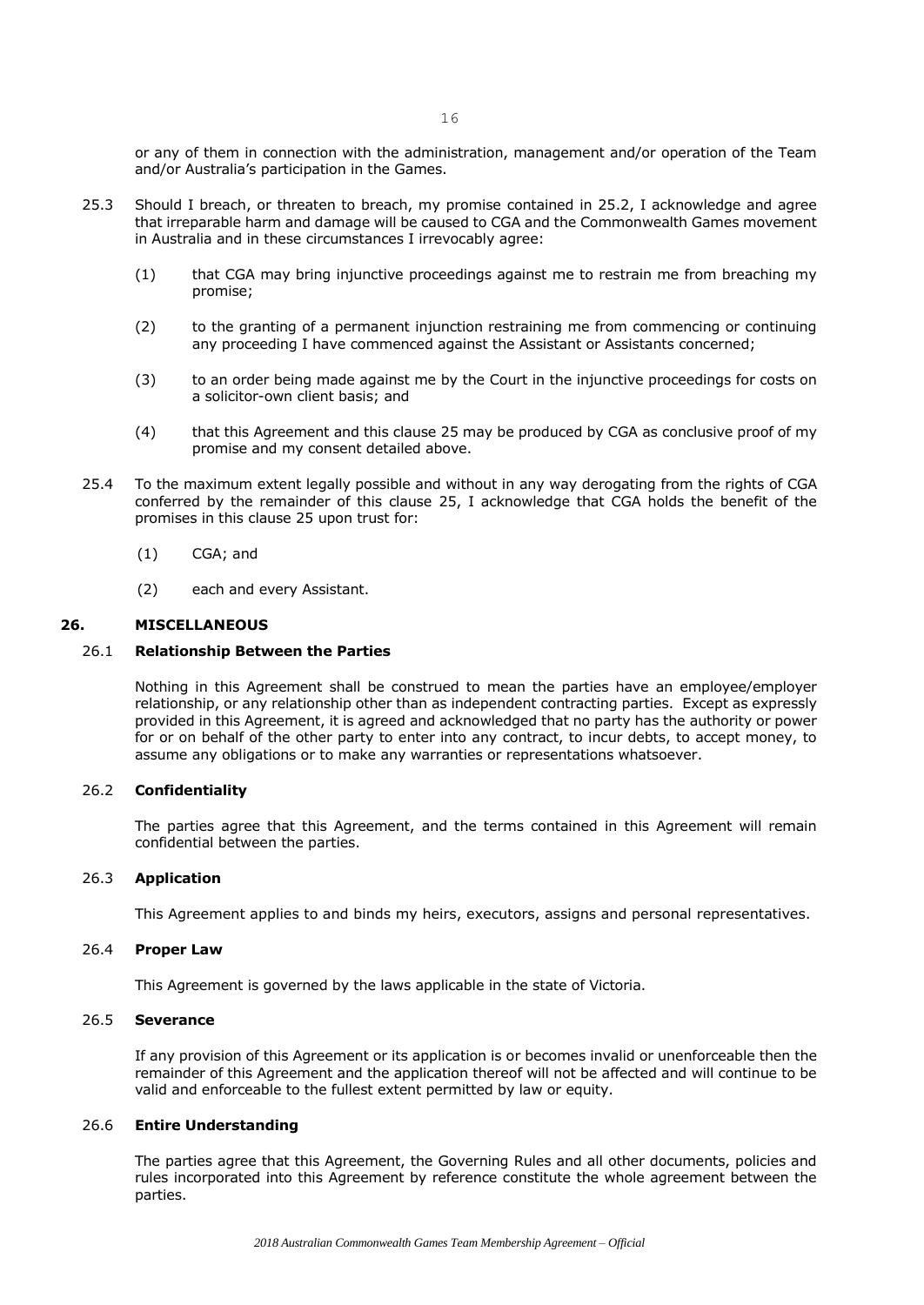## **Executed as an agreement.**

| day of                                                                                                | 201                                        |
|-------------------------------------------------------------------------------------------------------|--------------------------------------------|
| behalf<br>0f<br>on<br><b>GAMES</b><br><b>AUSTRALIA</b><br>(ABN 55 165 736 898) by its duly authorised | Witness                                    |
|                                                                                                       | Dianne O'Neill                             |
| Name and Office of Officer                                                                            | Witness Name                               |
|                                                                                                       |                                            |
|                                                                                                       | Authorised Officer<br>Craig Phillips - CEO |

**Official** 

Official Name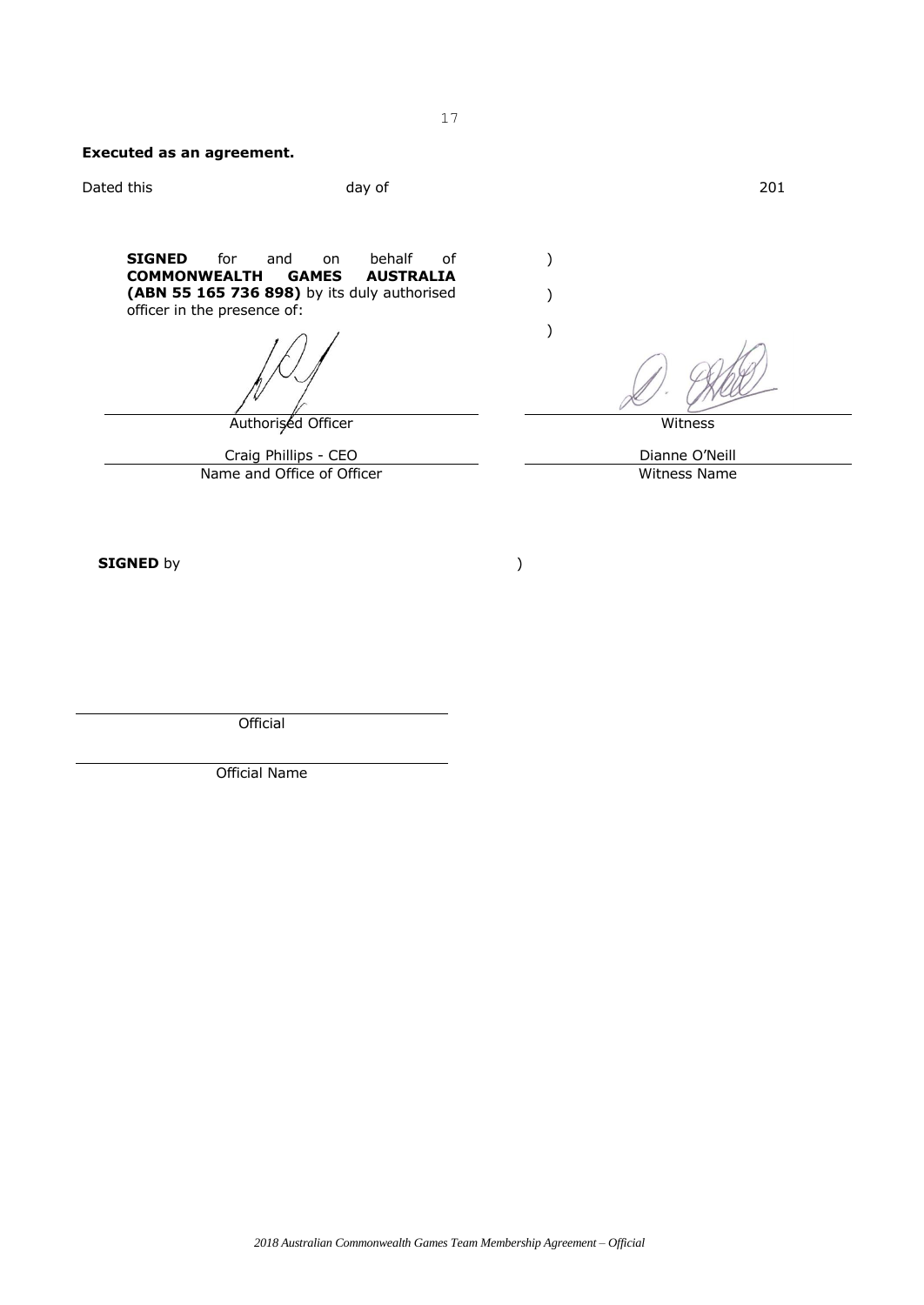#### **Extracts of Governing Rules**

Note: For the avoidance of doubt, definitions of words, phrases, expressions or entities in this Schedule 1 are taken from each parent document referred to and may differ. The applicable definition is that found in each parent document e.g. CGA Constitution, CGF Constitution etc.

**I CGA Constitution** (relevant extracts provided below):

#### 4. OBJECTS

The objects of the Association shall be as follows;

- 4.1 To administer, control and co-ordinate the participation of Program Sports and their respective athletes and officials in the Games.
- 4.2 To create interest in, and promote the ideals of the Games throughout Australia.
- 4.3 To ensure, through the bodies in Australia controlling those sports conducted at the Games, the proper and adequate representation of and participation by Australia at the Games.
- 4.4 To represent Australia at congresses of the Federation and upon other bodies and to other persons concerned in the conduct and promotion of the Games.
- 4.5 To strive to ensure that all sports on the Games program are kept free of performance enhancing drugs.
- 4.6 To implement such drug testing programs as the Association deems appropriate and to supply to Program Sports information about such programs and to support and uphold the drug testing programs of the Federation, and the Program Sports.
- 4.7 To ensure that the good name and well-being of the Association and the Games is not denigrated or damaged in any way by unbecoming conduct of organisations and/or individuals associated with the Games.
- 4.8 To abide by and uphold the Constitution of the Federation.
- 4.9 To do all other things which are considered necessary to further the aims and objects of the Association.

## 5. POWERS

The powers of the Association shall be those of a natural person and without limiting the generality of the foregoing shall be:

- 5.3 To control the appointment of personnel to represent Australia at the Games including, athletes, managers, officials, coaches, medical and paramedical personnel and any other personnel deemed by the Executive necessary to carry out the objects of the Association.
- 5.15 To co-operate and liaise with bodies and persons charged with the preparation for and conducting of the Games and to undertake and carry out specific duties and responsibilities for the preparation and conduct of such Games.
- 5.16 To arrange for drug testing on Team Members either during competition or at such other times as the Board of Management may deem appropriate and to impose sanctions in accordance with the policies from time to time adopted by the Board.
- 5.18 To fine, reprimand, suspend, expel or otherwise deal with a Member or a Team Member who is in breach of the terms of this Constitution.

#### 14. SELECTION OF TEAM MEMBERS

14.1 Notwithstanding anything in this Constitution contained to the contrary, the control of the selection and appointment of Team Members shall be vested in and exercised by the Board of Management of the Association.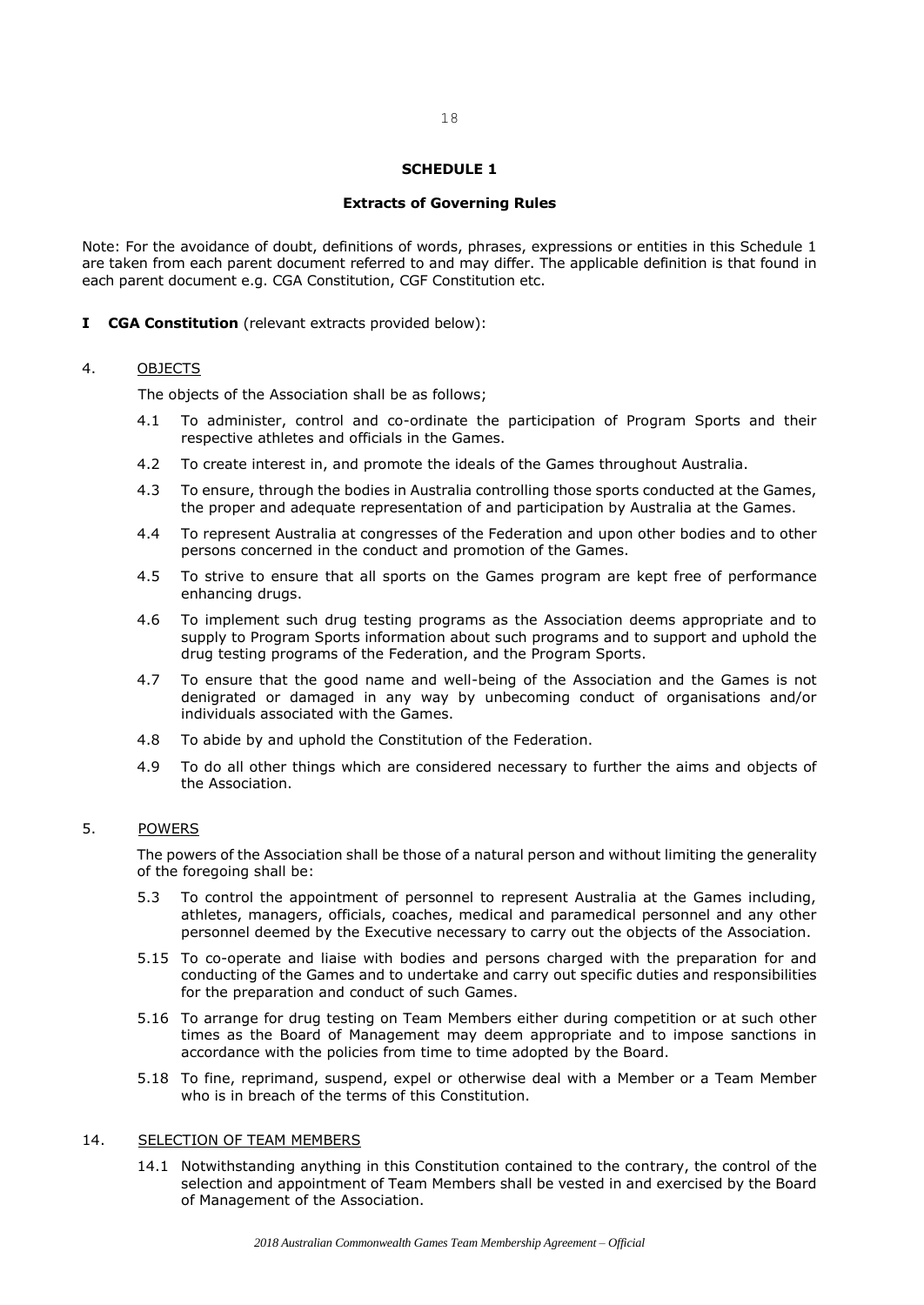- 14.2 Team membership is subject to the selected member signing the Association's Team Agreement.
- 14.3 The Association shall recognise any sanction placed upon a Team Member by a Program Sport.
- 17. ANTI-DOPING BY-LAW
	- 17.1 The Association shall recognise and support the anti-doping policies as adopted from time to time by the Federation and the Program Sports.
	- 17.2 The Anti-Doping By-Law of the Association shall apply to and shall control the actions of all athletes and officials under the control of the Association during the Games and whilst such athletes are under the control of the Association pursuant to the Team Agreement.

## **CGA Anti-Doping By-Law is set out in Schedule 4 of this Agreement**

18. CGA BY-LAW

Athletes appointed to Australian Commonwealth Games Teams must be Australian citizens and it is a condition for selection to the Australian Commonwealth Games Team.

**II CGF Constitution** (relevant extracts provided below):

## **BYE-LAW 17 Eligibility**

- 1 Subject to Article 24(2), as a condition of entry to compete in the Commonwealth Games, all competitors must be citizens or subjects of the Commonwealth country that enters them and must:
	- 1.1 not be currently under disqualification or suspension by the Federation, or their respected Affiliated CGA or International Federation (IF) or under the World Anti-Doping Code;
	- 1.2 comply with all applicable rules and regulations of the Federation, their respective IFs and the World Anti-Doping Code as may be modified and applied by the Federation to ensure that the overriding principles of the Commonwealth Games are observed.
- 2 Subject to Bye-Law 17 (3), where a competitor was born in a Commonwealth Country that has common citizenship/passport with other Commonwealth Countries, the competitor may initially represent either the competitor's Commonwealth Country of birth; or the Commonwealth Country of birth of his or her father or mother that shares the same citizenship/passport.
- 3 After having represented one Commonwealth Country at the Commonwealth Games, a competitor may not represent another Commonwealth Country unless he or she receives the approval of the Federation, the relevant IF and the Affiliated CGAs of the two Commonwealth Countries concerned. Applications under this article must be submitted to the Executive Board at least 12 months prior to the commencement of the Games.
- 4 It is the responsibility of all Affiliated CGAs to ensure that their competitors are fully aware of and comply with the eligibility rules of the Federation.
- 5 The Executive Board shall have the power to waive the provisions of Bye-Law 17(1-3) in its discretion.

## **III COMMONWEALTH GAMES MANUAL – Accreditation (ACR13)**

Under no circumstances, throughout the duration of the Games, may an athlete, coach, official, press attaché or any other accredited participant also be accredited or act as a journalist or in any other media capacity.

## **IV REGULATION 8 (GFS10) Rules Relating to Identification on Personal Competition Clothing and Personal Equipment**

There shall be no advertising or publicity on personal equipment and competition clothing used or worn at the Commonwealth Games or Commonwealth Youth Games.

Identification of the manufacturer (name and/or logo) of the equipment and or clothing may appear, if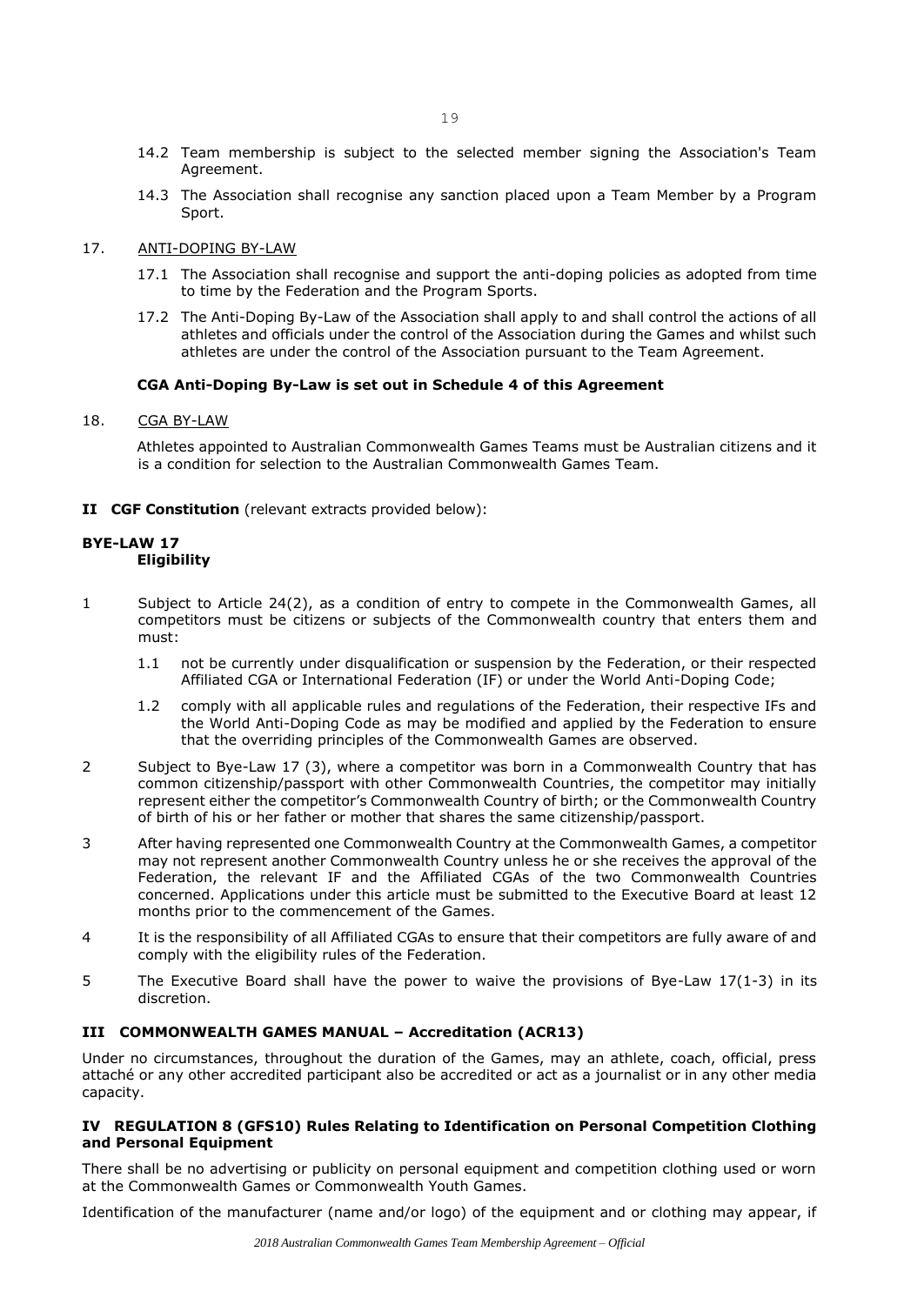20

not marked conspicuously for advertising purposes as follows.

The word 'identification' means the normal display of the name, designation, trademark, logo or any other distinctive sign of the manufacturer of the item, appearing not more than once per item.

- **Manufacturer's Identification:** The identification of the manufacturer shall not appear more than once per item of clothing and equipment.
- **Clothing:** One identification of the manufacturer (logo, name or combination) may appear on each article of clothing worn by athletes, officials or judges (vest, shorts, track-suits etc), the maximum area of which shall be 20 square centimetres.

No other form of advertising or sponsorship on clothing shall be permitted with the exception that a graphic or figurative logo of the manufacturer (not including the name of any text) may also be used as a decorative design mark once, or repeatedly as a strip not exceeding 10 centimetres in width in one of the following positions, provided such use does not, in the opinion of the CGF, in its absolute discretion, dominate or unduly detract from the appearance of the article of clothing:

- Across the bottom of the sleeves
- On the outer seam of the sleeves
- Down the outer seams of the garment
- **Equipment:** Manufacturers identification shall not exceed 10 per cent of the surface area of the equipment that is exposed during competition and shall not be more than 60 square centimetres.
- **Headgear (goggles, hats, helmets, sunglasses, swimming caps, etc) and gloves:** Any identification of the manufacturer shall not exceed 6 square centimetres.
- **Shoes:** The normal distinctive design pattern of the manufacturer is permitted. The manufacturer's name and/or logo may also appear, up to a maximum of 6 square centimetres, either as part of the normal distinctive design pattern or independent of the normal distinctive design pattern.

The rules will be applied to the following areas and activities at the Commonwealth Games and Commonwealth Youth Games …:

- Back of House at a Competition Venue
- Medal/Victory Ceremonies
- On the Field of Play
- Opening & Closing Ceremonies, i.e. back of house and on the field of play
- Team Welcome Ceremonies

These rules take precedence over any International Federation rules unless advised otherwise by the Executive Board.

#### **V ANTI-DOPING**

| CST Article 29 | <b>Anti-Doping</b>                                                               |
|----------------|----------------------------------------------------------------------------------|
|                | The Executive Board shall establish a Federation Anti-Doping Standard<br>$1_{-}$ |
|                | (ADS) in accordance with the WADA Anti-Doping Code. The Executive                |
|                | Board is authorised to amend the Federation ADS from time to time.               |
|                | The Federation ADS and any amendments to it shall be made available to<br>2.     |
|                | all Affiliated CGAs as soon as practicable after being finalised.                |
|                | The policies and procedures relating to doping controls at the<br>3.             |
|                | Commonwealth Games shall be set out in the Games Manual - Doping                 |
|                | Control from time to time.                                                       |
|                | Any dispute arising under or in connection with the interpretation or<br>4.      |
|                | application of the Federation ADS or the Games Manual - Doping Control           |
|                | shall be solely and exclusively resolved according to the procedures             |
|                | established in the Games Manual - Doping Control, as amended from time           |
|                | to time.                                                                         |
| <b>HCC 21</b>  | <b>Prohibited Substances and Prohibited Methods</b>                              |
|                | The CGA, the OC and the Host City will adopt and implement drug testing<br>(a)   |
|                | requlations and anti-doping procedures in accordance with the Games              |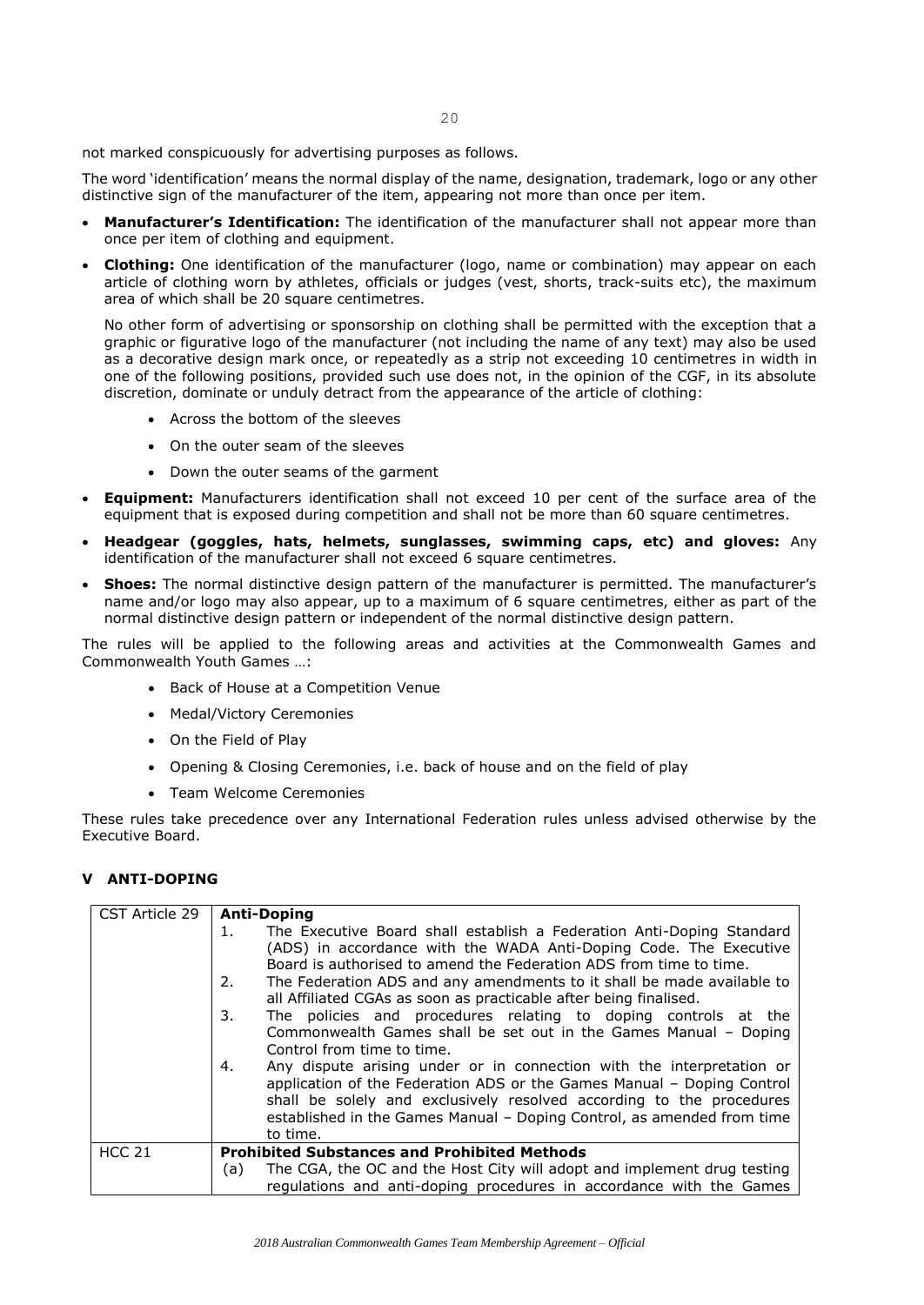|                   | Manual - Anti-Doping including, the Anti-Doping Standard, the Constitution<br>and CGF Documents as in force from time to time.                       |
|-------------------|------------------------------------------------------------------------------------------------------------------------------------------------------|
|                   | The CGA and the OC shall ensure that a WADA accredited doping control<br>(b)<br>laboratory is located in close proximity to the Host City.           |
|                   | The OC will be responsible for organising and carrying out tests for banned<br>(c)                                                                   |
|                   | substances and banned techniques including, without limitation, blood<br>doping, using the WADA accredited doping control laboratory referred to in  |
|                   | clause 21(b) or as otherwise directed by the CGF Executive Board.                                                                                    |
| DOP01             | The CGF's Medical Commission will:                                                                                                                   |
|                   | Monitor the testing and collection procedures for prohibited substances and<br>prohibited methods;                                                   |
|                   | Recognise the results of laboratory analysis of testing conducted by Anti-                                                                           |
|                   | Doping Organisations in accordance with the World Anti-Doping Code;                                                                                  |
|                   | Report any Adverse Analytical Finding to the Federation Court;<br>$\bullet$                                                                          |
|                   |                                                                                                                                                      |
|                   | Investigate any other Anti-Doping Rule Violation and if there is a case to<br>$\bullet$<br>be answered report to the Federation Court;               |
|                   | Deal with any dispute regarding gender of a competitor; and                                                                                          |
|                   | • Address any problem in the Medical Services pertaining to the Federation.                                                                          |
| DOP <sub>02</sub> | The OC shall as directed by the Federation organise the carrying out of tests for                                                                    |
|                   | Prohibited Substances and Prohibited Methods in accordance with Article 6 of the                                                                     |
|                   | World Anti-Doping Code.                                                                                                                              |
| DOP03             | The OC may delegate responsibility for carrying out tests for Prohibited                                                                             |
|                   | Substances and Prohibited Methods to an Anti-Doping Organisation providing that                                                                      |
|                   | the CGF is a party to all contracts the OC enters into with the relevant Anti-Doping                                                                 |
|                   | Organisation.                                                                                                                                        |
| DOP04             | The OC and the Honorary Medical Adviser, in consultation with the International                                                                      |
|                   | Federations and/or WADA, determine test distribution planning during the Games                                                                       |
|                   | Period and will apply those standards of testing consistent with the WADA                                                                            |
|                   | International Standard for testing. The final test distribution shall be as                                                                          |
|                   | directed/approved by the CGF's Honorary Medical Adviser.                                                                                             |
| DOP05             | The WADA list of Prohibited Substances and Prohibited Methods shall apply.<br>Prohibited Substances and Prohibited Methods mean those substances and |
|                   |                                                                                                                                                      |
|                   | methods included in the Prohibited List under the World Anti-Doping Code.                                                                            |

# **VI CGA COMMERCIAL ACTIVITIES BY-LAWS** (relevant extracts provided below):

## **2. DEFINITIONS**

| "Athlete"                          | means:                                                                                                                                                                                                                                                                                                                                                                                                    |
|------------------------------------|-----------------------------------------------------------------------------------------------------------------------------------------------------------------------------------------------------------------------------------------------------------------------------------------------------------------------------------------------------------------------------------------------------------|
|                                    | any Person who competes or participates<br>(a)<br>in sport under the authority of a National<br>Sporting Organisation; or<br>any Person who is registered as an Athlete<br>(b)<br>or competitor or participant (however<br>described) with a National Sporting<br>Organisation or with a member of a<br>National Sporting Organisation or a club<br>recognised by a National<br>Sporting<br>Organisation. |
| <i>"Athlete Support Personnel"</i> | means any coach, trainer, manager, agent, team<br>staff, official, medical, paramedical personnel,<br>parent or any other Person working with, treating<br>or assisting an Athlete participating or preparing<br>for a Sport Competition.                                                                                                                                                                 |
| "Director"                         | means a member of the board of people that<br>manages and oversees the affairs of a National<br>Sporting Organisation.                                                                                                                                                                                                                                                                                    |
| <i>"Games Period"</i>              | means the period commencing on the earlier of:<br>the date a Team Member receives his or<br>(a)<br>her <i>Games</i> accreditation; or                                                                                                                                                                                                                                                                     |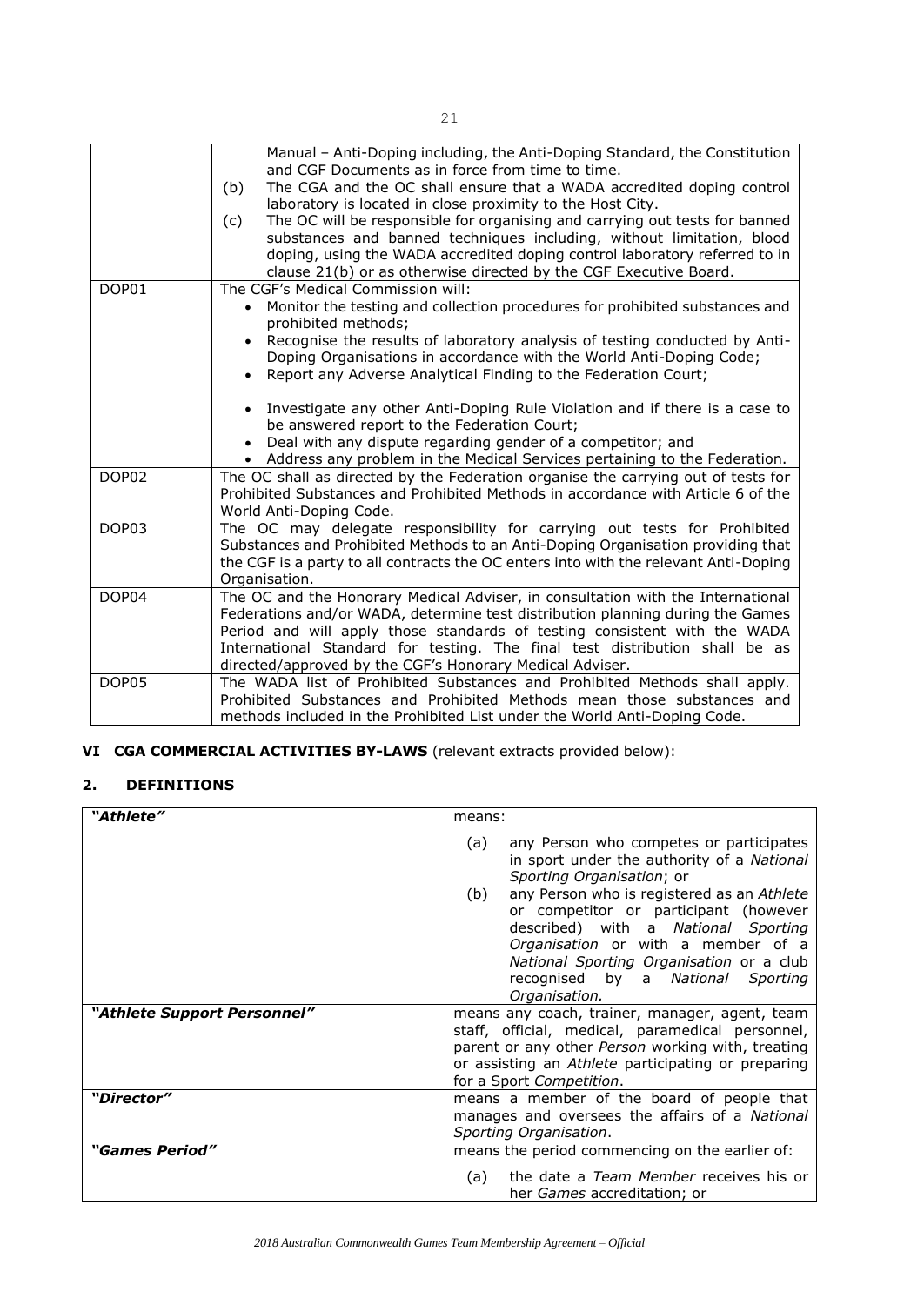|                                  | the opening of the official<br>(b)<br>Games<br>accommodation,                                                                                                                                                                                                                                                                                                                                                                                                                                                                                                           |
|----------------------------------|-------------------------------------------------------------------------------------------------------------------------------------------------------------------------------------------------------------------------------------------------------------------------------------------------------------------------------------------------------------------------------------------------------------------------------------------------------------------------------------------------------------------------------------------------------------------------|
|                                  | and ends at midnight the day after the closing<br>ceremony of the Games or on such later date as<br>the Person is formally discharged from the relevant<br>Team.                                                                                                                                                                                                                                                                                                                                                                                                        |
| "National Sporting Organisation" | means any organisation that is (or was at the time<br>of the alleged breach of this By-Law) a member of<br>CGA, and includes any Program Sport.                                                                                                                                                                                                                                                                                                                                                                                                                         |
| "Prohibited Purpose"             | means:                                                                                                                                                                                                                                                                                                                                                                                                                                                                                                                                                                  |
|                                  | (a)<br>a commercial purpose; or<br>advertising,<br>licensing,<br>(b)<br>marketing,<br>an<br>fundraising, or promotional purpose; or<br>would cause a reasonable person to<br>(c)<br>believe that a particular Person has a<br>sponsorship agreement<br>with<br>or,<br>is<br>associated with, or relates to -<br>the Team; or<br>i.<br>ii.<br>a Games-related entity; or<br>iii.<br>the Games; or<br>CGA; or<br>iv.<br>CGF; or<br>V.<br>an event or program associated<br>vi.<br>with the Commonwealth Games<br>whether or not the event or<br>program relates to sport. |
| "Team"                           | means any Australian Commonwealth Games<br>Team, Australian Youth Commonwealth Games<br>Team or other team selected by CGA.                                                                                                                                                                                                                                                                                                                                                                                                                                             |
| "Team Member"                    | means:                                                                                                                                                                                                                                                                                                                                                                                                                                                                                                                                                                  |
|                                  | a member of a Team including a Team<br>(a)<br>Member notified by CGA or by signing an<br>Athlete or Athlete Support Personnel Team<br>Membership Agreement; or<br>a person advised by a National Sporting<br>(b)<br>Organisation to CGA<br>as<br>a<br>person<br>considered suitable as a member of a<br>Team and recognised as such by CGA.                                                                                                                                                                                                                             |

## **6. GAMES PERIOD**

- 6.1. During the *Games Period* a *National Sporting Organisation*, *Team* and any *Athlete*, *Athlete Support Personnel* or *Director* who is a member or representative of, connected to, or otherwise reasonably considered to be associated with that *National Sporting Organisation* shall not:
	- (a) authorise; or
	- (b) permit; or
	-
	- (c) conduct; or<br>(d) organise; or
	- (d) organise; or<br>(e) promote; or (e) promote; or
	- participate in; or
	- (g) hold out to be in,

any activity or program for, relating to, or involving, a *Prohibited Purpose* without the prior written consent of an *Authorised Person*.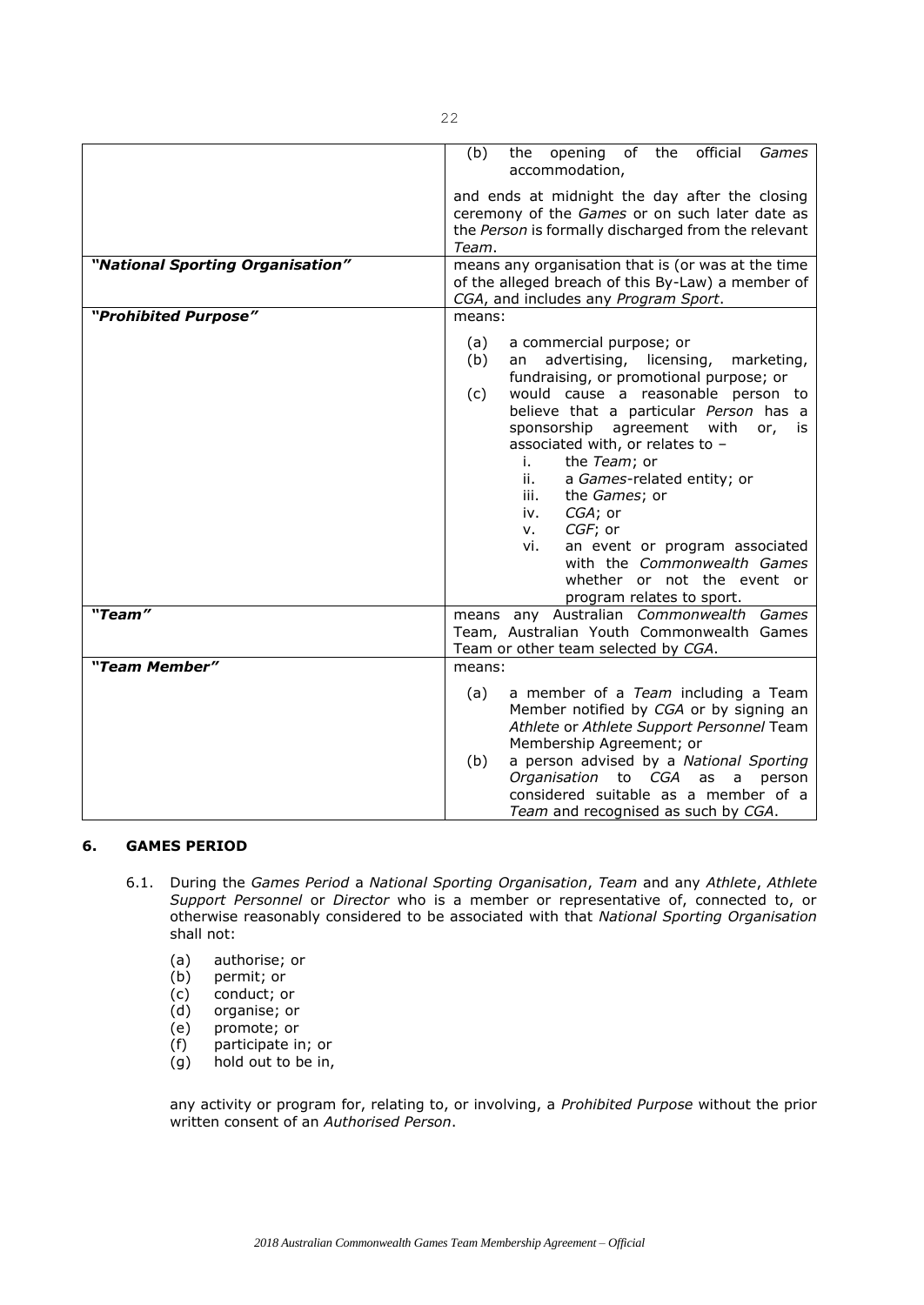#### **Benefits to be provided to Team members**

- (a) Return travel to Gold Coast as determined appropriate by CGA.
- (b) Limited insurance as determined by CGA and provided by AHI Assist. Full details of cover and a Product Disclosure Statement are available on request from CGA and are summarised as follows:

| <b>Benefit</b>                                                                                                                                                                           | Sum insured per person (AUD\$)                                                                                                                                                                                                                                                                                     |  |
|------------------------------------------------------------------------------------------------------------------------------------------------------------------------------------------|--------------------------------------------------------------------------------------------------------------------------------------------------------------------------------------------------------------------------------------------------------------------------------------------------------------------|--|
| Personal Accident - Capital Benefits (Death,                                                                                                                                             | Up to \$500,000                                                                                                                                                                                                                                                                                                    |  |
| Loss of Limbs, Total Disablement)                                                                                                                                                        |                                                                                                                                                                                                                                                                                                                    |  |
| Weekly Benefits - Accident Only                                                                                                                                                          | Up to \$500 per week - maximum of 156 weeks                                                                                                                                                                                                                                                                        |  |
| (no cover for illness)                                                                                                                                                                   |                                                                                                                                                                                                                                                                                                                    |  |
| Medical expenses in Australia                                                                                                                                                            | Up to \$10,000, being to 85% of expense incurred,<br>excluding Private Health cover claims<br>and<br>excluding costs recoverable from Medicare, which<br>are not claimable due to Australian legislation.<br>\$50 excess for each and every claim.<br>Any costs must be claimed within 12 months of<br>the injury. |  |
| Medical expenses overseas $-$ (only for those                                                                                                                                            | Unlimited - cover does not apply within Australia                                                                                                                                                                                                                                                                  |  |
| travelling from overseas domiciles;<br>cover                                                                                                                                             | and/or Country of Residence.                                                                                                                                                                                                                                                                                       |  |
| commences once the journey has begun)                                                                                                                                                    |                                                                                                                                                                                                                                                                                                                    |  |
| Additional and/or Forfeited Expenses                                                                                                                                                     | Up to \$100,000                                                                                                                                                                                                                                                                                                    |  |
| Missed transport connection                                                                                                                                                              | Up to \$10,000                                                                                                                                                                                                                                                                                                     |  |
| Baggage, Travel Documents, Money and Credit<br>Cards                                                                                                                                     | Up to $$10,000$ - limit any one item of $$5,000$                                                                                                                                                                                                                                                                   |  |
| Electronic Equipment                                                                                                                                                                     | Up to $$5,000$ – an Excess of \$250 applies                                                                                                                                                                                                                                                                        |  |
| Loss of Deposits and Cancellation Charges                                                                                                                                                | Up to \$10,000                                                                                                                                                                                                                                                                                                     |  |
| Kidnap, Detention, Extortion and Ransom                                                                                                                                                  | Up to \$250,000                                                                                                                                                                                                                                                                                                    |  |
| Hire car excess expenses                                                                                                                                                                 | Up to \$10,000                                                                                                                                                                                                                                                                                                     |  |
| Personal liability                                                                                                                                                                       | Up to \$10,000,000                                                                                                                                                                                                                                                                                                 |  |
| Evacuation Cover and Personal Safety (only for                                                                                                                                           | Up to $$50,000 - cover$ does not apply within                                                                                                                                                                                                                                                                      |  |
| those travelling from overseas domiciles)                                                                                                                                                | Australia and/or Country of Residence.                                                                                                                                                                                                                                                                             |  |
| Scope of cover:                                                                                                                                                                          |                                                                                                                                                                                                                                                                                                                    |  |
| a) Whilst attending any authorised pre-Games CGA conducted events in Australia or overseas<br>between the time of selection and departure for travel to the Games; this does not include |                                                                                                                                                                                                                                                                                                                    |  |

- any pre-Games training camps organised by your Sport b) Whilst travelling to and from the Games as a Team Member by the most direct route where the fare is provided/covered by CGA;
- c) During the Games, whilst accommodated in the Games accommodation (Games Village or alternative venues as organised by CGA) and attending authorised Team functions and to Team duties; and/or
- d) Whilst participating in authorised post-Games events conducted by or approved by CGA.
- Note:
	- Any emergency and essential healthcare or injuries sustained during the Games Period that are treated by CGA or Games medical staff during the Games Period will be at no cost at a designated clinic/polyclinic/public hospital. Any medical expenses incurred after the Games Period has concluded for an injury treated during the Games Period will be subject to the provisions of the CGA insurance policy as per "Medical Expenses in Australia" above. Any injuries sustained during pre-Games training camps are not covered under the CGA policy. Please refer to your Sport's policy. If an injury has not been initially treated or reported during the Games Period, it will not be claimable under the CGA policy.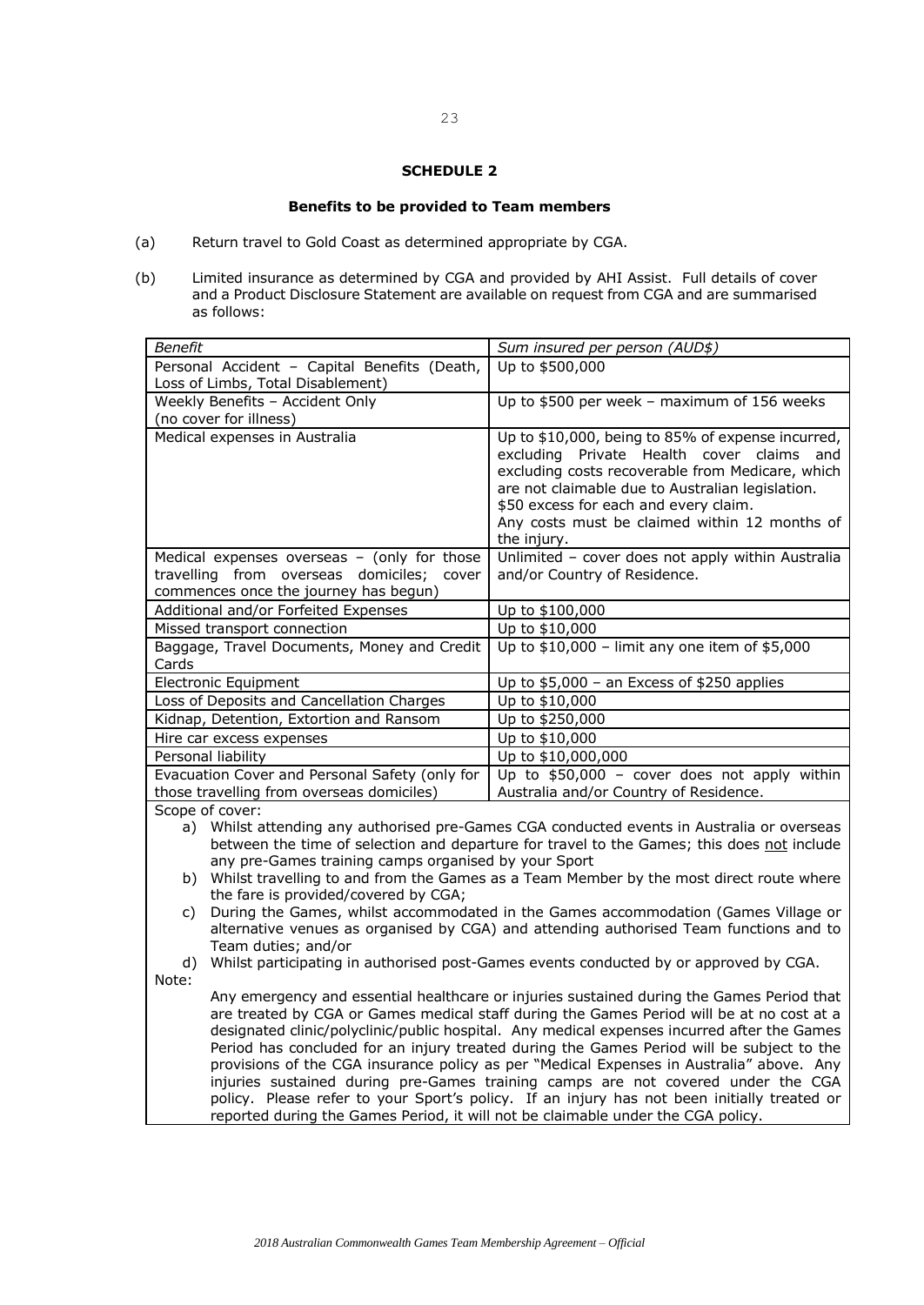- (c) Accommodation in the Village or in a location as determined by the CGA.
- (d) The benefit of training, coaching and other preparation and support for the Games (as appropriate).
- (e) Administrative support to permit the Athlete's participation in the Games, including accreditation and obtaining access to training and Games venues.
- (f) Team uniform, training and competition apparel and equipment (including maintenance thereof as appropriate) and other items of clothing in CGA's discretion.
- (g) Assistance with authorised media and sponsorship obligations, as determined appropriate in CGA's discretion.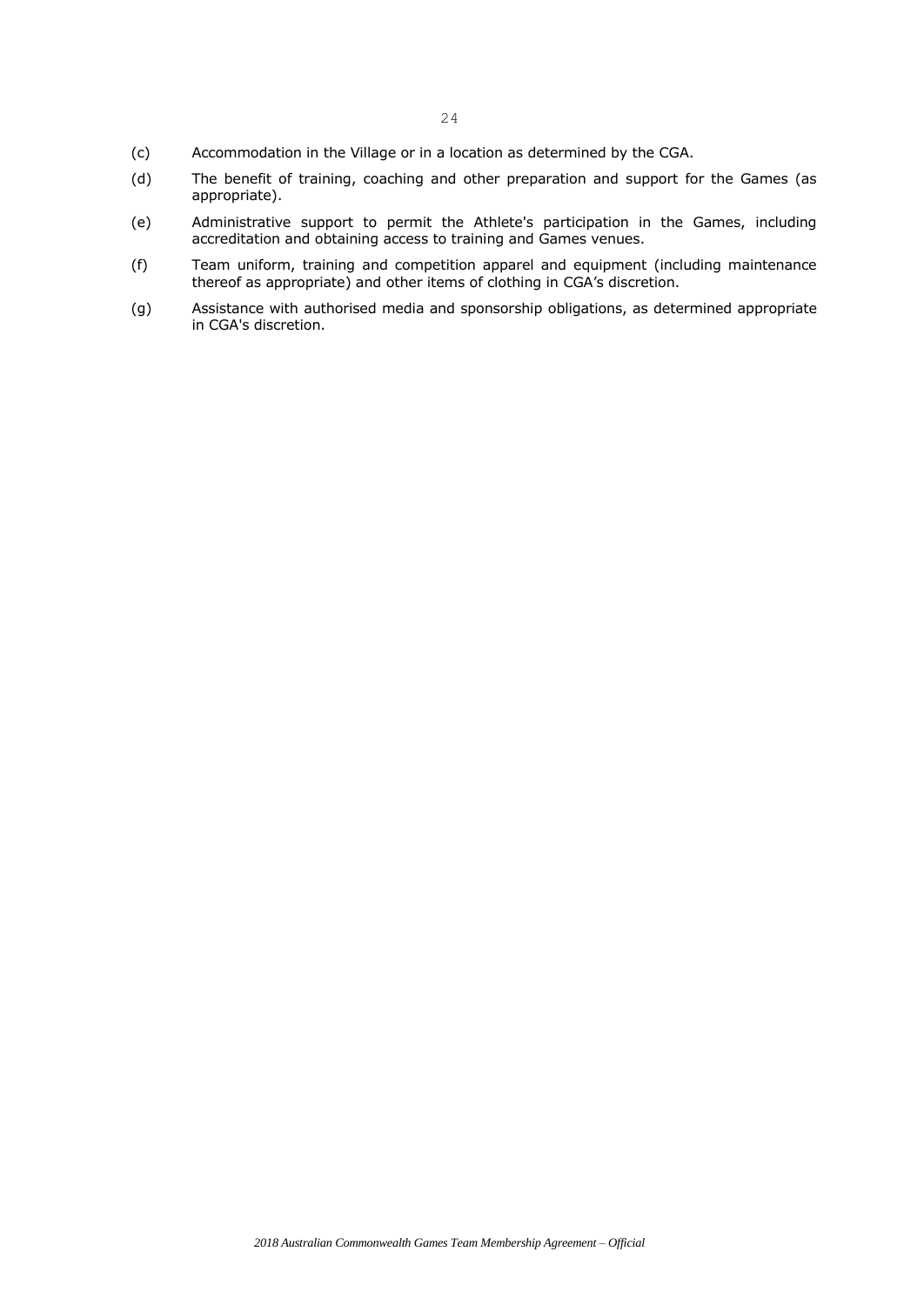## **Official's Sponsorship Arrangements**

# **[To be completed by official]**

| Name of<br>Sponsor | <b>Term of Sponsorship</b> | <b>Official's Obligations to Sponsor</b> |
|--------------------|----------------------------|------------------------------------------|
|                    |                            |                                          |
|                    |                            |                                          |
|                    |                            |                                          |
|                    |                            |                                          |
|                    |                            |                                          |
|                    |                            |                                          |
|                    |                            |                                          |
|                    |                            |                                          |
|                    |                            |                                          |
|                    |                            |                                          |
|                    |                            |                                          |
|                    |                            |                                          |
|                    |                            |                                          |
|                    |                            |                                          |
|                    |                            |                                          |
|                    |                            |                                          |
|                    |                            |                                          |
|                    |                            |                                          |
|                    |                            |                                          |
|                    |                            |                                          |
|                    |                            |                                          |
|                    |                            |                                          |
|                    |                            |                                          |
|                    |                            |                                          |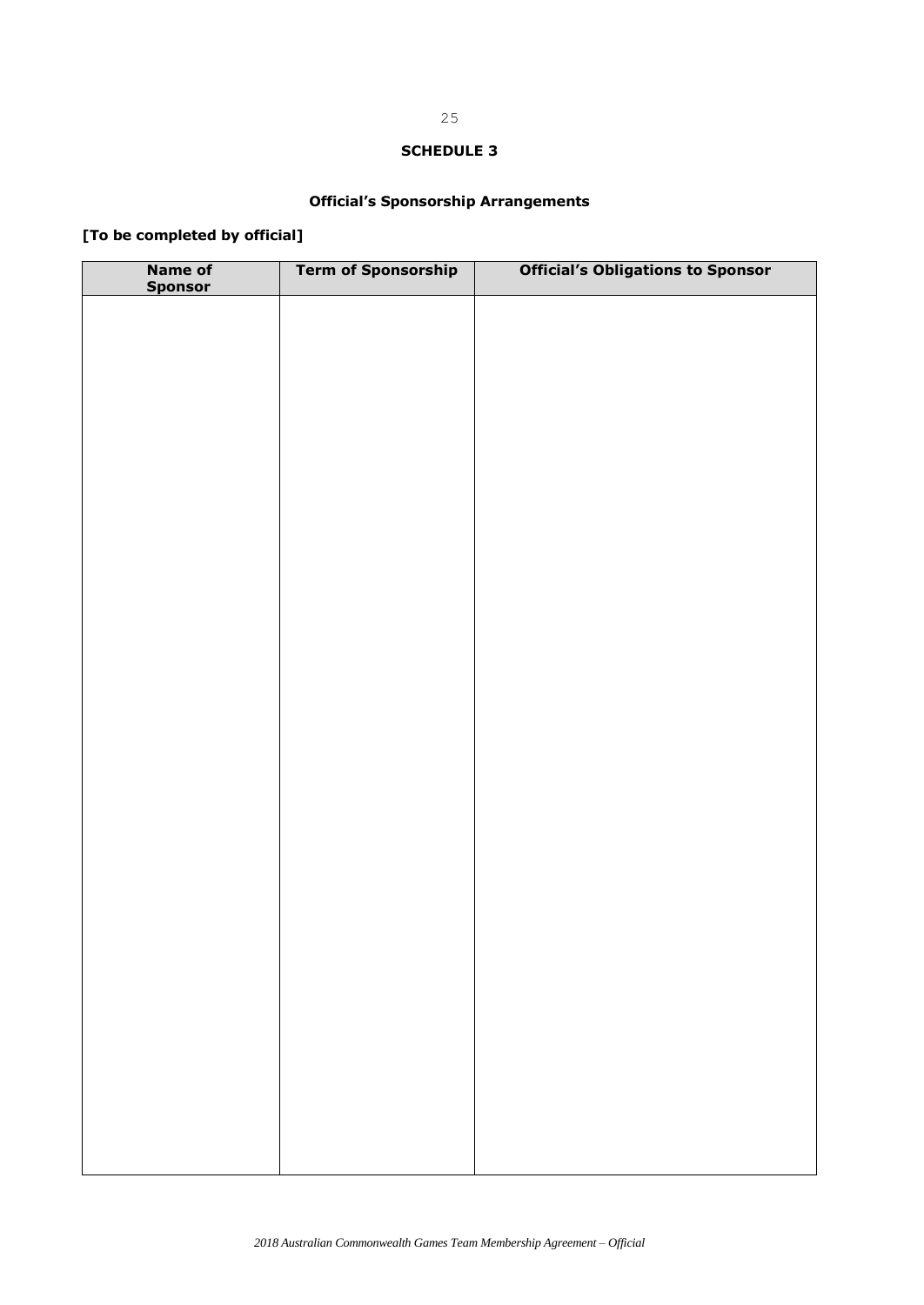26

## **COMMONWEALTH GAMES AUSTRALIA**

#### **ANTI-DOPING BY-LAW**

## 1. **WORLD ANTI-DOPING CODE**

- 1.1. Commonwealth Games Australia (*CGA*) is a *Signatory* to the *Code* and, as such, is responsible for assisting *ASADA* in initiating, implementing and enforcing the *Doping Control* process and fulfilling all its obligations under the *Code* and the *International Standards*.
- 1.2. This By-Law is adopted and implemented as a result of *CGA*'s commitment to the purposes of the World Anti-Doping Programme of *WADA* and the *Code*. It is in conformance with *CGA*'s responsibilities under the *Code* and in furtherance of *CGA*'s continuing efforts to eradicate doping in Australia.

#### **Fundamental Rationale for the Code and** *CGA***'s Anti-Doping By-Law**

Anti-Doping programs seek to preserve what is intrinsically valuable about sport. This intrinsic value is often referred to as "the spirit of sport". It is the essence of Olympism, the pursuit of human excellence through the dedicated perfection of each person's natural talents. It is how we play true. The spirit of sport is the celebration of the human spirit, body and mind, and is reflected in values we find in and through sport, including:

- Ethics, fair play and honesty
- Health
- Excellence in performance
- Character and education
- Fun and joy
- Teamwork
- Dedication and commitment
- Respect for rules and laws
- Respect for self and other *Participants*
- Courage
- Community and solidarity

Doping is fundamentally contrary to the spirit of sport.

- 1.3. Under the *Code*, *CGA* has roles and responsibilities including the following:
	- (1) To ensure that its anti-doping policies and rules conform with the *Code*.
	- (2) To respect the autonomy of the *National Anti-Doping Organisation* in its country namely, *ASADA* and not to interfere in its operational decisions and activities.
	- (3) To require as a condition of membership or recognition that *National Sporting Organisations*' anti-doping policies and rules are in compliance with the applicable provisions of the Code.
	- (4) To require *National Sporting Organisations* to report any information suggesting or relating to an *anti-doping rule violation* to *ASADA* and their *International Federation* and to cooperate with investigations conducted by any *Anti-Doping Organisation* with authority to conduct the investigation.
	- (5) To require as a condition of participation in the *Games* as a member of a *Team* that, at a minimum, *Athletes* who are not regular members of a *National Sporting Organisation* be available for *Sample* collection and to provide whereabouts information as required by the International Standard for Testing and Investigations as soon as the *Athlete* is identified on the list or subsequent entry document, such as an Athlete and/or Official Team Membership Agreement, submitted in connection with the *Games*.
	- (6) To fully cooperate with and assist *ASADA* to vigorously pursue all potential *anti-doping rule violations* within its jurisdiction, including fully cooperating with any investigation *ASADA* is conducting into whether *Athlete Support Personnel* or other *Persons* may have been involved in each case of doping.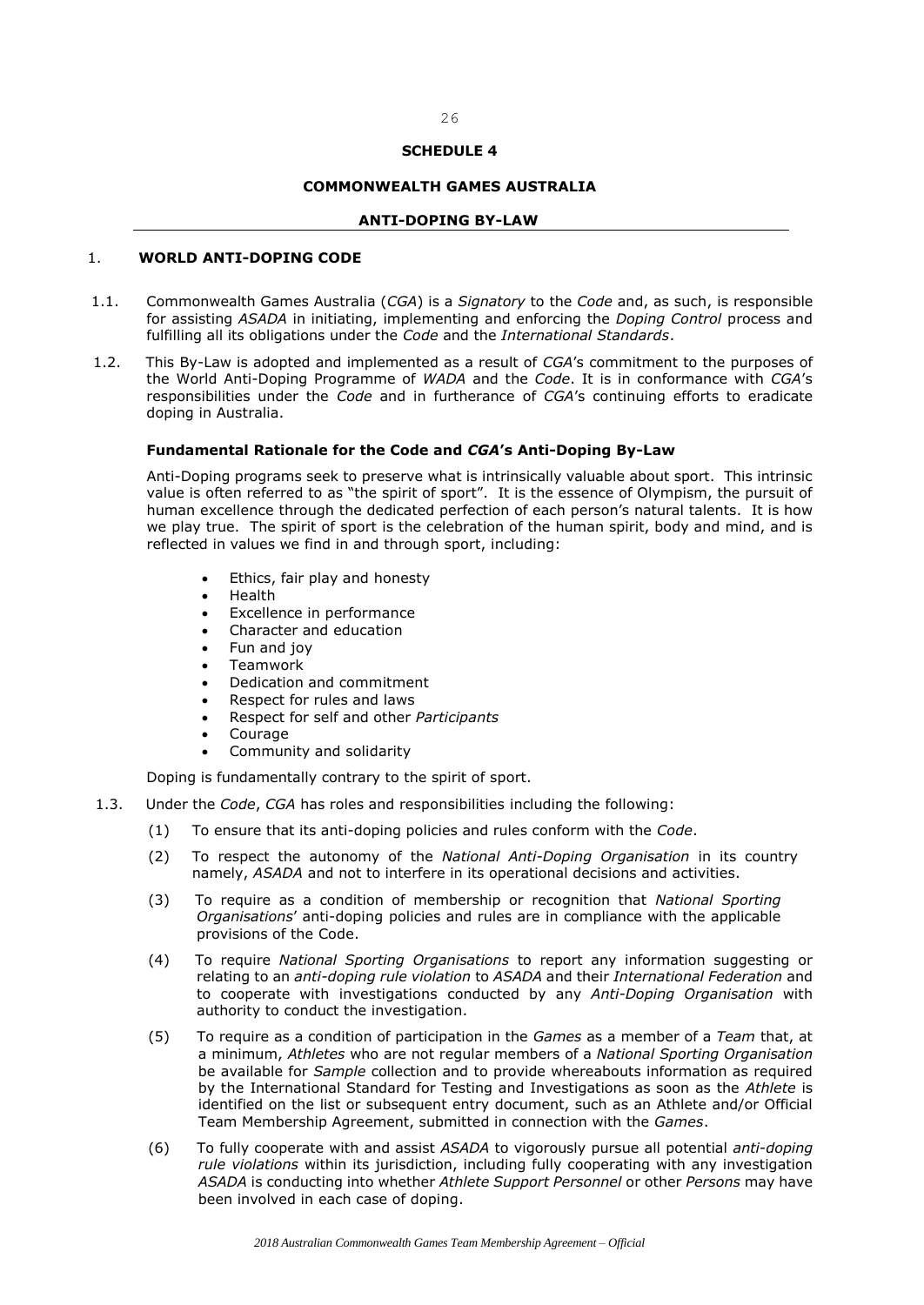- (7) To require each of its *National Sporting Organisations* to establish rules requiring each *Athlete Support Personnel* who participates in a *Competition* or activity authorised or organised by the *National Sporting Organisation* or one of its member organisations to agree to be bound by anti-doping rules and *Anti-Doping Organisation* results management authority in conformity with the *Code* as a condition of such participation.
- (8) To promote anti-doping education, including requiring *National Sporting Organisations*  to conduct anti-doping education in cooperation with *ASADA*.
- (9). To co-operate with relevant national organisations and agencies and other *Anti-Doping Organisations*.
- (10) To have disciplinary rules in place to prevent Athlete Support Personnel who are *Using Prohibited Substances* or *Prohibited Methods* without valid justification from providing support to *Athletes* within the *CGA*'s authority.

## 2. **APPLICATION OF ANTI-DOPING BY-LAW**

- 2.1. This By-Law applies to:
	- (1) The members of *CGA's Executive*; members of any commission or committee established pursuant to the Constitution of the *CGA*; members of the Commonwealth Games Federation (*CGF*) (if any) who are citizens of Australia; officers, employees, interns and volunteers of *CGA*;
	- (2) *Athletes;*
	- (3) *Team Members*;
	- (4) *Youth Commonwealth Games Team Members*;
	- (5) *Athlete Support Personnel or Officials*;
	- (6) Any other *Person* under *CGA*'s authority; and
	- (7) *National Sporting Organisations*.
- 2.2. Sanctions are applicable in the event of any *anti-doping rule violation* or other breach of this By-Law.

### 3. **OBLIGATIONS**

- 3.1. All *Athletes* must:
	- (1) comply with all applicable anti-doping policies and rules, namely the *Code,* the *International Standards*, this By-Law and the policies and rules of the *CGA*, the *CGF*, *ASADA* and their *National Sporting Organisation* and *International Federation*;
	- (2) co-operate with and assist *ASADA*, including by:
		- (a) attending an interview to fully and truthfully answer questions;
		- (b) giving information; and
		- (c) producing documents,

in an investigation being conducted by *ASADA*, even if to do so might tend to incriminate them or expose them to a penalty, sanction or other disciplinary measure;

- (3) be available for *Sample or Specimen* collection at all times;
- (4) take responsibility, in the context of anti-doping, for what they ingest and *Use*;
- (5) inform medical personnel of their obligation not to *Use Prohibited Substances* and *Prohibited Methods* and to take responsibility to make sure that any medical treatment received does not violate the anti-doping policies and rules applicable to them;
- (6) disclose to *ASADA* and their *National Sporting Organisation and International Federation*  any decision by a non-*Signatory* finding that they committed an *anti-doping rule violation* within the previous ten years; and
- (7) co-operate with *Anti-Doping Organisations* investigating *anti-doping rule violations*.
- 3.2. All *Athletes* who are not regular members of a *National Sporting Organisation* must be available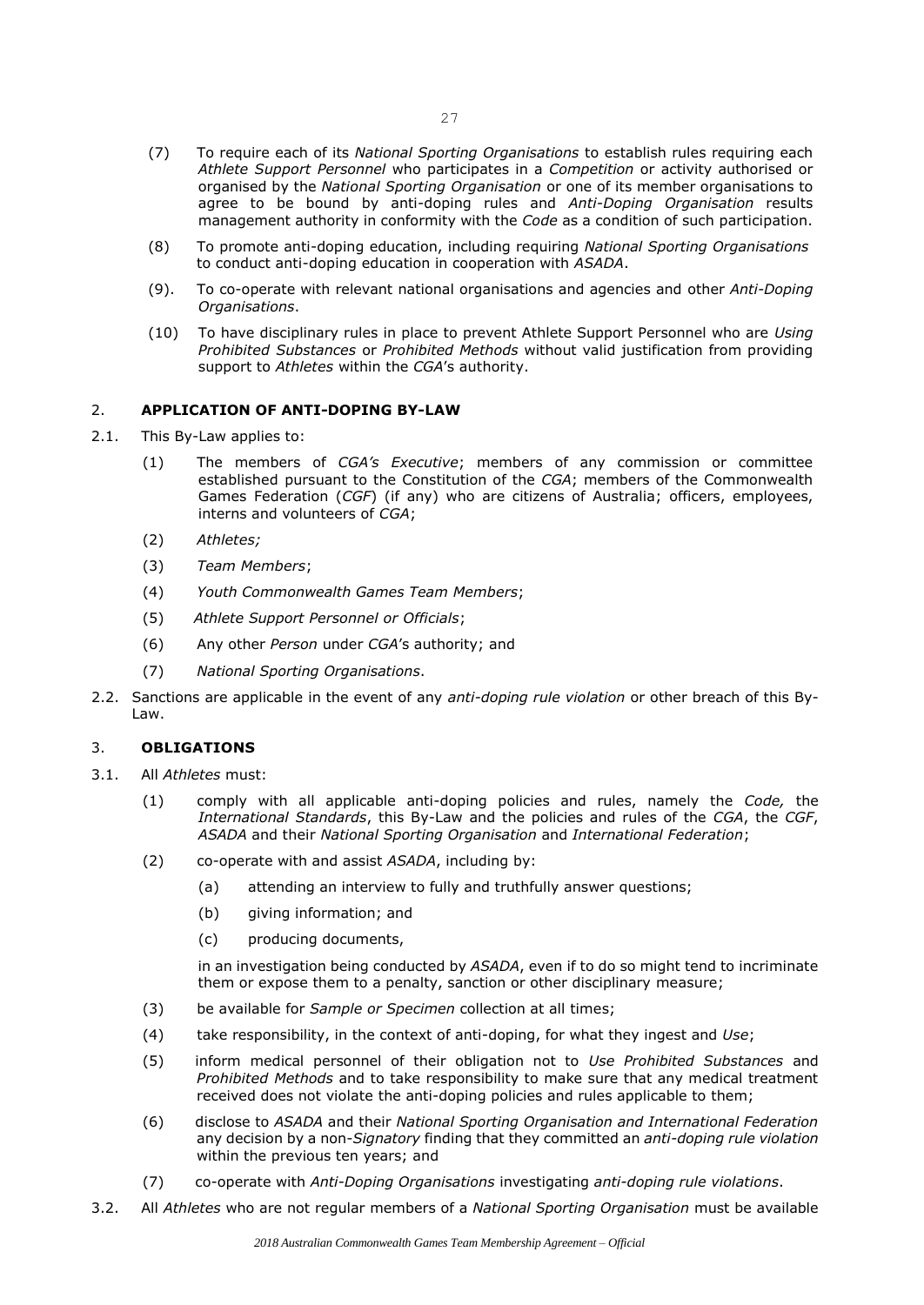for *Sample* collection conducted according to the *Code* and provide accurate and up-to-date whereabouts information on a regular basis if required during the year before the *Commonwealth Games* as a condition of participation in the *Commonwealth Games* as a member of an Australian Commonwealth Games Team.

- 3.3 Any *Athlete* who is not a member of a *National Sporting Organisation* and who fulfils the requirements to be part of the *ASADA Registered Testing Pool*, must become a member of his or her *National Sporting Organisation,* and must make himself or herself available for *Testing*, at least twelve months before participating in *International Events* or at least six months before participating in *National Events* of his or her *National Sporting Organisation*.
- 3.4. All *Athlete Support Personnel* must:
	- (1) comply with all anti-doping policies and rules, namely the *Code*, the *International Standards*, this By-Law and the policies and rules of their *National Anti-Doping Organisation*, *National Sporting Organisation* and *International Federation*, applicable to them or to the *Athletes* whom they support;
	- (2) co-operate with the *Athlete Testing* programme;
	- (3) where practicable use his or her influence on *Athlete* values and behaviour to foster antidoping attitudes;
	- (4) disclose to *ASADA* and his or her *National Sporting Organisation* and *International Federation* any decision by a non- *Signatory* finding that he or she committed an *antidoping rule violation* within the previous ten years;
	- (5) cooperate with *Anti-Doping Organisations* investigating *anti-doping rule violations*;
	- (6) not *Use* or *Possess* any *Prohibited Substance* or *Prohibited Method* without valid justification; and
	- (7) co-operate with and assist *ASADA*, including by:
		- (a) attending an interview to fully and truthfully answer questions;
		- (b) giving information; and
		- (c) producing documents,

in an investigation being conducted by *ASADA*, even if to do so might tend to incriminate them or expose them to a penalty, sanction or other disciplinary measure.

- 3.5. Each *National Sporting Organisation* must:
	- (1) comply with the *Code*, the *International Standards* and this By-Law;
	- (2) co-operate with and assist *ASADA*;
	- (3) adopt and implement an anti-doping policy that conforms with the *Code*, the National Anti-Doping scheme and this By-Law;
	- (4) adopt and implement an anti-doping policy that requires all *Athletes* and *Athlete Support Personnel* who participate in a *Competition* or activity authorised or organised by the *National Sporting Organisation* or one of its member organisations or a Club recognised by it or one of its member organisations to co-operate with and assist *ASADA*, including by:
		- (a) attending an interview to fully and truthfully answer questions;
		- (b) giving information; and
		- (c) producing documents,

in an investigation being conducted by *ASADA*, even if to do so might tend to incriminate them or expose them to a penalty, sanction or other disciplinary measure.

- (5) report any information suggesting or relating to an *anti-doping rule violation* to *ASADA*  and *CGA's* Chief Executive Officer (CEO) and cooperate with investigations conducted by any *Anti-Doping Organisation* with authority to conduct the investigation;
- (6) cooperate with and assist its *International Federation* in its day-to-day anti-doping operations;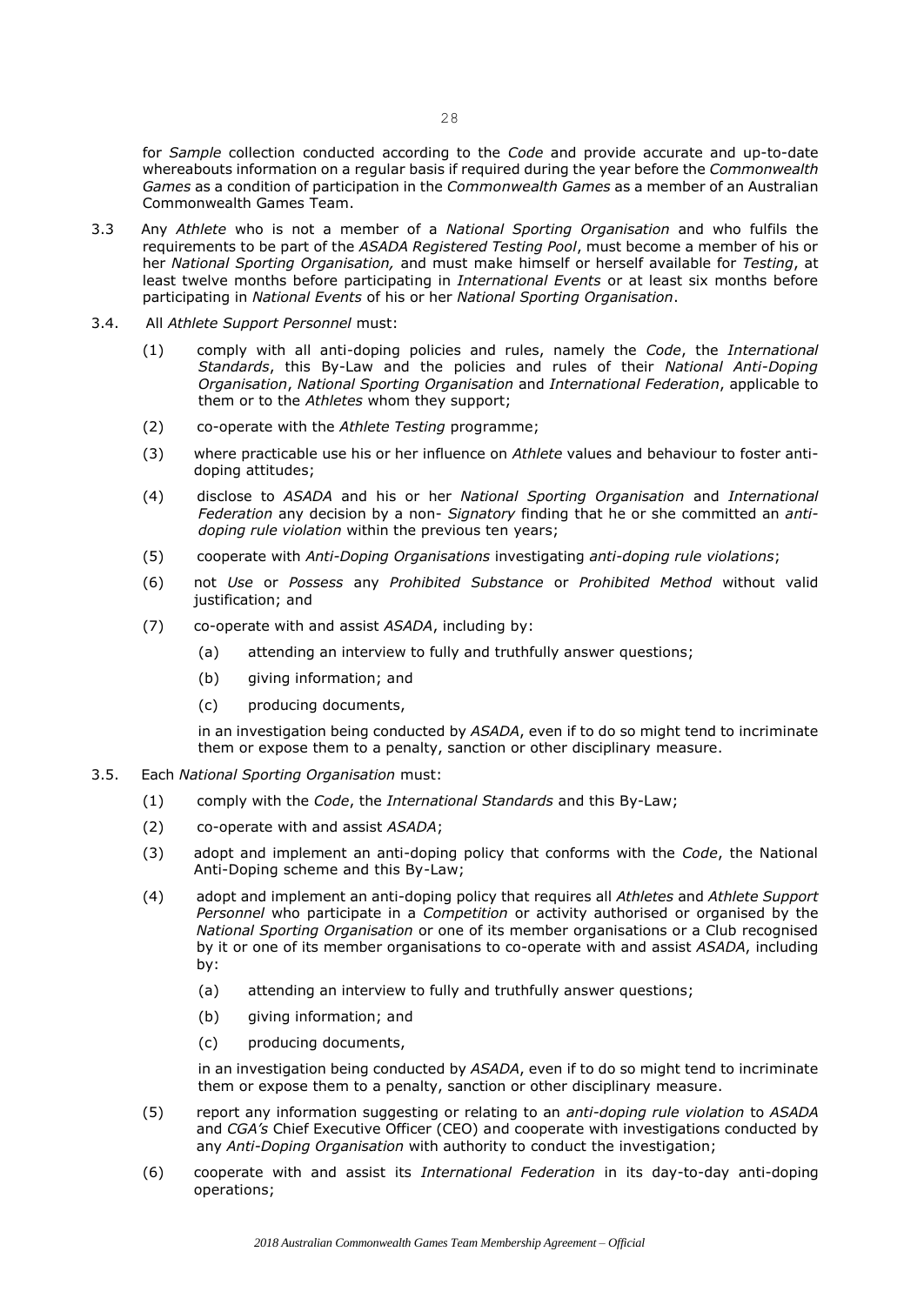- (7) require all *Athletes* and each *Athlete Support Personnel* who participates in a *Competition*  or activity authorised or organised by the *National Sporting Organisation* or one of its member organisations or a club recognised by it or one of its member organisations to agree to be bound by anti-doping rules and *Anti-Doping Organisation* results management authority in conformity with the *Code* as a condition of such participation;
- (8) prevent *Athlete Support Personnel* who are *Using Prohibited Substances* or *Prohibited Methods* without valid justification from providing support to *Athletes* within the *National Sporting Organisation's* authority;
- (9) require as a condition of membership that the policies, rules and programmes of its members or clubs recognised by it or one of its member organisations are in compliance with the *Code*;
- (10) take appropriate action to discourage non-compliance with the *Code* and its antidoping policy;
- (11) notwithstanding the previous paragraph:
	- (a) recognise and respect a finding of an *anti-doping rule violation* by its *International Federation, ASADA* or any other *Signatory* or another *National Sporting Organisation* without the need for a hearing, provided the finding is consistent with the *Code* and within the authority of the body concerned; and
	- (b) require *Athletes* who are not regular members of it to be available for *Sample* collection and provide accurate and up-to-date whereabouts information on a regular basis, if required during the year before the *Commonwealth Games* as a condition of participation in the *Commonwealth Games* as a member of an Australian Commonwealth Games Team;
- (12) require any *Person* who is not a regular member and who fulfils the requirements to be part of the *ASADA Registered Testing Pool*, to become a member and to make himself or herself available for *Testing*, at least twelve months before participation in *International Events* or at least six months before participating in *National Events;*
- (13) promptly notify *CGA* of the finding of any *anti-doping rule violation* and the imposition of any sanction for an *anti-doping rule violation* on:
	- (a) any *Athlete, Athlete Support Personnel* or other *Person* under its authority; or
	- (b) any *Athlete*, *Athlete Support Personnel* or other *Person* under its authority under the anti- doping policy and rules of its *International Federation*;
- (14) promote anti-doping education in coordination with *ASADA*; and
- (15) provide assistance and information to CGA as requested by the CEO to enable CGA to properly implement this By-Law.

## 4. *TESTING*

- 4.1. *CGA* will recognise the results of accredited laboratory analysis of *Testing* conducted by *Anti-Doping Organisations* (including *ASADA)* conducted in accordance with the *Code*.
- 4.2. *CGA* may request any *Anti-Doping Organisation* to conduct *Testing* and analysis of *Samples* of *Team Members* in accordance with the *Code*.
- 4.3. Where *CGA* requests the conduct of *Testing* and analysis of *Samples* of *Team Members* by *ASADA*, whether by itself or, in the case of *Team Members* not within *ASADA's* jurisdiction, by another *National Anti-Doping Organisation* under Articles 20.5.3 and 20.5.4 of the *Code,* then *ASADA* will either by itself or the other *National Anti-Doping Organisation* which conducts the *Testing* ensure that there is timely initial review pursuant to Article 7.1 of the *Code* and a followup review and investigation of any *Adverse Analytical Finding* or *Atypical Finding* required pursuant to Articles 7.3 and 7.4 of the *Code* and advise *CGA*, and the *Team Member's National Sporting Organisation* and *International Federation* of the results thereof.

#### 5. **BREACHES OF THIS BY-LAW**

5.1. Without limiting any other term of this By-Law, the commission of an *anti-doping rule violation*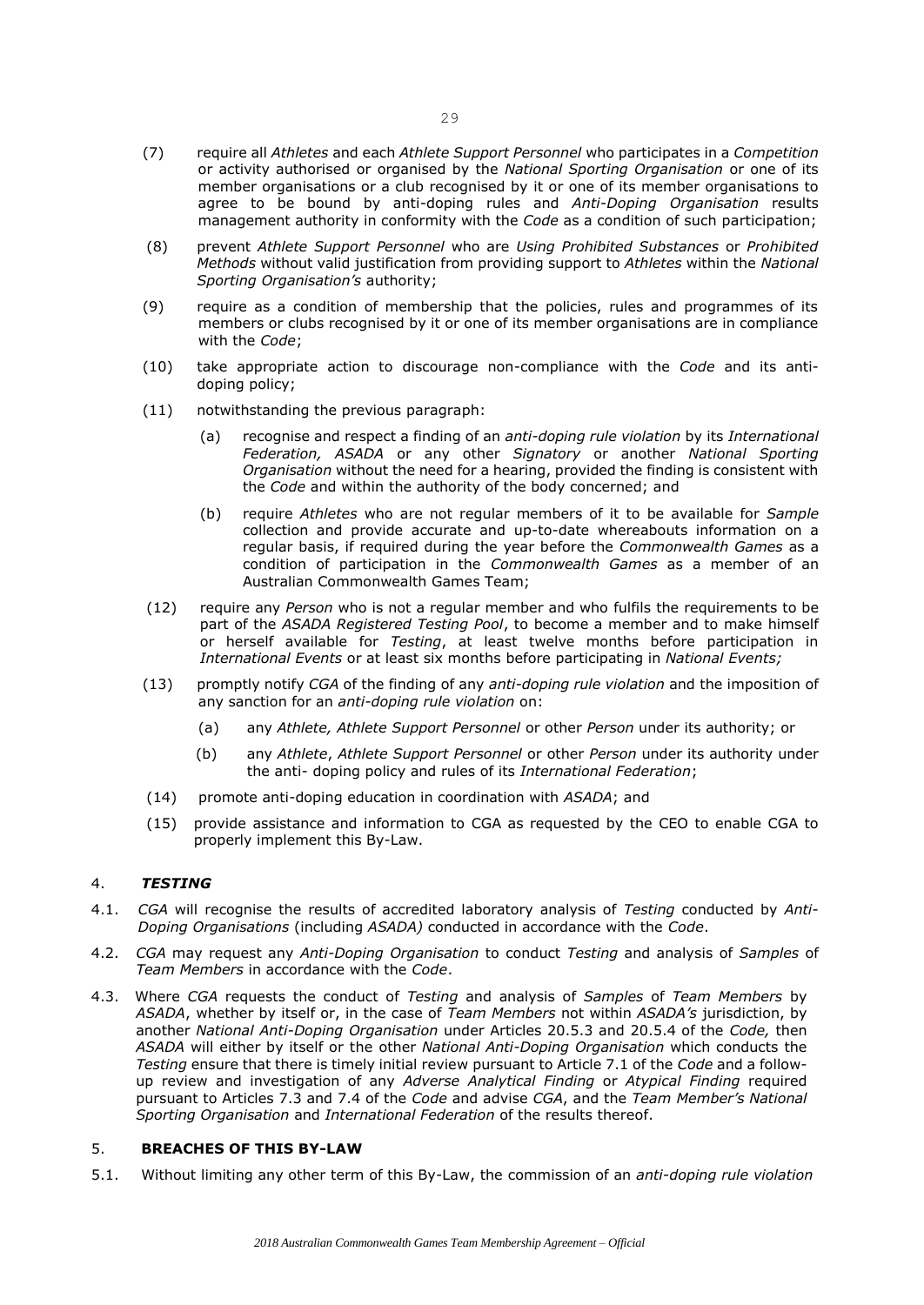is a breach of this By-Law.

- 5.2. Articles 1, 2, 3, 4, 5, 6, 7, 17, 24, 25 and Appendix 1 of the *Code* apply to determine whether any *anti-doping rule violation* has been committed.
- 5.3. It is an infraction of this By-Law for an *Athlete, Athlete Support Personnel, other Person* or a *National Sporting Organisation* to breach any of their obligations to the *CGA* derived from this By-Law.

## 6. **MUTUAL RECOGNITION OF ANTI-DOPING RULE VIOLATIONS**

- 6.1. *CGA* will recognise *Testing,* hearing results or other final adjudications or determinations (a determination) by any *Signatory* and *National Sporting Organisation* that a *Person* has committed an *anti-doping rule violation* provided the finding is consistent with the *Code* and within that *Signatory's* or *National Sporting Organisation's* authority.
- 6.2. *CGA* will recognise the same actions of other bodies which have not accepted the *Code* if the rules of those bodies are otherwise consistent with the *Code*.
- 6.3. Upon being advised of a determination under clause 6.1 or 6.2, the CEO will give the *Person* concerned notice in writing of:
	- (1) the recognition by *CGA* of such determination; and
	- (2) the automatic imposition of the applicable sanction under clause 8 for the period determined by the *Anti-Doping Organisation,* the *CAS,* or other sporting tribunal to apply to the *anti-doping rule violation* in question.
- 6.4. Except as provided in the *Code*, no *Person* may appeal against or challenge any recognition by *CGA* under this clause 6 of an *anti-doping rule violation* by that *Person* unless that *Person* has first exhausted all his or her rights of appeal and other legal rights (if any) in respect of the hearing and finding of the *Signatory* or *National Sporting Organisation* concerned (before any tribunal as provided for in the anti-doping policy of the *Signatory* or *National Sporting Organisation* concerned). In the event that a *Person* challenges or appeals the hearing, finding or determination of the *Signatory* or *National Sporting Organisation* concerned, *CGA* will defer recognition of the *anti-doping rule violation* pending the conclusion of the challenge or appeal and will abide by the decision of the tribunal concerned.

## 7. **NON-RECOGNISED** *ANTI-DOPING RULE VIOLATION***S**

- 7.1. Where:
	- (1) there is evidence of an *anti-doping rule violation* by a *Team Member* including *Athlete Support Personnel* and the *CGA* CEO believes (in consultation with ASADA) that it is inappropriate in the circumstances of the particular case to refer the matter to a *National Sporting Organisation* for prosecution as a breach of its anti-doping policy; or
	- (2) the *CGA* CEO believes that a *Person* holding a position within *CGA* or on *CGA's Executive*, a *Team Member* including *Athlete Support Personnel* may have committed an *anti-doping rule violation* and is not subject to the anti-doping policy of any *National Sporting Organisation* in respect of that alleged *anti-doping rule violation*; or
	- (3) in the period commencing one month before the Opening Ceremony of a *Games* until midnight of the day of the Closing Ceremony of those *Games*, a *National Sporting Organisation* or the *CGA* CEO receives notification or believes on other grounds that a *Team Member* including *Athlete Support Personnel* in respect of those *Games* may have committed an *anti-doping rule violation* and, unless the alleged *anti-doping rule violation*  arises out of circumstances within the authority of the *CGF* or the Organising Committee for those *Games* in respect of those *Games*,

the *CGA* CEO will issue an infraction notice under clause 7.2.

- 7.2. The infraction notice referred to in the preceding clause will:
	- (1) be in writing and be given to the *Person* by:
		- (a) personal service; or
		- (b) delivered to the person's last known address or to the person's last known e-mail address as advised by the *National Sporting Organisation* concerned to *CGA*;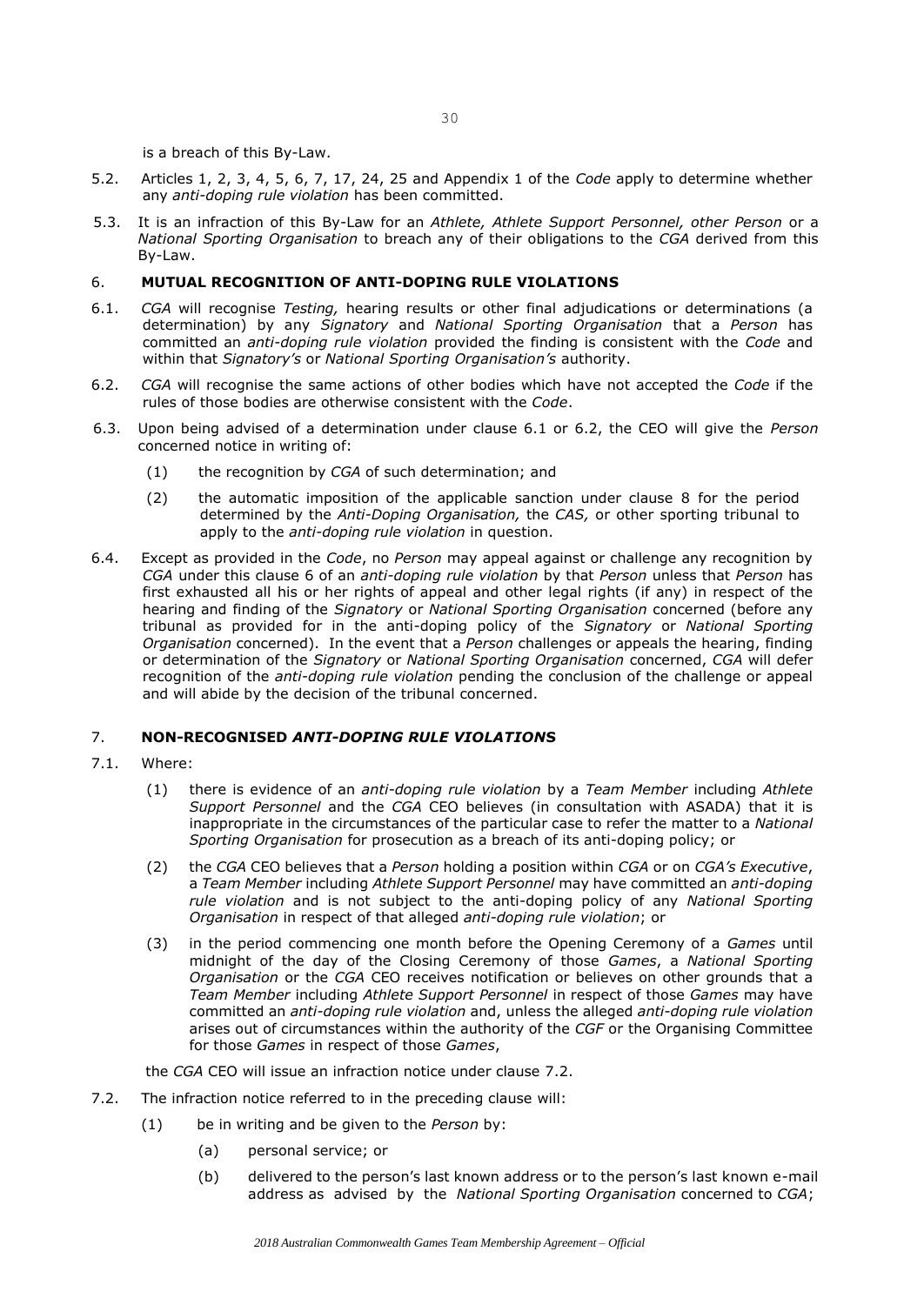- (2) set out the nature and particulars of the alleged *anti-doping rule violation*;
- (3) set out the sanction that may be imposed under this By-Law in respect of the *anti-doping rule violation*; and
- (4) state that the matter has been referred to the Oceania Registry of *CAS* for hearing as soon as possible to determine:
	- (a) whether or not the *anti-doping rule violation* has been committed; and
	- (b) the sanction to be imposed in respect of the *anti-doping rule violation* should it be found to have been committed.
- 7.3. The hearing of the matter referred to in Clause 7.2(4) by *CAS* will be conducted pursuant to clause 10 of this By-Law and as expeditiously as possible in order, in the case of a *Team Member*  including *Athlete Support Personnel*, to be concluded prior to the *Team Member* including *Athlete Support Personnel* participating in the *Games* in question. To this end the *CAS* will implement an expedited procedure and R44.4 of the Code of Sports-Related Arbitration requiring the consent of the parties will not apply.
- 7.4 The *CGA* CEO may at his or her discretion suspend any *Athlete*, *Athlete Support Person* or other *Person* who has been charged with or alleged to have committed an *anti-doping rule violation* (including conduct that could be considered to be an *anti-doping rule violation*) pending the final determination of any such allegation or charge by a tribunal, *CAS* or other decision maker.

## 8. *CGA* **IMPOSED SANCTIONS FOR ANTI-DOPING RULE VIOLATIONS**

- 8.1. Any *Athlete Support Personnel* or other *Person* who is found to have committed an *anti-doping rule violation* will be ineligible for membership of or selection in any *Team*, or to receive funding from or to hold any position within *CGA* or on the *CGA Executive* or any *Team* for the period or periods specified in the *Code* as applicable to the *anti-doping rule violation* in question.
- 8.2. For the purposes of clause 8.1, the period or periods of any sanction will be determined according to Articles 9, 10, 11 and appendix 1 of the *Code*.
- 8.3. The above sanctions may be applied to a *Person* independently of any sanction or penalty, its duration or timing or whether current or past, imposed by any *Signatory* or *National Sporting Organisation* provided that *CGA* will recognise previous sanctions imposed by any *Signatory* or *National Sporting Organisation* to determine whether the breach is a first, second or third offence.
- 8.4. Any period of sanction in respect of an *anti-doping rule violation* may be reduced or otherwise varied by *CAS* solely in accordance with the provisions of the *Code*.

## 9. **OTHER BREACHES OF THIS BY-LAW**

- 9.1. The sanctions set out in this clause 9 do not apply in respect of the commission of an *anti-doping rule violation* by the relevant *Person*.
- 9.2. Without limiting clauses 9.2 and 9.3, any *Person* who fails to comply with the obligations set out in clauses  $3.1(2)$  and  $(7)$  or  $3.4(5)$  and  $(7)$  may be ineligible:
	- (1) for selection to, or membership or continued membership of, any *Team*; and
	- (2) to receive funding from or to hold any position within *CGA* and for such period;

as the *CGA* Executive determine in their sole and absolute discretion.

- 9.3. Without limiting clauses 9.2 and 9.3, any *National Sporting Organisation* which fails to comply with the obligations set out in clauses 3.5(1) to (15) may be:
	- (1) ineligible to nominate or propose *Athletes* and *Athlete Support Personnel* for selection to, or membership or continued membership of, any *Team*; and
	- (2) liable to such other sanction (including a fine but excluding expulsion from membership of *CGA* which requires a special majority at a general meeting)

as the *CGA Executive* determines in its sole and absolute discretion.

9.4. Any sanctions imposed under this clause 9 are non-exclusive and the *Person* may be subject to additional sanctions in accordance with any other terms applicable to that *Person's* relationship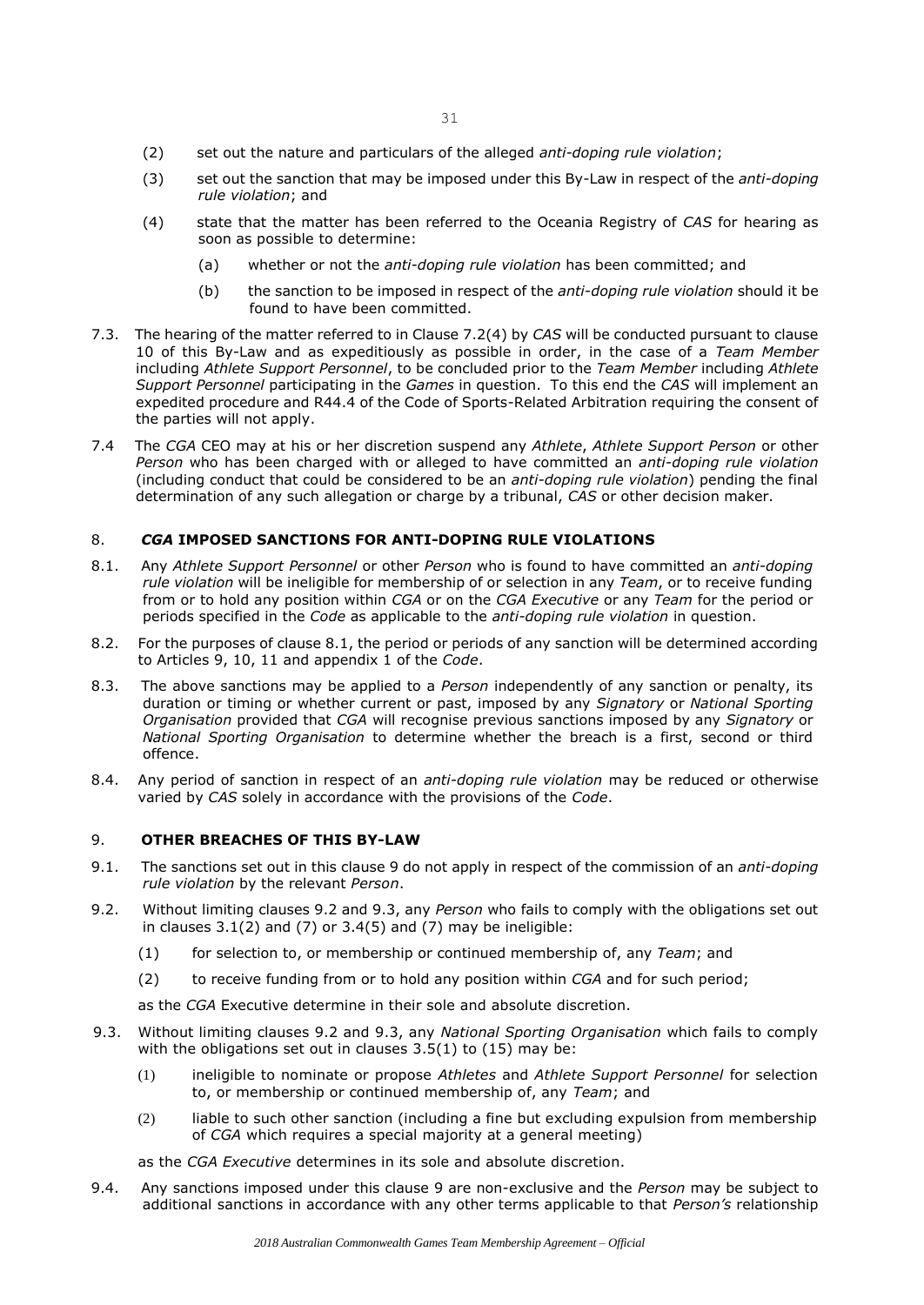with *CGA*, including any terms of employment or Team Membership Agreement.

## 10. *CAS* **HEARING**

- 10.1. A hearing by *CAS* under this By-Law will be conducted:
	- (1) by a single arbitrator appointed by the Permanent Secretary of the Oceania Registry of *CAS*;
	- (2) as an ordinary arbitration proceeding;
	- (3) pursuant to the Code of Sports Related Arbitration, and to this extent Rule 43 of the Code of Sports-Related Arbitration will apply, unless a party has placed the issue in dispute in the public domain prior to the handing down by CAS of its decision; and
	- (4) only after all other avenues of appeal within the *Athlete*, Athlete *Support Person's*, or other *Person's* sport or sporting organisation has been exhausted.
- 10.2. All instances of alleged *anti-doping rule violations* will be determined in conformity with the *Code* and must be established according to the provisions of the *Code*.
- 10.3 If *CAS* determines that a person has committed an *anti-doping rule violation*, it will impose on the person the relevant sanction pursuant to clause 8.

## 11. **APPEALS FROM DETERMINATIONS OF** *CAS***.**

- 11.1. A Person (including the CGA and those entitled to appeal under Article 13.2.3 of the Code) aggrieved by a determination of CAS under clause 10 may appeal that decision to CAS.
- 11.2. Any appeal hearing by CAS under this clause 11 will be conducted:
	- (1) by a panel of three arbitrators appointed by the Permanent Secretary of the Oceania Registry of *CAS*;
	- (2) as an appeal arbitration proceeding; and
	- (3) pursuant to the Code of Sports Related Arbitration, and to this extent Rule 43 of the Code of Sports-Related Arbitration will apply, unless a party has placed the issue in dispute in the public domain prior to the handing down by CAS of its decision.
- 11.3. Any appeal from a determination of *CAS* under clause 10 must be solely and exclusively resolved by *CAS*. The determination of *CAS* will be final and binding on the parties to the appeal and no *Person* may institute or maintain proceedings in any court or tribunal other than *CAS*. In particular, and without restricting the generality of the provisions of the *Commercial Arbitration Act 2010 (NSW)*, all parties to an appeal under this clause agree that no party will have the right to appeal under sections 34 or 34A or to apply for the determination of a question of law under section 27J of the *Commercial Arbitration Act 2010 (NSW)* or equivalent legislation in any of the Australian States or Territories.
- 11.4. An appeal will be a rehearing of the matters appealed against by way of a hearing de novo and the provisions of clause 10 above will apply, mutatis mutandis, to any appeal to *CAS*.

## 12. **NOTIFICATION.**

- 12.1. Upon the imposition of a sanction under this By-Law, *CGA* will send details of the sanction imposed to:
	- (1) the *CGF*;
	- (2) those *Persons* entitled to notification under Article 14.1 of the *Code;*
	- (3) the *National Sporting Organisation* of the *Person* concerned;
	- (4) the *International Federation* of the *Person* concerned;
	- (5) the Australian Sports Commission;
	- (6) ASADA;
	- (7) *WADA*; and
	- (8) any other *Person* or organisation *CGA* believes should be informed in this respect.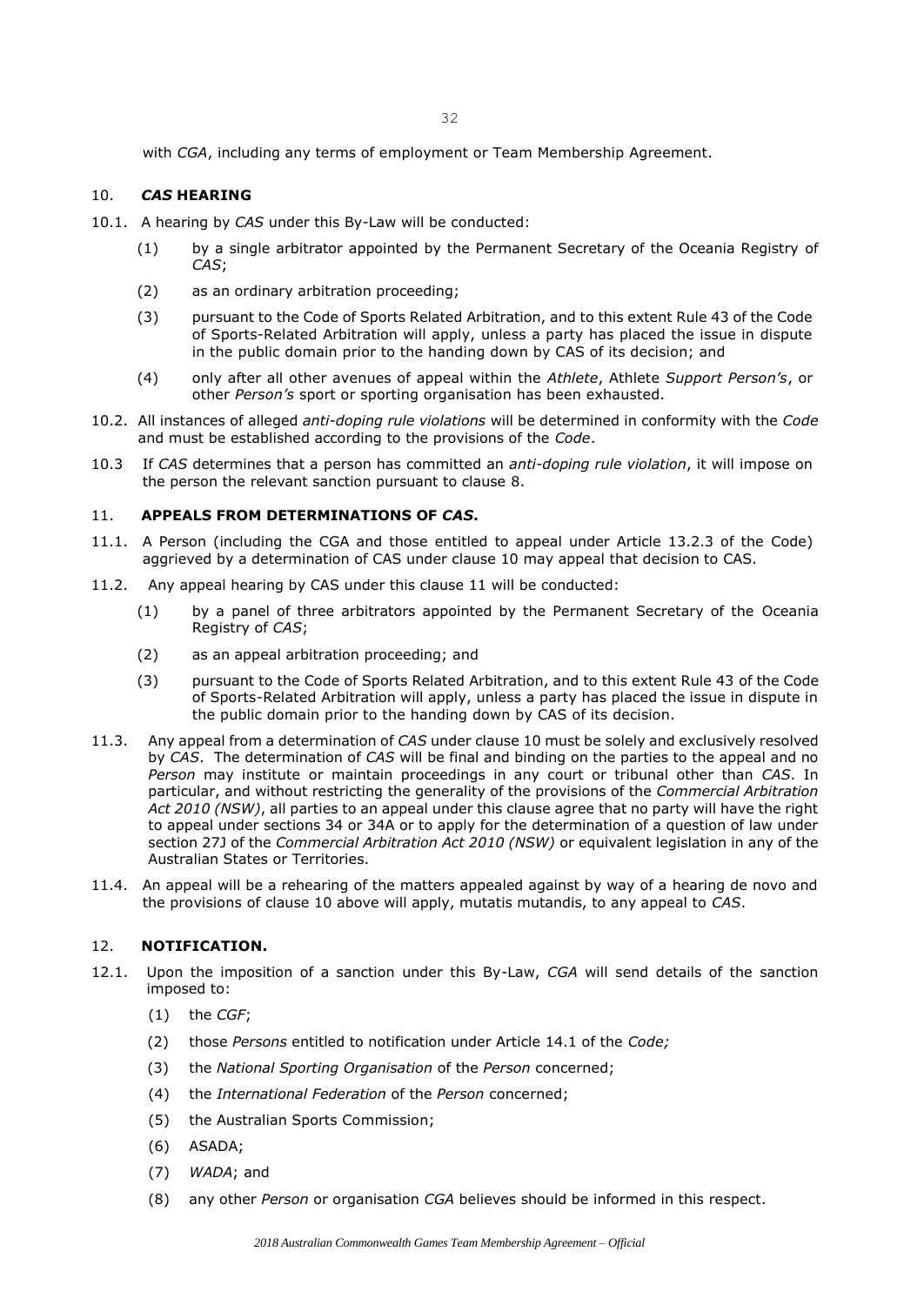12.2. If on appeal *CAS* overturns the finding that an *anti-doping rule violation* has occurred or alters the sanction imposed, *CGA* will advise the decision to all those *Persons* notified of the initial imposition of the sanction pursuant to clause 12.1.

### 13. **DISPUTES**

Any dispute regarding the construction and/or application of this By-Law must be solely and exclusively resolved by *CAS* according to the Code of Sports-Related Arbitration. The decision of *CAS* will be final and binding on the parties concerned and no *Athlete* or *Person* may institute or maintain proceedings in any court or tribunal other than *CAS*. In particular, and without restricting the generality of the provisions of the *Commercial Arbitration Act 2010 (NSW)*, all parties to an appeal under this clause agree that no party will have the right to appeal under sections 34 or 34A or to apply for the determination of a question of law under section 27J of the *Commercial Arbitration Act 2010 (NSW)* or equivalent legislation in any of the Australian States or Territories.

## 14. **COSTS AND EXPENSES OF HEARINGS & APPEALS TO** *CAS*

- 14.1. In any hearing before *CAS* pursuant to clause 10 *CGA* will bear the costs of *CAS* in respect of the arbitration.
- 14.2 In any hearing before *CAS* pursuant to clause 11, the *CGA* agrees that the costs of the Appeal shall be shared equally between *CGA* and the Appellant(s) save that the fee payable to *CAS*  pursuant to Rule 64.1 of the *Code* on lodgement of any appeal under clause 11 will be paid by the party instituting that appeal.

### 15. **REVIEW OF** *ANTI-DOPING RULE VIOLATION*

If a *Person* recorded as having committed an *anti-doping rule violation* is subsequently found not to have committed that *anti-doping rule violation* or is otherwise cleared or pardoned of any relevant wrongdoing by *CAS* or any other *Anti-Doping Organisation's* Appellate Body acting in conformity with the *Code*, *CGA* will overturn the *anti-doping rule violation* and any sanction which had been imposed as a result of that *anti-doping rule violation* and will report the decision to all those *Persons* notified of the initial imposition of the sanction pursuant to clause 12.

### 16. **REVIEW OF** *CGA* **IMPOSED SANCTION**

- 16.1 Where a *Person* to whom a sanction has been applied under this By-Law or any preceding *CGA* anti-doping policy in respect of an *anti-doping rule violation* has new and relevant information concerning the subject *anti-doping rule violation*, he or she or it may make written application to the *CGA* CEO setting out the grounds for a possible review of that *CGA* imposed sanction.
- 16.2. The *CGA* CEO will consider the application and determine in his or her sole and absolute discretion whether to review any sanction imposed under this By-Law or any preceding *CGA* anti- doping policy and may alter a sanction imposed previously including a reduction or withdrawal of that *CGA* imposed sanction.
- 16.3. The *CGA* CEO will not alter any sanction under clause 16.2 without first consulting with any other sports organisation which he or she knows has a current sanction over the *Person*.
- 16.4. In the event of any alteration to a sanction by the *CGA* CEO pursuant to this clause 16, the *CGA* CEO will promptly notify the *Person* concerned as well as those *Persons* who received notification from *CGA* of that sanction and any other *Person* entitled to appeal under Article 13.2.3 of the Code. In such instance, those *Persons* entitled to appeal under Article 13.2.3 of the *Code* (other than the *Person* to whom the sanction has been applied) will have the right to appeal the decision of the *CGA* CEO to *CAS* in accordance with the *Code*. Clauses 11.2 – 11.4 will apply to any such appeal.

#### 17. **INTERPRETATION**

17.1. In this By-Law, the following words have the following respective meanings:

#### *"Adverse Analytical*

*Finding"* means a report from a *WADA*-accredited laboratory or other *WADA*approved laboratory that, consistent with the International Standard for Laboratories and related Technical Documents, identifies in a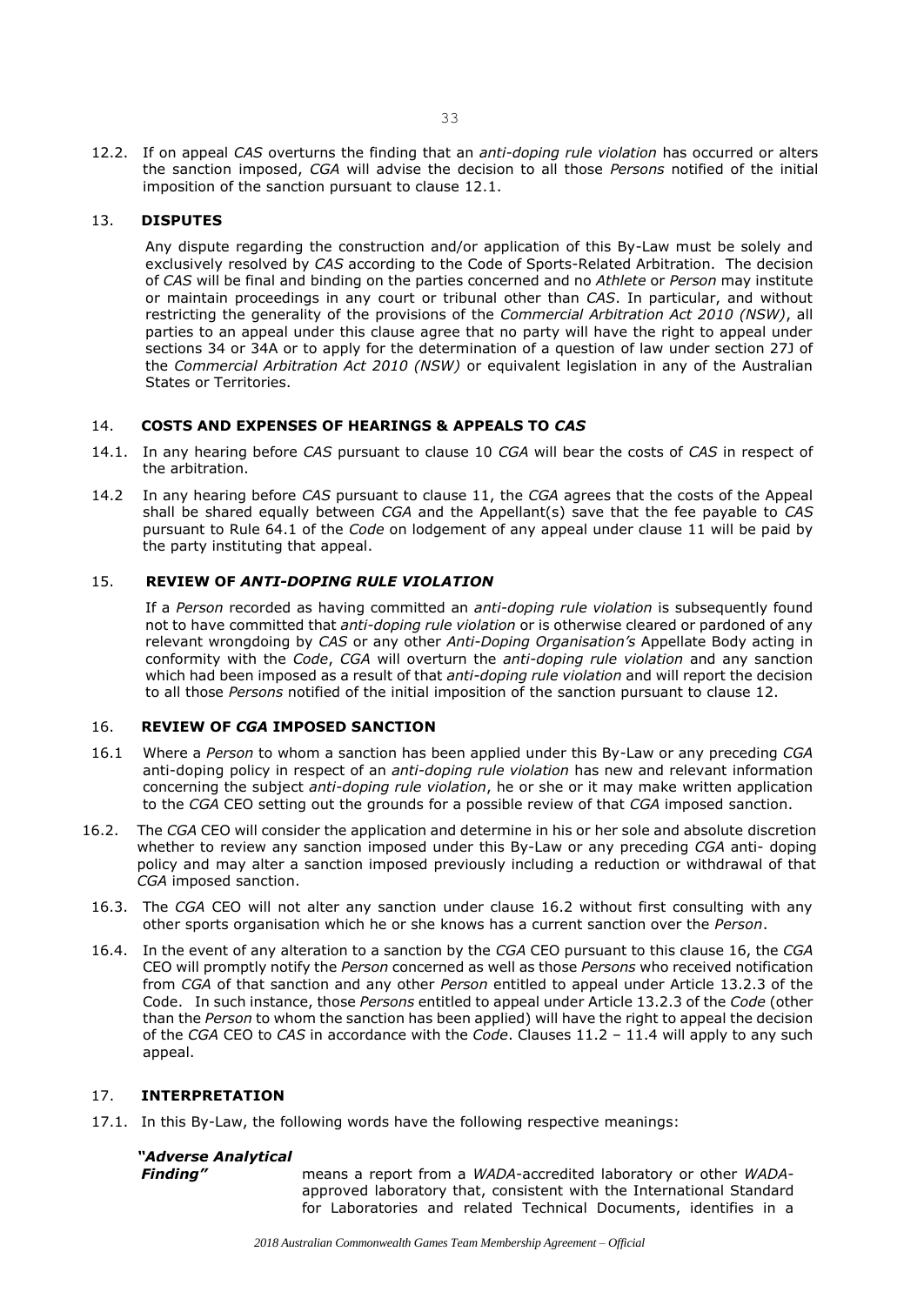|                                 |                                                                                                                                                                                                                                                                                          | Sample the presence of a Prohibited Substance or its Metabolites or<br>Markers (including elevated quantities of endogenous substances) or<br>evidence of the Use of a Prohibited Method.                                                                                                                                                                                                                                                                  |  |
|---------------------------------|------------------------------------------------------------------------------------------------------------------------------------------------------------------------------------------------------------------------------------------------------------------------------------------|------------------------------------------------------------------------------------------------------------------------------------------------------------------------------------------------------------------------------------------------------------------------------------------------------------------------------------------------------------------------------------------------------------------------------------------------------------|--|
| "Anti-Doping<br>Organisation"   |                                                                                                                                                                                                                                                                                          | means a Signatory that is responsible for adopting rules for initiating,<br>implementing or enforcing any part of the Doping Control process. This<br>includes, but is not limited to, the International Olympic Committee, the<br>International Paralympic Committee, other Major Event Organisations<br>that conduct Testing at their Events, WADA, International Federations,<br>and National Anti-Doping Organisations (which for Australia is ASADA). |  |
| "Anti-doping rule<br>violation" |                                                                                                                                                                                                                                                                                          | means the anti-doping rule violations described in Article 2 of the Code.                                                                                                                                                                                                                                                                                                                                                                                  |  |
| "ASADA"                         | means the Australian Sports Anti-Doping Authority and includes any<br>successor thereto established by the Australian Government as the<br>National Anti-Doping Organisation for Australia.                                                                                              |                                                                                                                                                                                                                                                                                                                                                                                                                                                            |  |
| "Athlete"                       | means:                                                                                                                                                                                                                                                                                   |                                                                                                                                                                                                                                                                                                                                                                                                                                                            |  |
|                                 | (a)                                                                                                                                                                                                                                                                                      | any Person who competes or participates in sport at the<br>international level (as defined by each International Federation)<br>or the national level (as defined by ASADA);                                                                                                                                                                                                                                                                               |  |
|                                 | (b)                                                                                                                                                                                                                                                                                      | any Person who is neither an International Level Athlete nor a<br>National-Level Athlete to whom ASADA applies its anti-doping<br>rules;                                                                                                                                                                                                                                                                                                                   |  |
|                                 | (c)                                                                                                                                                                                                                                                                                      | for purposes of Articles 2.9 and 2.10 of the Code and for purposes<br>of anti- doping information and education, any Person who<br>competes or participates in sport under the authority of any<br>Signatory, government or other sports organisation accepting the<br>Code;                                                                                                                                                                               |  |
|                                 | (d)                                                                                                                                                                                                                                                                                      | any Person who competes or participates in sport under the<br>authority of a National Sporting Organisation or under the<br>authority of a member of a National Sporting Organisation; or                                                                                                                                                                                                                                                                  |  |
|                                 | (e)                                                                                                                                                                                                                                                                                      | any Person who is registered as an Athlete or competitor or<br>Participant (however described) with a National Sporting<br>Organisation or with a member of a National Sporting Organisation<br>or a club recognised by a National Sporting Organisation.                                                                                                                                                                                                  |  |
| "Athlete Support                |                                                                                                                                                                                                                                                                                          |                                                                                                                                                                                                                                                                                                                                                                                                                                                            |  |
| Personnel<br>Competition.       |                                                                                                                                                                                                                                                                                          | means any coach, trainer, manager, agent, team staff, official, medical,<br>paramedical personnel, parent or any other Person working with, treating<br>or assisting an Athlete participating in or preparing for sports                                                                                                                                                                                                                                   |  |
| "Atypical Finding"              | means a report from a WADA-accredited laboratory or other WADA-<br>approved laboratory which requires further investigation as provided by<br>the International Standard for Laboratories or related Technical<br>Documents prior to the determination of an Adverse Analytical Finding. |                                                                                                                                                                                                                                                                                                                                                                                                                                                            |  |
| "CAS"                           | means the Court of Arbitration for Sport.                                                                                                                                                                                                                                                |                                                                                                                                                                                                                                                                                                                                                                                                                                                            |  |
| "CGA"                           |                                                                                                                                                                                                                                                                                          | means Commonwealth Games Australia, formerly known as the<br>Australian Commonwealth Games Association ("ACGA").                                                                                                                                                                                                                                                                                                                                           |  |
| "CGA Executive"                 |                                                                                                                                                                                                                                                                                          | means the Executive as elected or, in the case of the Chief Executive<br>Officer, appointed in accordance with the CGA Constitution.                                                                                                                                                                                                                                                                                                                       |  |
| "CGF"                           |                                                                                                                                                                                                                                                                                          | means the Commonwealth Games Federation.                                                                                                                                                                                                                                                                                                                                                                                                                   |  |
| <i>"Club"</i>                   |                                                                                                                                                                                                                                                                                          | means a club which is a member of a National Sporting Organisation,<br>Program Sport or one of its member organisations.                                                                                                                                                                                                                                                                                                                                   |  |
| "Code"                          |                                                                                                                                                                                                                                                                                          | means the World Anti-Doping Code as in force from time to time.                                                                                                                                                                                                                                                                                                                                                                                            |  |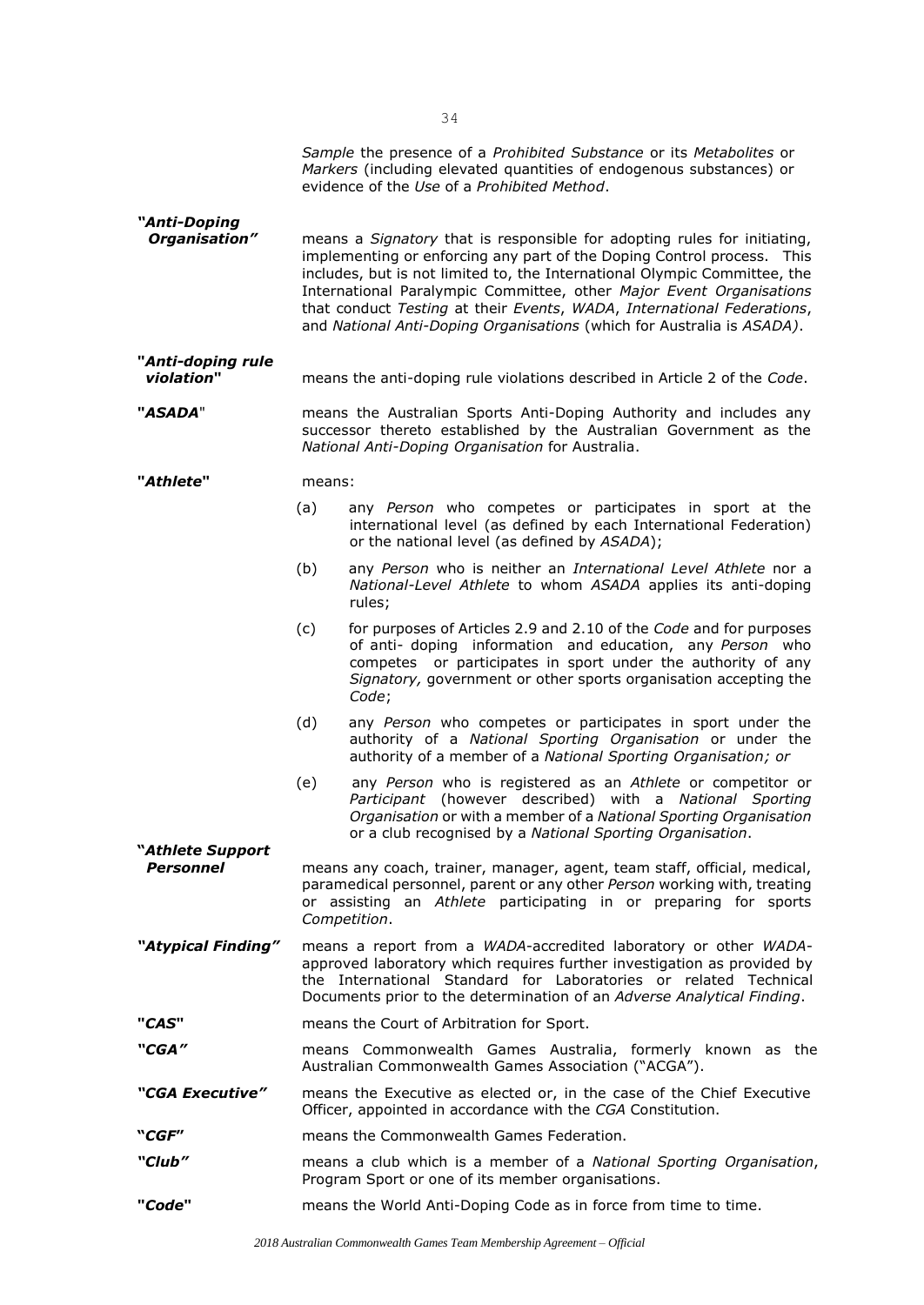| "Commonwealth<br>Games"                    | means the multi-sport event held once every four years under the<br>auspices of the CGF.                                                                                                                                                                                                                                                                                                                                |  |  |  |  |
|--------------------------------------------|-------------------------------------------------------------------------------------------------------------------------------------------------------------------------------------------------------------------------------------------------------------------------------------------------------------------------------------------------------------------------------------------------------------------------|--|--|--|--|
| "Competition"                              | means a single race, match, game or singular sport contest.                                                                                                                                                                                                                                                                                                                                                             |  |  |  |  |
| "Doping"                                   | means the occurrence of one or more of the <i>anti-doping rule violations</i> set<br>forth in Article 2.1 through to Article 2.10 of the Code.                                                                                                                                                                                                                                                                          |  |  |  |  |
| "Doping Control                            | means all steps and processes from test distribution planning through to<br>ultimate disposition of any appeal including all steps and processes in<br>between such as provision of whereabouts information, Sample collection<br>and handling, laboratory analysis, TUEs, results management and<br>hearings.                                                                                                          |  |  |  |  |
| "Games"                                    | means the Commonwealth Games, Youth Commonwealth Games or any<br>other sporting competition or event in which a Team is to compete or<br>participate.                                                                                                                                                                                                                                                                   |  |  |  |  |
| <i><b>"Games Period"</b></i>               | means the period commencing on the earlier of:                                                                                                                                                                                                                                                                                                                                                                          |  |  |  |  |
|                                            | (1) the assembly of the Team for the Games and for a period of one<br>month prior to the commencement of the Games, including any<br>Team camps or preparation or training camps prior to the Games;<br>or                                                                                                                                                                                                              |  |  |  |  |
|                                            | (2) the opening of the official <i>Games</i> accommodation,                                                                                                                                                                                                                                                                                                                                                             |  |  |  |  |
|                                            | and ends at midnight the day after the closing ceremony of the Games or<br>on such later date as the Person is formally discharged from the relevant<br>Team.                                                                                                                                                                                                                                                           |  |  |  |  |
| "International                             |                                                                                                                                                                                                                                                                                                                                                                                                                         |  |  |  |  |
| Event                                      | means an <i>Event</i> or <i>Competition</i> where the International Olympic<br>Committee, the International Paralympic Committee, an International<br>Federation, a Major Event Organisation, or another international sport<br>organisation is the ruling body for the Event or appoints the technical<br>officials for the Event.                                                                                     |  |  |  |  |
| <i>Nnternational</i><br><b>Federation"</b> | means an International Federation being an organisation controlling a<br>branch of sport and recognised as such by the CGF.                                                                                                                                                                                                                                                                                             |  |  |  |  |
| "International-Level                       |                                                                                                                                                                                                                                                                                                                                                                                                                         |  |  |  |  |
| Athlete                                    | means Athletes who compete in sport at the international level (or are<br>capable of competing at that level), as defined by each International<br>Federation, consistent with the International Standard for Testing and<br>Investigations;                                                                                                                                                                            |  |  |  |  |
| "International                             |                                                                                                                                                                                                                                                                                                                                                                                                                         |  |  |  |  |
| <b>Standards</b>                           | means a standard adopted by WADA in support of the Code. Compliance<br>with an International Standard (as opposed to another alternative<br>standard, practice or procedure) shall be sufficient to conclude that the<br>procedures addressed by the International Standard were performed<br>properly. International Standards shall include any Technical Documents<br>issued pursuant to the International Standard. |  |  |  |  |
| "Major Event                               |                                                                                                                                                                                                                                                                                                                                                                                                                         |  |  |  |  |
| <b>Organisations</b>                       | means the continental associations of National Olympic Committees and<br>other international multi-sport organisations that function as the ruling<br>body for any continental, regional or other International Event.                                                                                                                                                                                                  |  |  |  |  |
| "National Anti-                            |                                                                                                                                                                                                                                                                                                                                                                                                                         |  |  |  |  |
| <b>Doping</b><br><b>Organisation</b>       | means the entity(ies) designated by each country as possessing the<br>primary authority and responsibility to adopt and implement anti-doping<br>rules, direct the collection of Samples, the management of test results,<br>and the conduct of hearings at the national level. If this designation has<br>not been made by the competent public authority(ies), the entity shall be                                    |  |  |  |  |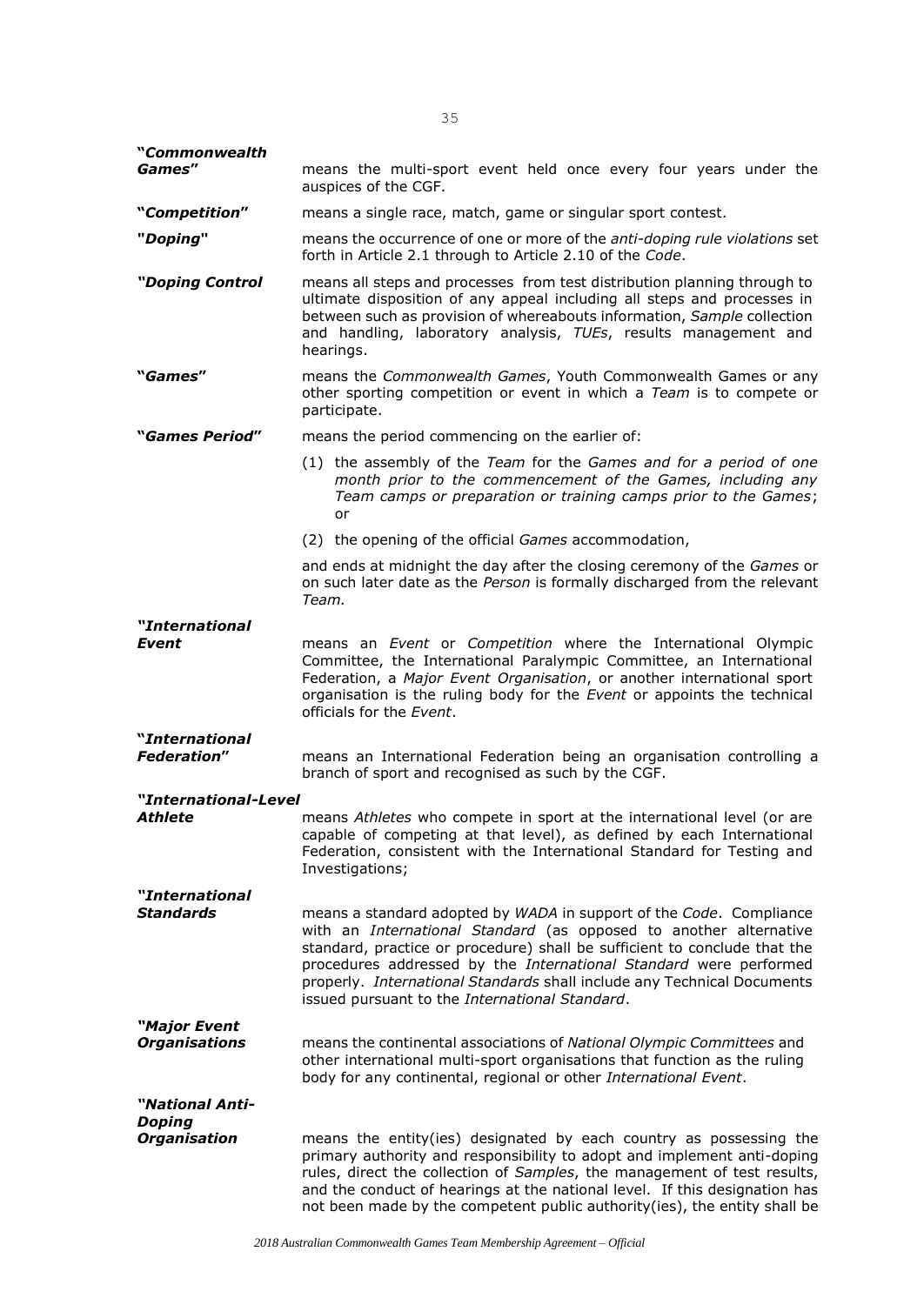|                                     | the country's National Olympic Committee or its designee.                                                                                                                                                                                                  |
|-------------------------------------|------------------------------------------------------------------------------------------------------------------------------------------------------------------------------------------------------------------------------------------------------------|
| "National Event"                    | means a sport Event or Competition involving International- or National-<br>Level Athletes that is not an International Event.                                                                                                                             |
| "National-Level<br><b>Athlete"</b>  | means Athletes who compete in sport at the national level, as defined by<br>each National Anti-Doping Organization, consistent with the International<br>Standard for Testing and Investigations.                                                          |
| "National Sporting<br>Organisation" | means any organisation that is (or was at the time of any alleged breach<br>of this By-Law) a member of CGA, and includes National Federation as<br>referred to in and consistent with the Code, and Program Sport as<br>defined in the CGA constitution.  |
| "Person"                            | means a natural Person or an organisation or other entity.                                                                                                                                                                                                 |
| "Program Sport"                     | means those Australian Affiliates of the International Federations<br>recognised by the CGF as a Recognised International Federation and in<br>respect of which the CGF has approved that the sport will be on the<br>program of the next following Games. |
| "Prohibited List"                   | means the List identifying the Prohibited Substances and Prohibited<br>Methods under the Code.                                                                                                                                                             |
|                                     | "Prohibited Method" means any method so described on the Prohibited List under the Code.                                                                                                                                                                   |
| "Prohibited<br>Substance"           | means any substance, or class of substances, so described on the<br>Prohibited List applicable under the Code.                                                                                                                                             |
| "Sample or<br>Specimen"             | means any biological material collected for the purposes of Doping<br>Control.                                                                                                                                                                             |
| "Signatory                          | means an entity signing the Code and agreeing to comply with the<br>Code, as provided in Article 23 of the Code.                                                                                                                                           |
| "Team"                              | means any Australian Commonwealth Games Team, Australian Youth<br>Commonwealth Games Team or other Team selected by CGA.                                                                                                                                   |
| "Team                               |                                                                                                                                                                                                                                                            |
| <b>Member"</b>                      | means:                                                                                                                                                                                                                                                     |
|                                     | (a) a member of a Team including a Team Member as notified by CGA or<br>by signing an Athlete or Athlete Support Personnel Team Membership<br>Agreement; or                                                                                                |
|                                     | (b) a person advised by a National Sporting Organisation to CGA as<br>a person considered suitable as a member of a Team and recognised<br>as such by CGA.                                                                                                 |
| "Testing"                           | means the parts of the Doping Control process involving test distribution<br>planning, Sample collection, Sample handling, and Sample transport to<br>the laboratory in compliance with the International Standard.                                        |
| "TUE"                               | means Therapeutic Use Exemption as described in Article 4.4 of the Code.                                                                                                                                                                                   |
| "Use"                               | means the utilisation, application, ingestion, injection or consumption by<br>any means whatsoever of any Prohibited Substance or Prohibited<br>Method.                                                                                                    |
| ``WADA″                             | means the World Anti-Doping Agency.                                                                                                                                                                                                                        |

17.2. In this By-Law, the following interpretations shall apply:

(1) All the words utilised in this By-Law shall have the same meaning as that ascribed to them in the *Code* and the *International Standards*.

*2018 Australian Commonwealth Games Team Membership Agreement – Official*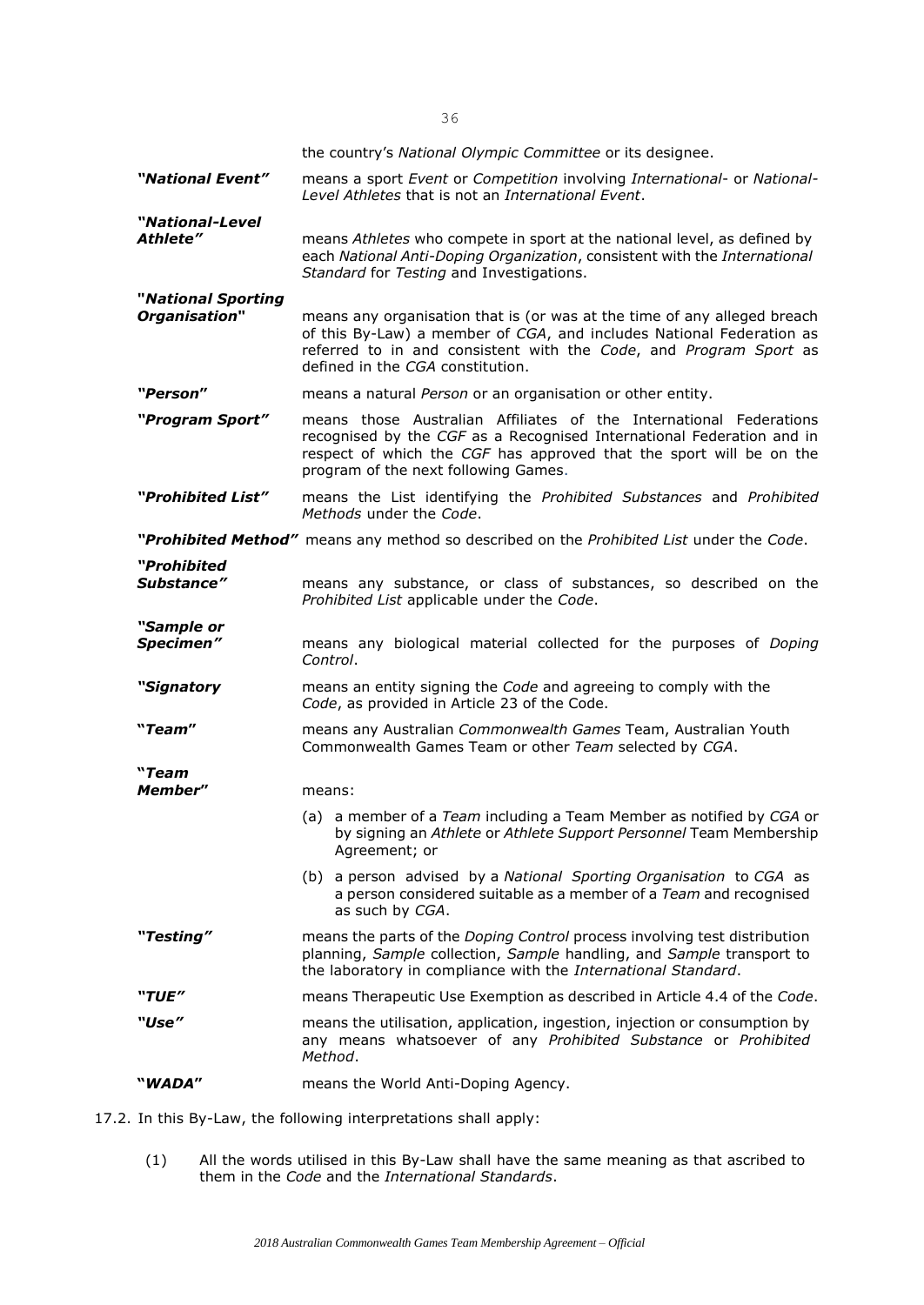- (2) The *Code* and the *International Standards* shall be considered as part of this By-Law, apply automatically and prevail in case of conflict.
- (3) Words not defined in this By-Law have the meaning ascribed to them in the *Code* and the *International Standards* unless a contrary meaning appears from the context.
- (4) In the interpretation of this By-Law, should there be any inconsistency or conflict between this By-Law and the *Code* and the *International Standards*, then the provisions of the *Code* and the *International Standards* will prevail.
- (5) Reference to:
	- (a) the singular includes the plural and the plural includes the singular; and
	- (b) a *Person* includes a body corporate.
- (6) If a *Person* or *National Sporting Organisation* to whom this By-Law applies consists of more than one *Person*, then this By-Law binds them jointly and severally.
- (7) Headings are for convenience only and do not form part of this By-Law or affect its interpretation.
- (8) "Including" and similar words are not words of limitation.
- 17.3. Where a word or expression is given a particular meaning, other parts of speech and grammatical forms of that word or expression have a corresponding meaning.

**ADOPTED** as a By-Law of the *CGA* by its Board of Management on 3rd March, 2017 and having effect from 3rd March 2017.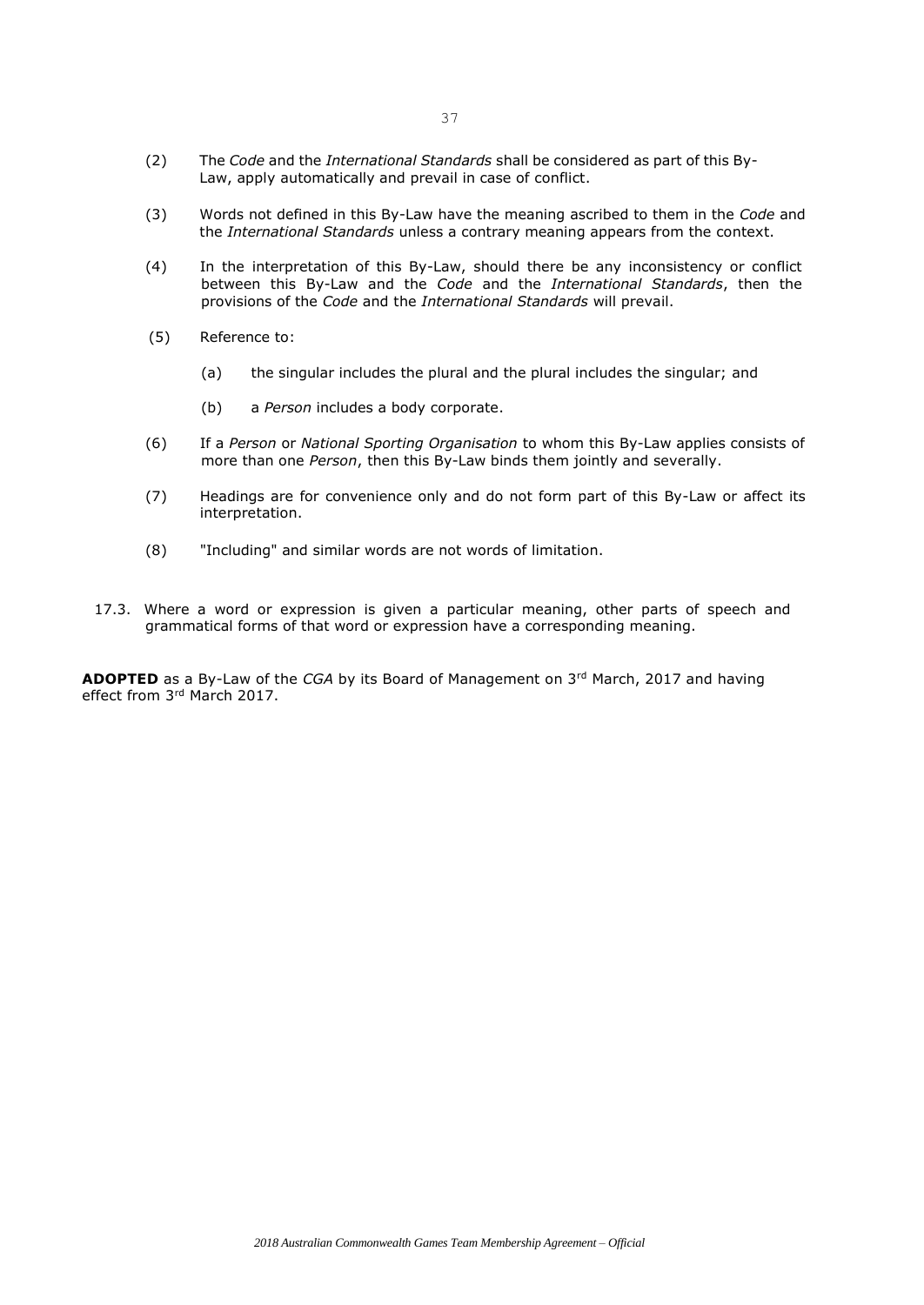## **COMMONWEALTH GAMES AUSTRALIA**

## **ETHICAL BEHAVIOUR BY-LAW**

| 1. | <b>DEFINITIONS</b>                |                                                                                                                                                                                                                                                                                                                                                                                                                                                                                                   |
|----|-----------------------------------|---------------------------------------------------------------------------------------------------------------------------------------------------------------------------------------------------------------------------------------------------------------------------------------------------------------------------------------------------------------------------------------------------------------------------------------------------------------------------------------------------|
|    | "CGA"                             | means the Australian Commonwealth Games Association trading as<br>Commonwealth Games Australia.                                                                                                                                                                                                                                                                                                                                                                                                   |
|    | "Athlete"                         | means an athlete who:                                                                                                                                                                                                                                                                                                                                                                                                                                                                             |
|    |                                   | receives financial or other assistance from CGA; or<br>(a)                                                                                                                                                                                                                                                                                                                                                                                                                                        |
|    |                                   | has been nominated for appointment to, or appointed as a member of,<br>(b)<br>any Team.                                                                                                                                                                                                                                                                                                                                                                                                           |
|    | "Board"                           | has the same meaning as in the Constitution.                                                                                                                                                                                                                                                                                                                                                                                                                                                      |
|    | "Bullying"                        | means when a person or group of people repeatedly behaves unreasonably<br>towards another person and the behaviour creates a risk to health and<br>safety.                                                                                                                                                                                                                                                                                                                                        |
|    | "Chef de Mission"                 | means the CGA Chef de Mission appointed for a particular Games.                                                                                                                                                                                                                                                                                                                                                                                                                                   |
|    | "Chief Executive<br>Officer"      | means the Chief Executive Officer of CGA.                                                                                                                                                                                                                                                                                                                                                                                                                                                         |
|    | "Child Abuse"                     | means physical or emotional harming or exploitation of children, whether<br>sexual or otherwise and includes, but not limited to:                                                                                                                                                                                                                                                                                                                                                                 |
|    |                                   | (a) derogatory or inappropriate behaviour;                                                                                                                                                                                                                                                                                                                                                                                                                                                        |
|    |                                   | (b) non-accidental injury to children;                                                                                                                                                                                                                                                                                                                                                                                                                                                            |
|    |                                   | (c) inappropriate touching;                                                                                                                                                                                                                                                                                                                                                                                                                                                                       |
|    |                                   | (d) physical, emotional or sexual abuse; or                                                                                                                                                                                                                                                                                                                                                                                                                                                       |
|    |                                   | (e) insensitivity towards children with cultural or religious differences.                                                                                                                                                                                                                                                                                                                                                                                                                        |
|    | "Constitution"                    | means the Constitution of the CGA including any by-law enacted pursuant<br>to the Constitution.                                                                                                                                                                                                                                                                                                                                                                                                   |
|    | "Direct<br><b>Discrimination"</b> | means:                                                                                                                                                                                                                                                                                                                                                                                                                                                                                            |
|    |                                   | (a) when a person ("Discriminator") treats or proposes to treat another<br>person ("Aggrieved Person") less favourably on the ground of the<br>Aggrieved Person's Disability, Race, Sexuality, marital status, religion,<br>colour or age, in circumstances that are the same or are not materially<br>different to circumstances in which the Discriminator treats or would<br>treat a person without or not of the Disability, Race, Sexuality, marital<br>status, religion, colour or age; and |
|    |                                   | (b) for the purposes of paragraph (a), circumstances in which the<br>Discriminator treats or would treat the Aggrieved Person are not<br>materially different because of the fact that different accommodation<br>or services may be required by the Aggrieved Person as a result of the<br>Aggrieved Person's Disability, Race, Sexuality, marital status, religion,<br>colour or age.                                                                                                           |
|    | "Disability"                      | in relation to a person means:                                                                                                                                                                                                                                                                                                                                                                                                                                                                    |
|    |                                   | (a) a total or partial loss of a part of the body or of the person's bodily or<br>mental functions;                                                                                                                                                                                                                                                                                                                                                                                               |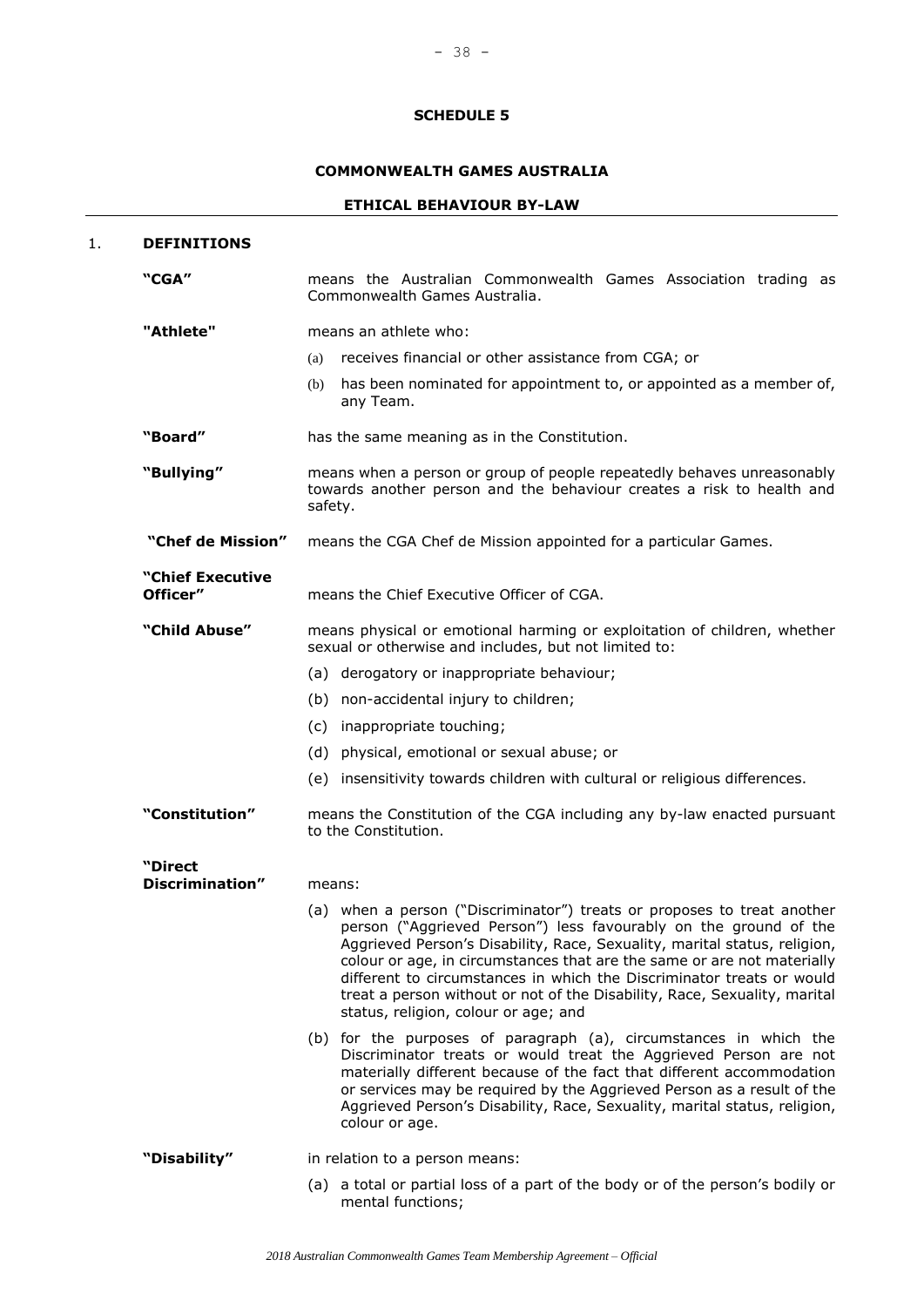|      |                                      | (b) the presence in the body of organisms causing or capable of causing<br>disease or illness;                                                                                                   |
|------|--------------------------------------|--------------------------------------------------------------------------------------------------------------------------------------------------------------------------------------------------|
|      |                                      | (c) the malfunction, malformation or disfigurement of a part of the<br>person's body;                                                                                                            |
|      |                                      | (d) a disorder or malfunction that results in a person learning differently<br>from a person without the disorder or malfunction; or                                                             |
|      |                                      | (e) a disorder, illness or disease that affects a person's through processes,<br>perception or reality, emotions or judgments or that results in<br>disturbed behaviour;                         |
|      |                                      | and includes a disability that:                                                                                                                                                                  |
|      |                                      | (f)<br>presently exists;                                                                                                                                                                         |
|      |                                      | previously existed but no longer exists;<br>(g)                                                                                                                                                  |
|      |                                      | may exist in the future; or<br>(h)                                                                                                                                                               |
|      |                                      | (i)<br>is imputed to a person.                                                                                                                                                                   |
|      | "Games"                              | means the Commonwealth Games or any other sporting competition or<br>event in which any Team is to compete or participate.                                                                       |
|      | "Harassment"                         | means offensive, abusive, belittling, threatening or any unwelcome<br>behaviour directed towards another person for any reason whatsoever.                                                       |
|      | "Indirect<br>Discrimination"         | means where a person requires another person ("Aggrieved Person") with<br>the Disability, Race, Sexuality, marital status, religion, colour or age to<br>comply with a requirement or condition: |
|      |                                      | (a) with which a substantially higher proportion of persons without the<br>Disability, Race, Sexuality, marital status, religion, colour or age<br>comply or are able to comply;                 |
|      |                                      | (b) which is not reasonable having regard to the circumstances of the case;<br>and                                                                                                               |
|      |                                      | (c) with which the Aggrieved Person does not or is not able to comply.                                                                                                                           |
|      | "Official"                           | means all persons who:                                                                                                                                                                           |
|      |                                      | (a) administer, manage, coach, assist or are otherwise involved in sport<br>and receive financial or other assistance from CGA (other than as an<br>Athlete); or                                 |
|      |                                      | (b) are appointed by CGA as a member of any Team.                                                                                                                                                |
|      | "Race"                               | means a person's racial makeup and includes the culture, custom or beliefs<br>of a particular race.                                                                                              |
|      | "Relevant<br>Person(s)"              | means the persons to whom this By-Law applies as described in clause 2.1.                                                                                                                        |
|      | "Sexuality"                          | means a person's gender or sexual orientation such as heterosexuality,<br>homosexuality, bisexuality and transgender or trans-sexual.                                                            |
|      | "Team"                               | means any Australian Commonwealth Games Team or other team<br>appointed by CGA.                                                                                                                  |
|      | "Team Membership                     |                                                                                                                                                                                                  |
|      | Agreement"                           | means the Agreement including its schedules setting out the terms and<br>conditions governing appointment to and continued membership of any<br>Team.                                            |
|      | "Vilification"                       | means the act of inciting hatred, contempt or ridicule towards a person<br>based on a person's Disability, Race, Sexuality, marital status, religion,<br>colour or age.                          |
| 1.1. | same meaning as in the Constitution. | Except so far as the contrary intention appears in this By-Law, an expression has in this By-Law the                                                                                             |

1.2. Headings are for convenience only and do not affect the interpretation of this By-Law.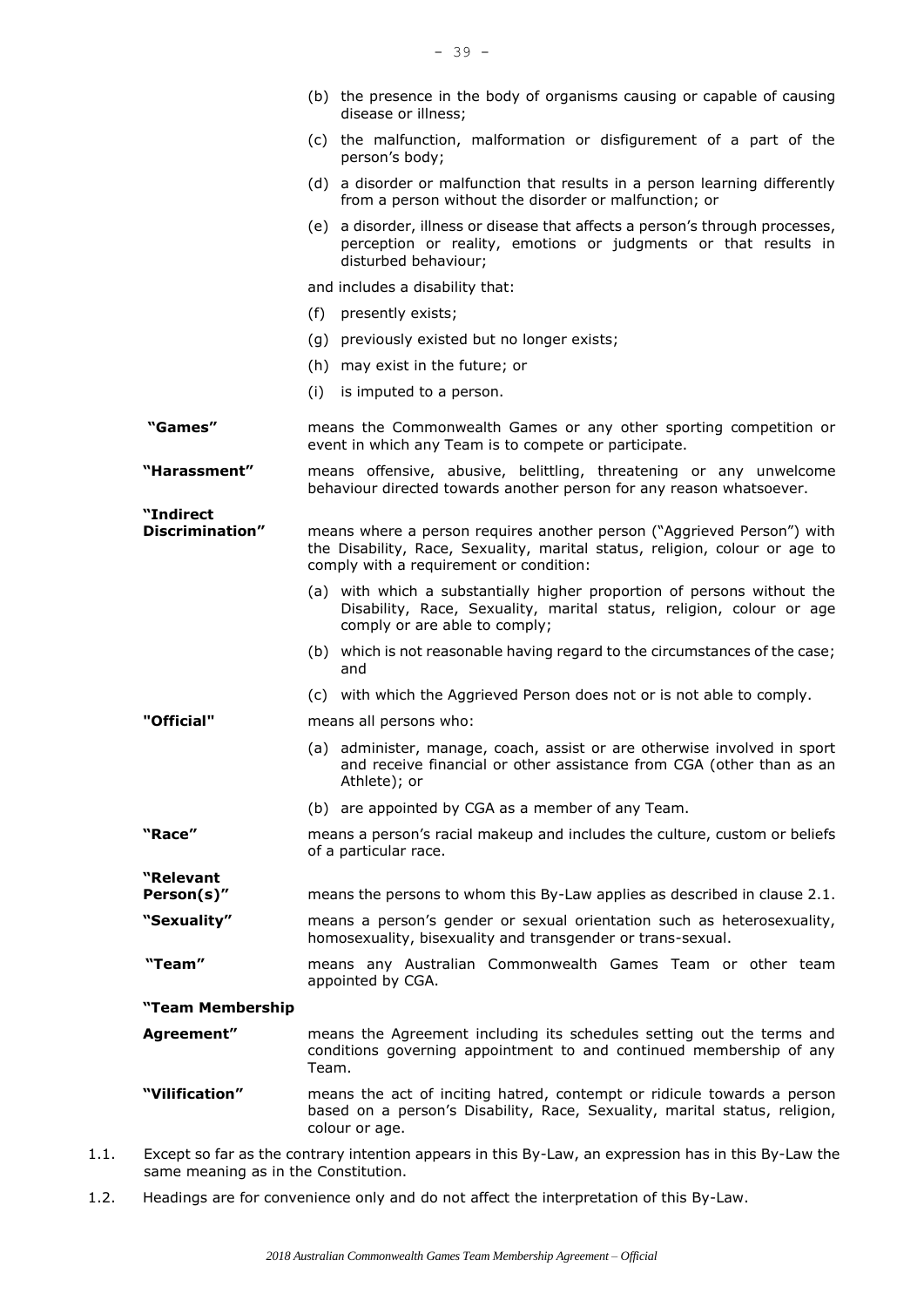- 1.3. Reference to one gender includes each other gender.
- 1.4. The singular includes the plural and the plural includes the singular.

#### **2. COMPLIANCE WITH THIS BY-LAW**

- 2.1. This By-Law applies to:
	- (1) Athletes;
	- (2) Officials; and
	- (3) Members of the Board, officers and employees of CGA.
- 2.2. All Relevant Persons must not, by their acts or omissions, engage or participate in:
	- (1) Direct Discrimination;
	- (2) Indirect Discrimination;
	- (3) Harassment;
	- (4) Bullying;
	- (5) Vilification;
	- (6) Child Abuse; or
	- (7) conduct which if publicly known would bring or be likely to bring that person, his/her sport or the CGA into disrepute or censure.
- 2.3. All Relevant Persons must provide assistance and information to CGA as requested by the Board or the Chief Executive Officer to enable CGA to properly implement this By-Law.
- 2.4. For the avoidance of doubt, this By-Law does not apply to the appointment of athletes and officials as members of Teams where Sexuality, age, experience, capabilities and athletic performance or any combination of these factors are relevant in appointing the athletes or officials.

#### **3. BREACHES OF THIS BY-LAW**

- 3.1. Where a person alleges a breach of this By-Law or CGA has other reason to believe a breach of this By-Law may have occurred, then:
	- (1) if the alleged breach concerns an Athlete or Official during the team membership period of the Team of which the Athlete or Official is a member, the alleged breach will be addressed by the Chef de Mission of that Team unless the alleged breach is in respect of the acts or omissions of the Chef de Mission of that Team, in which case the alleged breach will be addressed by the President (if not the Chef de Mission) or a Vice President present at the Games in which the Team is participating; and
	- (2) if the alleged breach arises other than as described in paragraph (1) of this clause, it will be addressed by the Chief Executive Officer unless the alleged breach is in respect of the acts or omissions of the Chief Executive Officer, in which case the alleged breach will be addressed by the President.
- 3.2. Where it is alleged that a Relevant Person has breached this By-Law, the following procedure will apply:
	- (1) the Chef de Mission, Chief Executive Officer or President addressing an alleged breach of this By-Law may, in his or her absolute discretion, appoint a person to investigate and obtain evidence as to whether the breach has occurred;
	- (2) the Relevant Person concerned will be provided with a written notice specifying the particulars of the alleged breach together with copies of all written statements obtained from witnesses and any other evidence;
	- (3) the Relevant Person concerned will have the opportunity to respond in writing or in person to the written notice;
	- (4) any person appointed pursuant to paragraph (1) of this clause 3.2:
		- (a) may interview such persons as he or she believes will assist in determining whether or not the alleged breach of this By-Law occurred; and
		- (b) obtain such other evidence as he or she believes is relevant to the alleged breach; and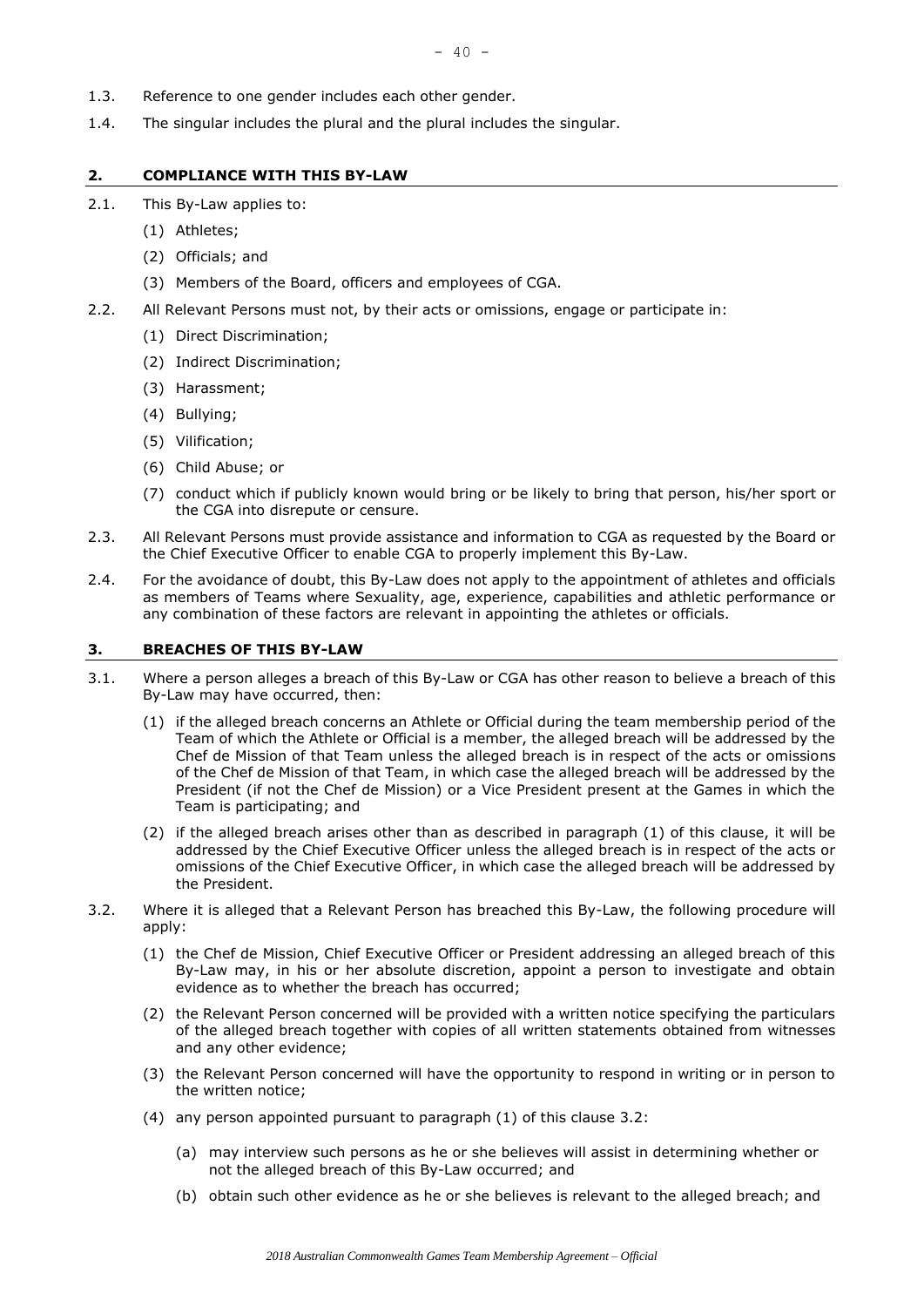- (5) the person addressing the alleged breach of this By-Law will, if requested by the person alleging a breach of this By-Law or the Relevant Person concerned, conduct a hearing into the alleged breach. Any such hearing will be conducted as soon as is practicable and informally with the initial objective of achieving a conciliated conclusion of the allegation provided that if this conciliation does not occur or is genuinely objected to, the person addressing the alleged breach may then determine whether or not the allegation has been established.
- 3.3. Subject to sub-clauses 3.3(4), (5) and (6), all persons concerned must keep confidential and not comment publicly on or disseminate to any person information concerning:
	- (1) the fact of and details of any allegation that a Relevant Person has breached this By-Law;
	- (2) all evidence obtained on behalf of CGA or provided by any person in connection with the alleged breach of this By-Law; and
	- (3) the fact, details and outcome of any hearing into the alleged breach of this By-Law;

except that:

- (4) in the event that the alleged breach is resolved by conciliation, CGA will release a public statement in such form as is agreed by the parties;
- (5) in the event that the alleged breach is established other than by conciliation, CGA will release a public statement in such form as agreed by the parties or, failing agreement, as determined by the person addressing the alleged breach; or
- (6) in any event CGA may release a public statement or statements in such form as it determines appropriate in all the circumstances if the fact of or details of the alleged breach has become publicly known (whether through a breach of this clause 3.3 or otherwise).
- 3.4. If a breach of this By-Law is established and if:
	- (1) the Relevant Person concerned is a member of a Team, then that Relevant Person will be subject to sanctions described in this Team Membership Agreement;
	- (2) the Relevant Person receives financial or other assistance from CGA as an Athlete or Official, then that relevant person will be ineligible for any future assistance for such period as is determined appropriate in the circumstances and may in the absolute discretion of the Chief Executive Officer of CGA be required to repay part or the whole of the financial or other assistance received prior to a breach of this By-Law;
	- (3) the Relevant Person is an employee of CGA, then such sanction as is determined by the Chief Executive Officer after giving the Relevant Person concerned the opportunity to be heard on this aspect;
	- (4) the Relevant Person is a member of the Board or an official of CGA (other than as an employee), such sanction as is determined by the Board after giving the Relevant Person concerned the opportunity to be heard on this aspect; and
	- (5) the Relevant Person may be required to undergo counselling or rehabilitation as directed by CGA.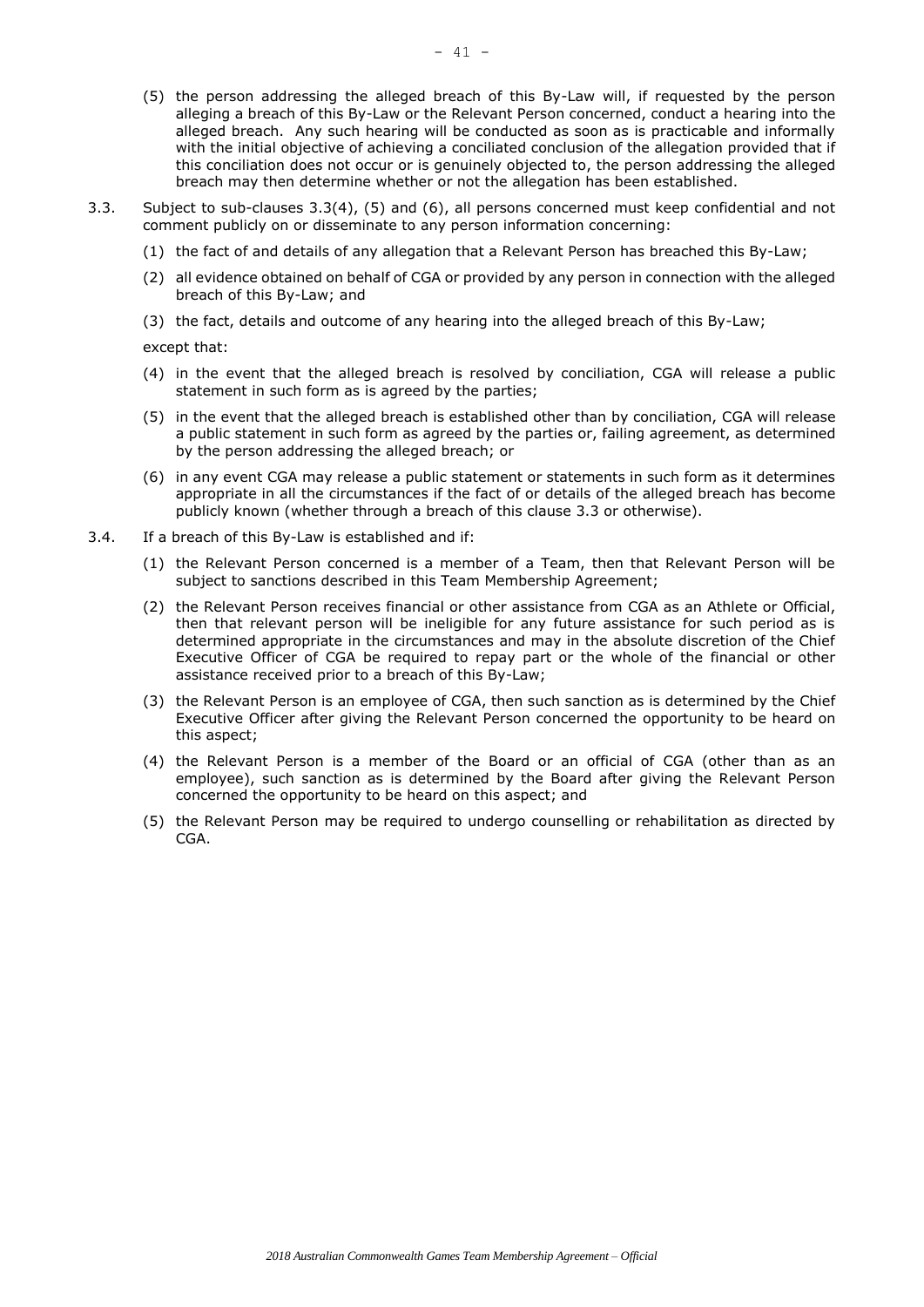#### **COMMONWEALTH GAMES AUSTRALIA**

#### **CGA Guidelines for use of Social Media, Blogging and the Internet for Australian Team Members during the 2018 Commonwealth Games, Gold Coast**

By operation of clause 12.2 of the 2018 Australian Commonwealth Games Team Membership Agreement these Guidelines apply to the use of Social Media by Team Members during the Games Period.

#### **1. DEFINITIONS**

For the purposes of these Guidelines the following terms have the following meanings:

|                 | "Accredited Person" means a member of Australia's Team to the 2018 Australian Commonwealth<br>Games in Gold Coast or any other person accredited for those Games by<br>the CGA or the CGF. This includes all Games participants.                                     |
|-----------------|----------------------------------------------------------------------------------------------------------------------------------------------------------------------------------------------------------------------------------------------------------------------|
| "Blog"          | (or "weblog") means a type of website, or a webpage on a website, where<br>entries are made (such as in a journal or diary), usually displayed in a<br>reverse chronological order. For the purposes of these Guidelines a "tweet"<br>is regarded as a short "blog". |
| "CG"            | means the 2018 Commonwealth Games, Gold Coast.                                                                                                                                                                                                                       |
| "CGA"           | means the Commonwealth Games Australia formerly known as the<br>Australian Commonwealth Games Association.                                                                                                                                                           |
| "Control"       | means complete control of the content posted on a blog, to the exclusion of<br>others.                                                                                                                                                                               |
| "CG Content"    | means any reference, either directly or indirectly, to the 2018<br>Commonwealth Games, Gold Coast.                                                                                                                                                                   |
| "CG Venue"      | means any facility or place which requires a Commonwealth Games Identity<br>and Accreditation Card or ticket for entry.                                                                                                                                              |
| "Games Period"  | means the period commencing at the earlier of:                                                                                                                                                                                                                       |
|                 | the date a Team Member receives his or her Games accreditation;<br>(a)<br>or                                                                                                                                                                                         |
|                 | (b)<br>the opening of the official Games Accommodation,                                                                                                                                                                                                              |
|                 | and ends at midnight the day after the closing ceremony of the Games or on<br>such later date as the person is formally discharged from the relevant Team.                                                                                                           |
| "Personal Use"  | means use in a private capacity, not for commercial gain or use on blogs<br>and websites or any other form of media accessible by members of the<br>public.                                                                                                          |
| "Posting"       | means providing information via social media applications, platforms or<br>websites accessible by members of the public.                                                                                                                                             |
| "Social Media"  | means any tool that can be used for sharing information, including but not<br>limited to: blogs, photo sharing, video sharing (such as You Tube), social<br>networks (such as Instagram, Twitter Facebook), mobile phones, texting<br>and webcasting.                |
| "The Agreement" | means the 2018 Australian Commonwealth Games Team Membership<br>Agreement.                                                                                                                                                                                           |
| "Team Member"   | means a member of the 2018 Australian Commonwealth Games Team.                                                                                                                                                                                                       |
|                 |                                                                                                                                                                                                                                                                      |

### **2. USE OF SOCIAL MEDIA DURING "GAMES PERIOD"**

Team Members may only post comments or information that includes **Commonwealth Games Content** on Social Media during Games Period if **all** of the provisions of these Guidelines are adhered to and complied with.

CGA accepts that athletes will wish to use social media channels and platforms during the Games Period and encourages a common sense approach to its use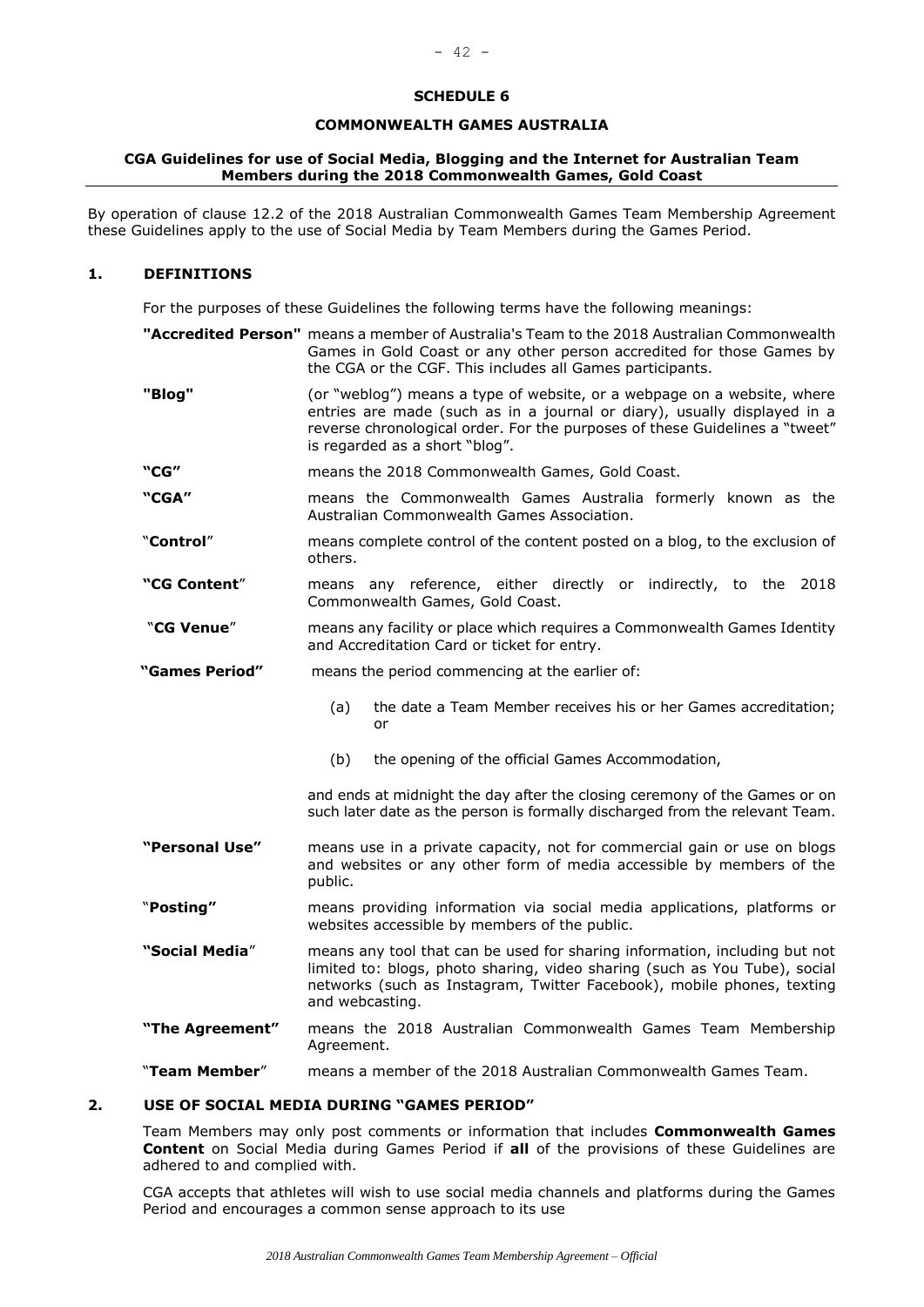CGA encourages athletes to consider and plan their use of Social Media during the Games Period to ensure it does compromise personal or team performance.

Use of Social Media should adhere to the CGA's values of Integrity, Respect, Excellence and Inclusiveness.

CGA retains the right to issue a 'take down' notice for instant removal of a post if deemed necessary.

## **3. BLOGS, TWEETS AND OTHER POSTINGS**

Blogs, tweets and any other postings on Social Media may only be made on websites controlled (as defined) by the Team Member and must be confined to the Team Member's own personal Commonwealth Games related experience and be expressed or presented in a way that does not breach the CGA Ethical Behaviour By-Law, or otherwise breach the Team Members obligations under the Agreement. Without limiting the generality of the foregoing, blogs, tweets and other postings must be in a first-person, diary-type format and must not:

- Report on any CG competition or event;
- Comment on the activities of other Team Members or Accredited Persons;
- Disclose any information that is confidential or private in relation to any third person;
- Disclose any information that may compromise the security, staging and organisation of the Games, or any Team Member, Accredited Person or staff member of CGA;
- In the absolute discretion of the Chef de Mission, likely to bring or does bring the Team Member, CGA or the Team into disrepute censure.

## **4. NO SOUND OR MOVING IMAGES OF THE COMMONWEALTH GAMES**

No sound or moving images (including sequences of still photographs which simulate moving images) of any CG Events or other activities which occur within any CG Venue may be posted or otherwise made available whether on a live or delayed basis, regardless of sources.

### **5. STILL PICTURES**

Social Media postings of material authorised under this policy may include still pictures taken within CG Venues, provided that such pictures do not contain any sporting action of the Commonwealth Games or CG Ceremonies, and are used in compliance with these Guidelines. For the avoidance of any doubt still pictures taken at CG Venues by Team Members are for personal use only. It is the Team Member's responsibility to obtain the consent of other persons appearing in any picture, which may be posted on a blog or otherwise made available on any form of Social Media.

## **6. ADVERTISING AND SPONSORSHIP**

A Team Member must not include any commercial reference in connection with any CG Content posted on blogs unless agreement in writing from an authorised person from CGA is obtained. For Example, this means that no advertising and /or sponsorship (such as brands) may be visible on a blog at the same time as CG Content.

A Team Member must not blog, tweet or otherwise provide information via Social Media that creates or implies an unauthorised association by a third party with the CGA, The Team, CGF or The Games Movement.

Team Members must not permit any third party to reproduce or use CG Content, that has been posted by the Team Member to a blog, to promote the third party's goods and/or services, and must take all reasonable steps to prevent such conduct.

#### **7. NO COMMERCIAL ARRANGEMENT**

Team Members must not enter into any commercial arrangement with a third party with respect to the posting of any CG Content on a blog, or otherwise making available any CG Content via any Social Media channel.

## **8. LIABILITY**

If a Team Member chooses to go public with their opinions on a blog, or otherwise provides information accessible by the public via any Social media channel, they are responsible for their commentary. Bloggers can be held personally liable for any commentary deemed to be defamatory, obscene or otherwise infringing a third party's rights. In essence, bloggers post their blogs at their own risk and they should make it clear that the views expressed are their own.

Team Members are bound by the terms and conditions of the Team Membership Agreement,